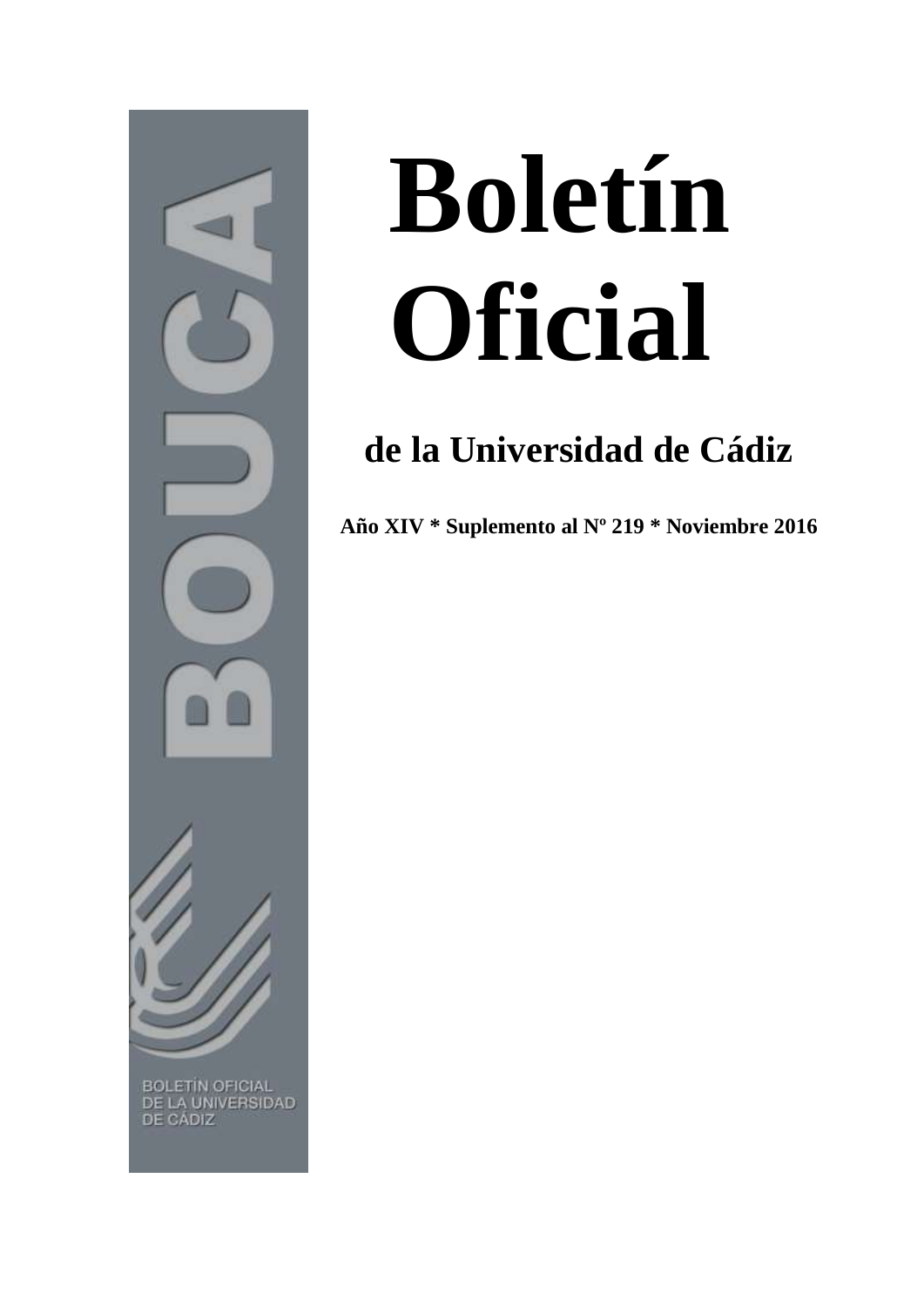## SOLICITUDES PLAZAS ALUMNOS COLABORADORES CURSO 2016-2017

| <b>DEPARTAMENTO</b>                                                                                      | ÁREA                                    | PROFESOR-TUTOR                               | Nº PLAZAS      | CRÉD.          |
|----------------------------------------------------------------------------------------------------------|-----------------------------------------|----------------------------------------------|----------------|----------------|
| DEPARTAMENTO DE ANATOMÍA PATOLÓGICA,<br>B.CELULAR, H.DE LA CIENCIA Y TOXICOLOGIA Y<br><b>LEGISLACION</b> | <b>HISTOLOGÍA</b>                       | JOSÉ Mª LÓPEZ-CEPERO LÓPEZ-<br><b>CEPERO</b> |                | 3              |
| DEPARTAMENTO DE ANATOMÍA PATOLÓGICA,<br>B.CELULAR, H.DE LA CIENCIA Y TOXICOLOGIA Y<br><b>LEGISLACION</b> | MEDICINA LEGAL Y FORENSE                | MIGUEL A. VIZCAYA ROJAS                      | $\overline{1}$ | 3              |
| DEPARTAMENTO DE ANATOMÍA PATOLÓGICA,<br>B.CELULAR, H.DE LA CIENCIA Y TOXICOLOGIA Y<br><b>LEGISLACION</b> | <b>TOXICOLGÍA</b>                       | M <sup>ª</sup> ISABEL ARUFE MARTÍNEZ         | $\mathbf{1}$   | 3              |
| DEPARTAMENTO DE ANATOMÍA Y EMBRIOLOGIA<br><b>HUMANAS</b>                                                 | ANATOMÍA Y EMBRIOLOGÍA<br><b>HUMANA</b> | ANTONIO RIBELLES GARCÍA                      | $\overline{1}$ | $\overline{0}$ |
| DEPARTAMENTO DE ANATOMÍA Y EMBRIOLOGIA<br><b>HUMANAS</b>                                                 | ANATOMÍA Y EMBRIOLOGÍA<br><b>HUMANA</b> | <b>J. ARTURO PRADA OLIVEIRA</b>              | $\overline{1}$ | $\Omega$       |
| DEPARTAMENTO DE ANATOMÍA Y EMBRIOLOGIA<br><b>HUMANAS</b>                                                 | ANATOMÍA Y EMBRIOLOGÍA<br><b>HUMANA</b> | <b>J. ARTURO PRADA OLIVEIRA</b>              | $\overline{1}$ | $\overline{0}$ |
| DEPARTAMENTO DE BIOLOGÍA                                                                                 | <b>BOTÁNICA</b>                         | FERNANDO OJEDA COPETE                        |                | $\overline{0}$ |
| DEPARTAMENTO DE BIOLOGÍA                                                                                 | <b>ECOLOGÍA</b>                         | FERNANDO G. BRUN MURILLO                     | $\overline{1}$ | $\overline{0}$ |
| DEPARTAMENTO DE BIOLOGÍA                                                                                 | <b>ECOLOGÍA</b>                         | <b>IGNACIO HERNÁNDEZ CARRERO</b>             | $\mathbf{1}$   | $\mathbf{0}$   |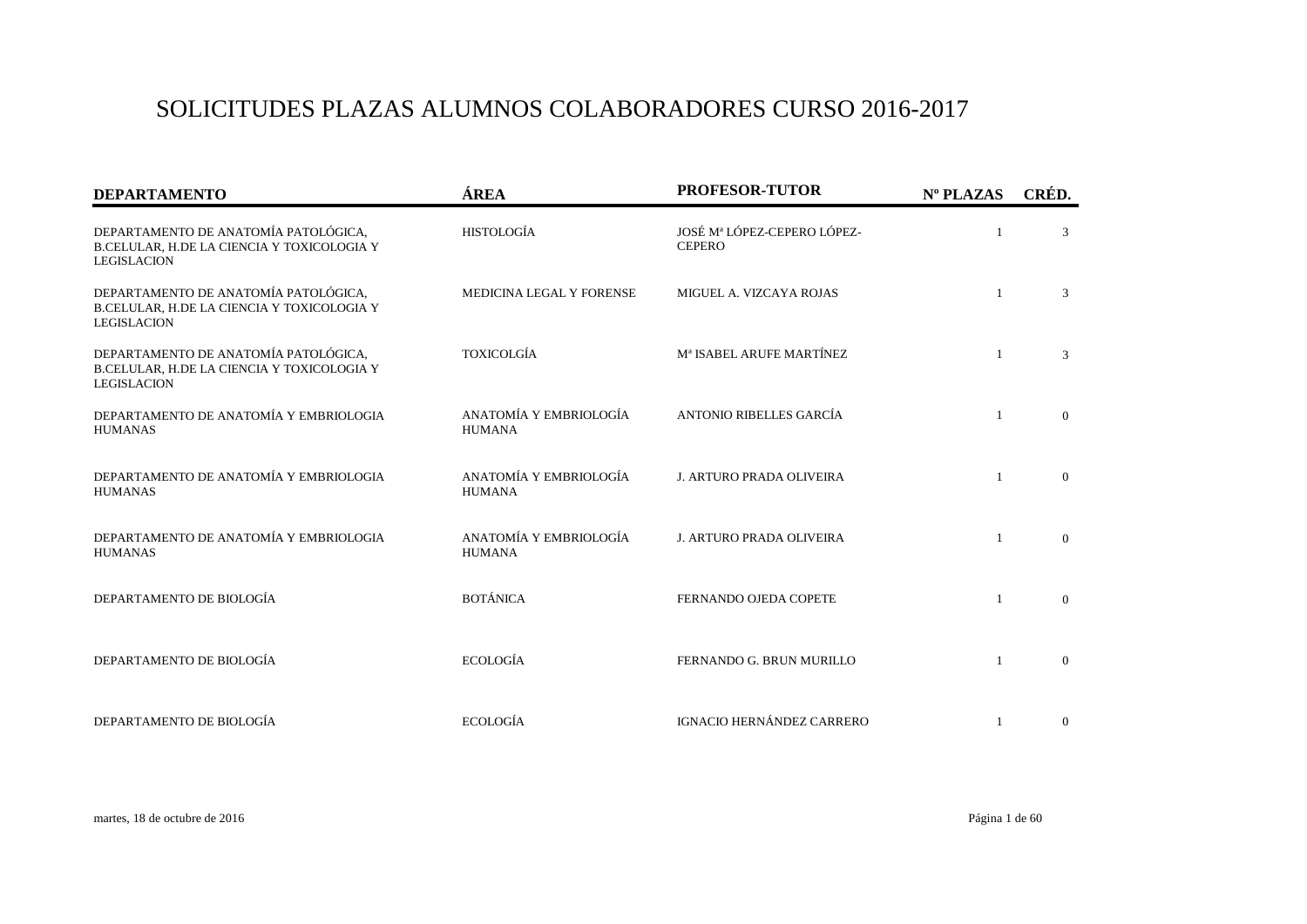| <b>DEPARTAMENTO</b>                                                  | ÁREA                                             | PROFESOR-TUTOR             | Nº PLAZAS      | CRÉD.          |
|----------------------------------------------------------------------|--------------------------------------------------|----------------------------|----------------|----------------|
| DEPARTAMENTO DE BIOLOGÍA                                             | ZOOLOGÍA                                         | ANTONIO MEDINA Y GUERRERO  | $\mathbf{1}$   | $\overline{0}$ |
| DEPARTAMENTO DE BIOLOGÍA                                             | ZOOLOGÍA                                         | ANTONIO MEDINA Y GUERRERO  | $\mathbf{1}$   | $\overline{0}$ |
| DEPARTAMENTO DE BIOLOGÍA                                             | ZOOLOGÍA                                         | JUAN MIGUEL MANCERA ROMERO | $\overline{1}$ | $\overline{0}$ |
| DEPARTAMENTO DE BIOLOGÍA                                             | ZOOLOGÍA                                         | JUAN MIGUEL MANCERA ROMERO |                | $\mathbf{0}$   |
| DEPARTAMENTO DE BIOLOGÍA                                             | ZOOLOGÍA                                         | MILAGROSA OLIVA RAMÍREZ    | $\mathbf{1}$   | $\overline{0}$ |
| DEPARTAMENTO DE BIOMEDICINA, BIOTECNOLOGÍA Y<br>SALUD PÚBLICA        | <b>BIOQUIMÍCA Y BIOLOGÍA</b><br><b>MOLECULAR</b> | CARMEN GÓMEZ GÓMEZ         | $\mathbf{1}$   | $\overline{0}$ |
| DEPARTAMENTO DE BIOMEDICINA, BIOTECNOLOGÍA Y<br>SALUD PÚBLICA        | <b>BIOQUIMÍCA Y BIOLOGÍA</b><br><b>MOLECULAR</b> | CARMEN GÓMEZ GÓMEZ         | $\mathbf{1}$   | $\mathbf{0}$   |
| DEPARTAMENTO DE BIOMEDICINA, BIOTECNOLOGÍA Y<br><b>SALUD PÚBLICA</b> | <b>BIOQUIMÍCA Y BIOLOGÍA</b><br><b>MOLECULAR</b> | Mª CARMEN DURÁN RUIZ       | $\mathbf{1}$   | $\overline{0}$ |
| DEPARTAMENTO DE BIOMEDICINA, BIOTECNOLOGÍA Y<br>SALUD PÚBLICA        | <b>BIOQUÍMICA Y BIOLOGÍA</b><br><b>MOLECULAR</b> | ANTONIO VALLE GALLARDO     | $\overline{1}$ | $\overline{0}$ |
| DEPARTAMENTO DE BIOMEDICINA, BIOTECNOLOGÍA Y<br>SALUD PÚBLICA        | <b>BIOQUÍMICA Y BIOLOGÍA</b><br><b>MOLECULAR</b> | JORGE BOLÍVAR PÉREZ        | $\mathbf{1}$   | $\overline{0}$ |
| DEPARTAMENTO DE BIOMEDICINA, BIOTECNOLOGÍA Y<br>SALUD PÚBLICA        | <b>GENÉTICA</b>                                  | ESTHER RODRÍGUEZ JIMÉNEZ   | $\mathbf{1}$   | $\overline{0}$ |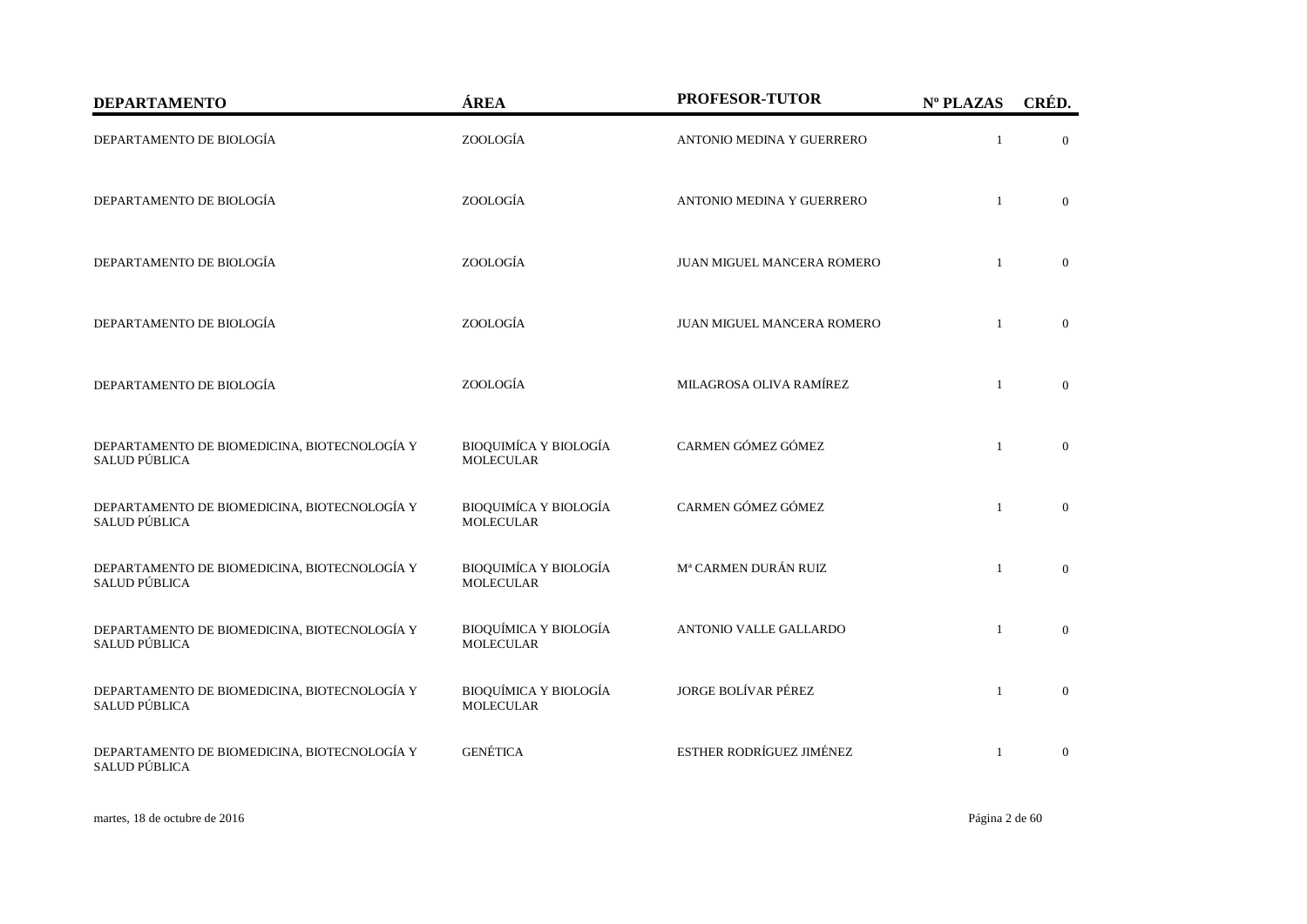| <b>DEPARTAMENTO</b>                                                                        | ÁREA                             | PROFESOR-TUTOR                            | Nº PLAZAS    | CRÉD.          |
|--------------------------------------------------------------------------------------------|----------------------------------|-------------------------------------------|--------------|----------------|
| DEPARTAMENTO DE BIOMEDICINA, BIOTECNOLOGÍA Y<br>SALUD PÚBLICA                              | <b>GENÉTICA</b>                  | LAUREANA REBORDINOS GONZÁLEZ              | 1            | $\overline{0}$ |
| DEPARTAMENTO DE BIOMEDICINA, BIOTECNOLOGÍA Y<br>SALUD PÚBLICA                              | <b>MICROBIOLOGÍA</b>             | <b>CARLOS GARRIDO CRESPO</b>              | $\mathbf{1}$ | $\Omega$       |
| DEPARTAMENTO DE BIOMEDICINA, BIOTECNOLOGÍA Y<br>SALUD PÚBLICA                              | MICROBIOLOGÍA                    | JESÚS MANUEL CANTORAL<br><b>FERNÁNDEZ</b> | $\mathbf{1}$ | $\overline{0}$ |
| DEPARTAMENTO DE BIOMEDICINA, BIOTECNOLOGÍA Y<br>SALUD PÚBLICA                              | <b>MICROBIOLOGÍA</b>             | MANUEL A. RODRÍGUEZ IGLESIAS              | $\mathbf{1}$ | $\overline{0}$ |
| DEPARTAMENTO DE BIOMEDICINA, BIOTECNOLOGÍA Y<br>SALUD PÚBLICA                              | <b>MICROBIOLOGÍA</b>             | SOKRATIS PAPASPYROU                       | $\mathbf{1}$ | $\Omega$       |
| DEPARTAMENTO DE BIOMEDICINA, BIOTECNOLOGÍA Y<br>SALUD PÚBLICA                              | <b>SALUD PÚBLICA</b>             | AMELIA RODRÍGUEZ MARTÍN                   | $\mathbf{1}$ | $\overline{0}$ |
| DEPARTAMENTO DE CIENCIA DE LOS MATERIALES E<br>INGENIERÍA METALÚRGICA Y QUÍMICA INORGÍNICA | <b>CIENCIA DE LOS MATERIALES</b> | DANIEL ARAUJO GAY                         | $\mathbf{1}$ | $\mathbf{0}$   |
| DEPARTAMENTO DE CIENCIA DE LOS MATERIALES E<br>INGENIERÍA METALÚRGICA Y QUÍMICA INORGÍNICA | <b>CIENCIA DE LOS MATERIALES</b> | JOSÉ MARÍA SÁNCHEZ AMAYA                  | $\mathbf{1}$ | $\overline{0}$ |
| DEPARTAMENTO DE CIENCIA DE LOS MATERIALES E<br>INGENIERÍA METALÚRGICA Y QUÍMICA INORGÍNICA | <b>CIENCIA DE LOS MATERIALES</b> | MARÍA DEL PILAR YESTE SIGÜENZA            | $\mathbf{1}$ | $\Omega$       |
| DEPARTAMENTO DE CIENCIA DE LOS MATERIALES E<br>INGENIERÍA METALÚRGICA Y QUÍMICA INORGÍNICA | <b>CIENCIA DE LOS MATERIALES</b> | RAFAEL GARCÍA ROJA                        | $\mathbf{1}$ | $\Omega$       |
| DEPARTAMENTO DE CIENCIA DE LOS MATERIALES E<br>INGENIERÍA METALÚRGICA Y QUÍMICA INORGÍNICA | <b>CIENCIA DE LOS MATERIALES</b> | SERGIO IGNACIO MOLINA RUBIO               | $\mathbf{1}$ | $\mathbf{0}$   |

martes, 18 de octubre de 2016 Página 3 de 60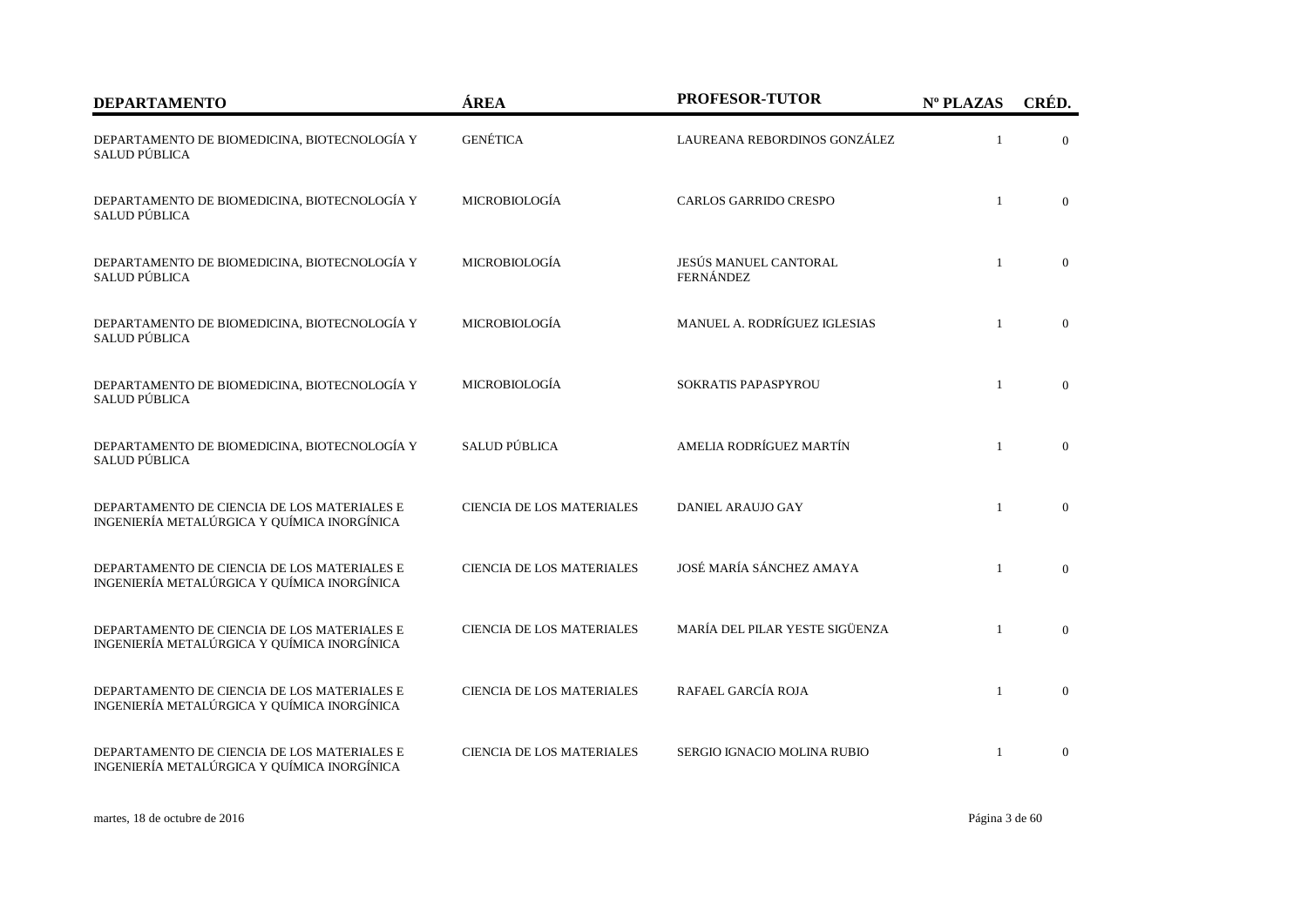| <b>DEPARTAMENTO</b>                                                                        | ÁREA                                           | <b>PROFESOR-TUTOR</b>                          | Nº PLAZAS    | CRÉD.          |
|--------------------------------------------------------------------------------------------|------------------------------------------------|------------------------------------------------|--------------|----------------|
| DEPARTAMENTO DE CIENCIA DE LOS MATERIALES E<br>INGENIERÍA METALÚRGICA Y QUÍMICA INORGÍNICA | QUÍMICA INORGÁNICA                             | M. ÁNGELES MÁÑEZ MUÑOZ                         | $\mathbf{1}$ | $\overline{0}$ |
| DEPARTAMENTO DE CIENCIA DE LOS MATERIALES E<br>INGENIERÍA METALÚRGICA Y QUÍMICA INORGÍNICA | QUÍMICA INORGÁNICA                             | M. JESÚS FERNÁNDEZ-TRUJILLO REY                | $\mathbf{1}$ | $\Omega$       |
| DEPARTAMENTO DE CIENCIAS DE LA TIERRA                                                      | CRISTALOGRAFÍA Y<br>MINERALOGÍA                | SALVADOR DOMÍNGUEZ BELLA                       | $\mathbf{1}$ | $\Omega$       |
| DEPARTAMENTO DE CIENCIAS DE LA TIERRA                                                      | <b>ESTRATIGRAFÍA</b>                           | LUIS O'DOGHERTY LUY                            | $\mathbf{1}$ | $\mathbf{0}$   |
| DEPARTAMENTO DE CIENCIAS DE LA TIERRA                                                      | <b>ESTRATIGRAFÍA</b>                           | LUIS O'DOGHERTY LUY                            | $\mathbf{1}$ | $\overline{0}$ |
| DEPARTAMENTO DE CIENCIAS DE LA TIERRA                                                      | <b>GEODINÁMICA EXTERNA</b>                     | JAVIER BENAVENTE GONZÁLEZ                      | $\mathbf{1}$ | $\Omega$       |
| DEPARTAMENTO DE CIENCIAS DE LA TIERRA                                                      | <b>GEODINÁMICA INTERNA</b>                     | Mª CARMEN FERNÁNDEZ PUGA                       | $\mathbf{1}$ | $\overline{0}$ |
| DEPARTAMENTO DE CIENCIAS Y TÉCNICAS DE LA<br><b>NAVEGACIÓN</b>                             | CIENCIAS Y TÉCNICAS DE LA<br><b>NAVEGACIÓN</b> | ANTONIO GONZALO DE LA CRUZ<br><b>FERNÁNDEZ</b> | $\mathbf{1}$ | $\theta$       |
| DEPARTAMENTO DE CIENCIAS Y TÉCNICAS DE LA<br><b>NAVEGACIÓN</b>                             | CIENCIAS Y TÉCNICAS DE LA<br><b>NAVEGACIÓN</b> | <b>BISMARCK JIGENA ANTELO</b>                  | $\mathbf{1}$ | $\overline{0}$ |
| DEPARTAMENTO DE CIENCIAS Y TÉCNICAS DE LA<br><b>NAVEGACIÓN</b>                             | CIENCIAS Y TÉCNICAS DE LA<br><b>NAVEGACIÓN</b> | CAROLINA ANA MARTÍN ARRÁZOLA                   | $\mathbf{1}$ | $\mathbf{0}$   |
| DEPARTAMENTO DE CIENCIAS Y TÉCNICAS DE LA<br>NAVEGACIÓN                                    | CIENCIAS Y TÉCNICAS DE LA<br><b>NAVEGACIÓN</b> | FRANCISCO PINIELLA CORBACHO                    | $\mathbf{1}$ | $\Omega$       |

martes, 18 de octubre de 2016 Página 4 de 60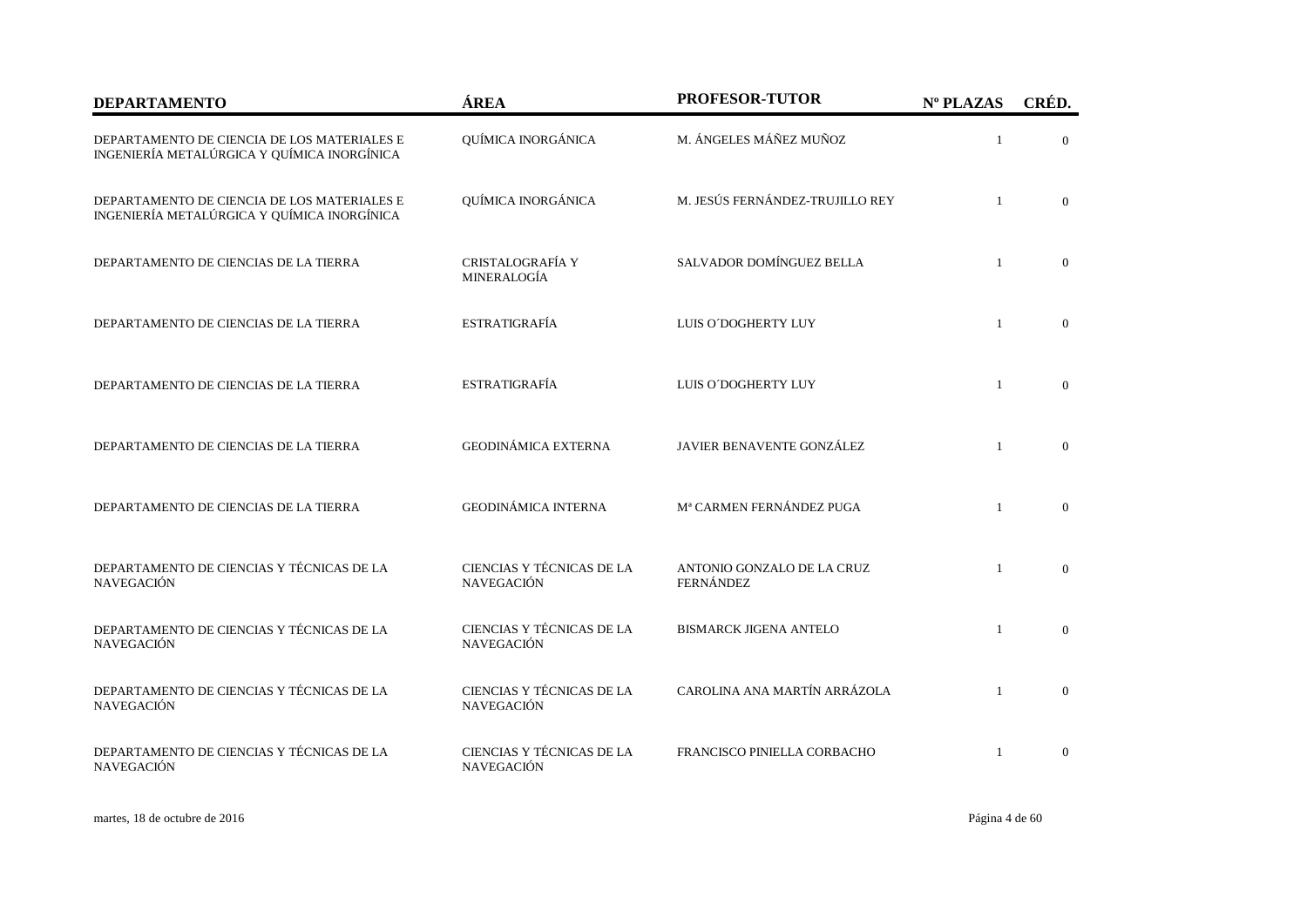| <b>DEPARTAMENTO</b>                                            | ÁREA                                           | <b>PROFESOR-TUTOR</b>        | Nº PLAZAS    | CRÉD.            |
|----------------------------------------------------------------|------------------------------------------------|------------------------------|--------------|------------------|
| DEPARTAMENTO DE CIENCIAS Y TÉCNICAS DE LA<br><b>NAVEGACIÓN</b> | CIENCIAS Y TÉCNICAS DE LA<br><b>NAVEGACIÓN</b> | FRANCISCO PINIELLA CORBACHO  |              | $\Omega$         |
| DEPARTAMENTO DE CIENCIAS Y TÉCNICAS DE LA<br><b>NAVEGACIÓN</b> | CIENCIAS Y TÉCNICAS DE LA<br><b>NAVEGACIÓN</b> | JUAN CARLOS RASERO BALÓN     | $\mathbf{1}$ | $\boldsymbol{0}$ |
| DEPARTAMENTO DE CIENCIAS Y TÉCNICAS DE LA<br><b>NAVEGACIÓN</b> | CIENCIAS Y TÉCNICAS DE LA<br><b>NAVEGACIÓN</b> | JUAN CARLOS RASERO BALÓN     | $\mathbf{1}$ | $\mathbf{0}$     |
| DEPARTAMENTO DE CIENCIAS Y TÉCNICAS DE LA<br><b>NAVEGACIÓN</b> | CIENCIAS Y TÉCNICAS DE LA<br>NAVEGACIÓN        | JUAN IGNACIO ALCAIDE JIMÉNEZ | $\mathbf{1}$ | $\overline{0}$   |
| DEPARTAMENTO DE CIENCIAS Y TÉCNICAS DE LA<br><b>NAVEGACIÓN</b> | CIENCIAS Y TÉCNICAS DE LA<br><b>NAVEGACIÓN</b> | JUAN IGNACIO ALCAIDE JIMÉNEZ | $\mathbf{1}$ | $\overline{0}$   |
| DEPARTAMENTO DE CIENCIAS Y TÉCNICAS DE LA<br><b>NAVEGACIÓN</b> | CIENCIAS Y TÉCNICAS DE LA<br><b>NAVEGACIÓN</b> | JUAN IGNACIO ALCAIDE JIMÉNEZ | $\mathbf{1}$ | $\overline{0}$   |
| DEPARTAMENTO DE CIRUGÍA                                        | CIRUGÍA (ANESTESIOLOGÍA)                       | LUIS MIGUEL TORRES MORERA    | $\mathbf{1}$ | $\boldsymbol{0}$ |
| DEPARTAMENTO DE CIRUGÍA                                        | CIRUGÍA (ANESTESIOLOGÍA)                       | LUIS MIGUEL TORRES MORERA    | $\mathbf{1}$ | $\boldsymbol{0}$ |
| DEPARTAMENTO DE CIRUGÍA                                        | CIRUGÍA (NEUROCIRUGÍA)                         | JOSÉ ANTONIO LÓPEZ LÓPEZ     | $\mathbf{1}$ | $\boldsymbol{0}$ |
| DEPARTAMENTO DE CIRUGÍA                                        | CIRUGÍA (TRAUMATOLOGÍA)                        | JOSÉ SUEIRO FERNÁNDEZ        | $\mathbf{1}$ | $\boldsymbol{0}$ |
| DEPARTAMENTO DE CIRUGÍA                                        | CIRUGÍA (TRAUMATOLOGÍA)                        | JOSÉ SUEIRO FERNÁNDEZ        | $\mathbf{1}$ | $\boldsymbol{0}$ |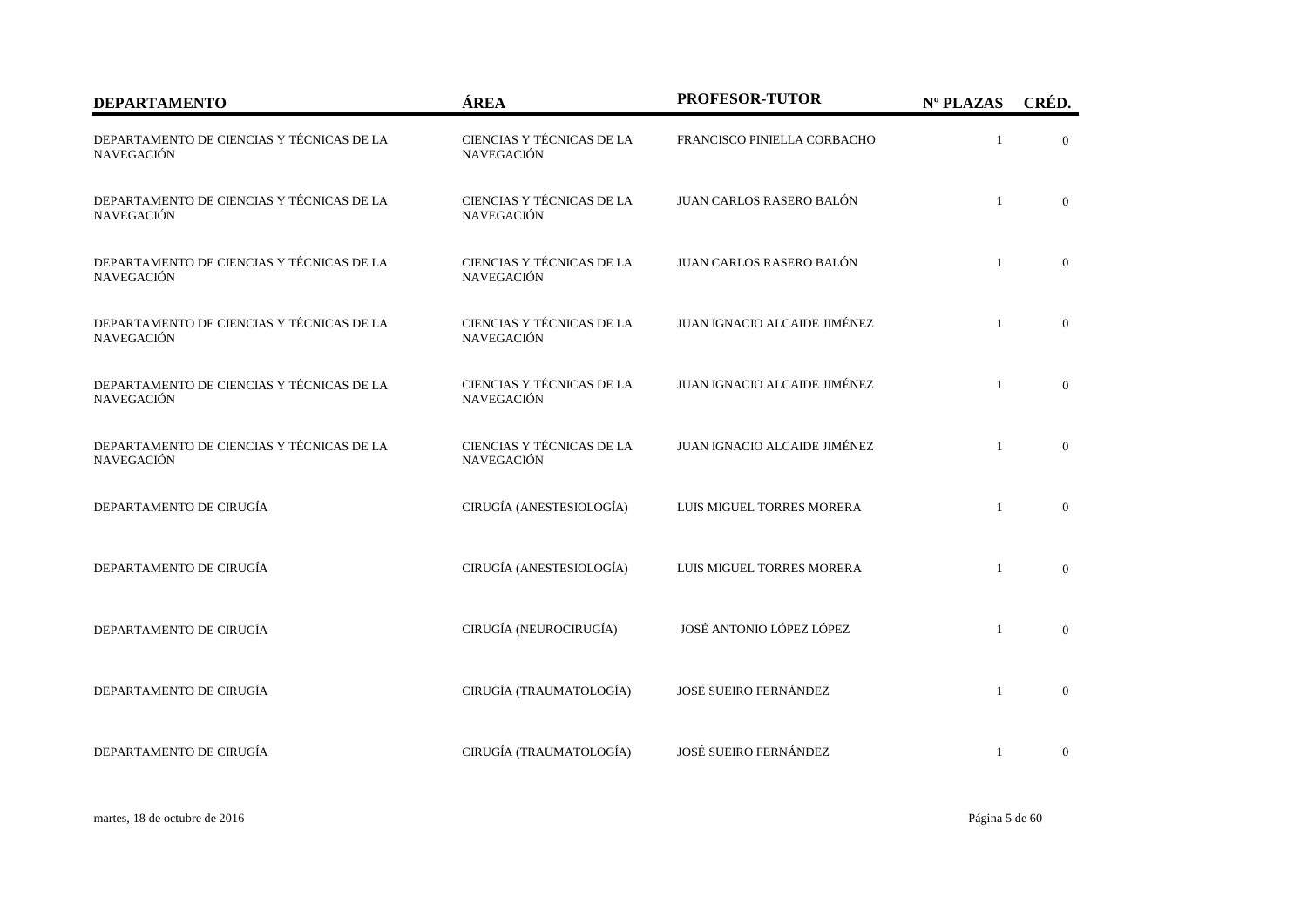| <b>DEPARTAMENTO</b>                                                    | ÁREA                                                   | <b>PROFESOR-TUTOR</b>                          | Nº PLAZAS      | CRÉD.          |
|------------------------------------------------------------------------|--------------------------------------------------------|------------------------------------------------|----------------|----------------|
| DEPARTAMENTO DE CIRUGÍA                                                | CIRUGÍA (UROLOGÍA)                                     | FEDERICO RODRÍGUEZ-RUBIO<br><b>CORTADELLAS</b> | $\mathbf{1}$   | $\theta$       |
| DEPARTAMENTO DE CIRUGÍA                                                | CIRUGÍA (UROLOGÍA)                                     | FEDERICO RODRÍGUEZ-RUBIO<br><b>CORTADELLAS</b> | $\overline{1}$ | $\Omega$       |
| DEPARTAMENTO DE CIRUGÍA                                                | OFTALMOLOGÍA                                           | SOLEDAD JIMÉNEZ CARMONA                        | $\mathbf{1}$   | $\overline{0}$ |
| DEPARTAMENTO DE CONSTRUCCIONES NAVALES                                 | <b>CONSTRUCCIONES NAVALES</b>                          | ANTONIO DE QUEROL SAHAGÚN                      | $\mathbf{1}$   | $\overline{0}$ |
| DEPARTAMENTO DE CONSTRUCCIONES NAVALES                                 | <b>CONSTRUCCIONES NAVALES</b>                          | ANTONIO DE QUEROL SAHAGÚN                      | $\overline{1}$ | $\theta$       |
| DEPARTAMENTO DE CONSTRUCCIONES NAVALES                                 | <b>CONSTRUCCIONES NAVALES</b>                          | JOSÉ ÁNGEL LLAMAS ALFARO                       | $\mathbf{1}$   | $\overline{0}$ |
| DEPARTAMENTO DE CONSTRUCCIONES NAVALES                                 | <b>CONSTRUCCIONES NAVALES</b>                          | RAQUEL NÚÑEZ BARRANCO                          | $\overline{1}$ | 3              |
| DEPARTAMENTO DE DERECHO DEL TRABAJO Y DE LA<br><b>SEGURIDAD SOCIAL</b> | DERECHO DEL TRABAJO Y DE LA<br><b>SEGURIDAD SOCIAL</b> | ANTONIO ÁLVAREZ DEL CUVILLO                    | $\overline{1}$ | $\theta$       |
| DEPARTAMENTO DE DERECHO DEL TRABAJO Y DE LA<br><b>SEGURIDAD SOCIAL</b> | DERECHO DEL TRABAJO Y DE LA<br><b>SEGURIDAD SOCIAL</b> | EVA GARRIDO PÉREZ                              | $\overline{1}$ | $\Omega$       |
| DEPARTAMENTO DE DERECHO DEL TRABAJO Y DE LA<br>SEGURIDAD SOCIAL        | DERECHO DEL TRABAJO Y DE LA<br><b>SEGURIDAD SOCIAL</b> | EVA SALDAÑA VALDERAS                           | $\overline{1}$ | $\overline{0}$ |
| DEPARTAMENTO DE DERECHO DEL TRABAJO Y DE LA<br><b>SEGURIDAD SOCIAL</b> | DERECHO DEL TRABAJO Y DE LA<br><b>SEGURIDAD SOCIAL</b> | EVA SALDAÑA VALDERAS                           | $\overline{1}$ | $\theta$       |

martes, 18 de octubre de 2016 Página 6 de 60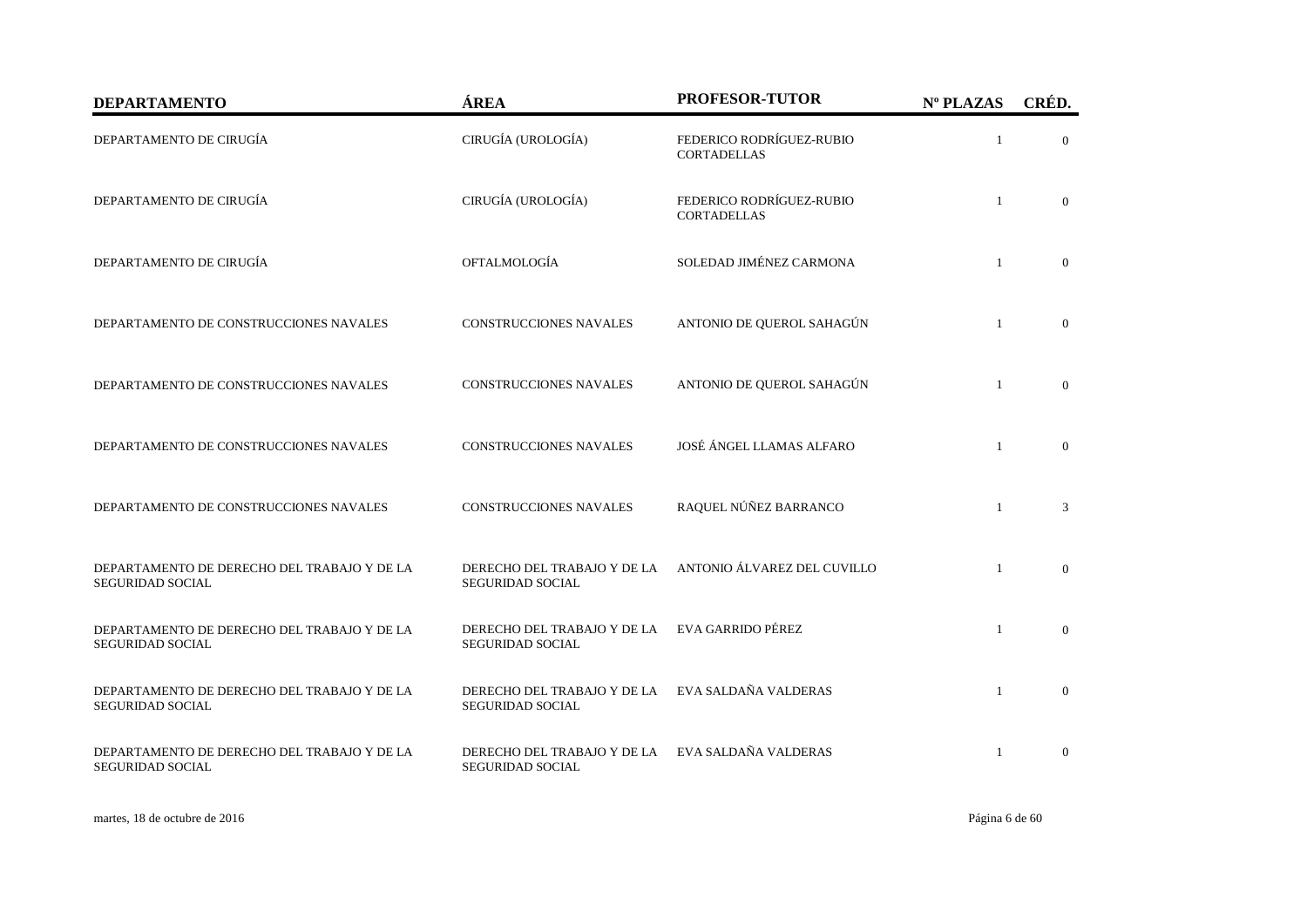| <b>DEPARTAMENTO</b>                                                    | ÁREA                                                   | <b>PROFESOR-TUTOR</b>                 | Nº PLAZAS    | CRÉD.          |
|------------------------------------------------------------------------|--------------------------------------------------------|---------------------------------------|--------------|----------------|
| DEPARTAMENTO DE DERECHO DEL TRABAJO Y DE LA<br><b>SEGURIDAD SOCIAL</b> | DERECHO DEL TRABAJO Y DE LA<br><b>SEGURIDAD SOCIAL</b> | Mª CRISTINA AGUILAR GONZÁLVEZ         | $\mathbf{1}$ | $\Omega$       |
| DEPARTAMENTO DE DERECHO DEL TRABAJO Y DE LA<br><b>SEGURIDAD SOCIAL</b> | TRABAJO SOCIAL Y SERVICIOS<br><b>SOCIALES</b>          | CARLOS VLADIMIR ZAMBRANO<br>RODRÍGUEZ | $\mathbf{1}$ | $\overline{0}$ |
| DEPARTAMENTO DE DERECHO DEL TRABAJO Y DE LA<br><b>SEGURIDAD SOCIAL</b> | TRABAJO SOCIAL Y SERVICIOS<br><b>SOCIALES</b>          | CARLOS VLADIMIR ZAMBRANO<br>RODRÍGUEZ | $\mathbf{1}$ | $\overline{0}$ |
| DEPARTAMENTO DE DERECHO DEL TRABAJO Y DE LA<br><b>SEGURIDAD SOCIAL</b> | <b>TRABAJO SOCIAL Y SERVICIOS</b><br><b>SOCIALES</b>   | CARLOS VLADIMIR ZAMBRANO<br>RODRÍGUEZ | $\mathbf{1}$ | $\overline{0}$ |
| DEPARTAMENTO DE DERECHO DEL TRABAJO Y DE LA<br><b>SEGURIDAD SOCIAL</b> | TRABAJO SOCIAL Y SERVICIOS<br><b>SOCIALES</b>          | <b>ISABEL RIBES MORENO</b>            | $\mathbf{1}$ | $\overline{0}$ |
| DEPARTAMENTO DE DERECHO DEL TRABAJO Y DE LA<br><b>SEGURIDAD SOCIAL</b> | <b>TRABAJO SOCIAL Y SERVICIOS</b><br><b>SOCIALES</b>   | <b>ISABEL RIBES MORENO</b>            | $\mathbf{1}$ | $\Omega$       |
| DEPARTAMENTO DE DERECHO DEL TRABAJO Y DE LA<br><b>SEGURIDAD SOCIAL</b> | <b>TRABAJO SOCIAL Y SERVICIOS</b><br><b>SOCIALES</b>   | PEDRO HERNÁNDEZ LAFUENTE              | $\mathbf{1}$ | $\Omega$       |
| DEPARTAMENTO DE DERECHO DEL TRABAJO Y DE LA<br><b>SEGURIDAD SOCIAL</b> | <b>TRABAJO SOCIAL Y SERVICIOS</b><br><b>SOCIALES</b>   | PEDRO HERNÁNDEZ LAFUENTE              | $\mathbf{1}$ | $\theta$       |
| DEPARTAMENTO DE DERECHO INTERNACIONAL<br>PÚBLICO, PENAL Y PROCESAL     | DERECHO INTERNACIONAL Y<br>RELACIONES INT.             | INMACULADA GONZÁLEZ GARCÍA            | $\mathbf{1}$ | $\Omega$       |
| DEPARTAMENTO DE DERECHO INTERNACIONAL<br>PÚBLICO, PENAL Y PROCESAL     | DERECHO INTERNACIONAL Y<br>RELACIONES INT.             | INMACULADA GONZÁLEZ GARCÍA            | $\mathbf{1}$ | $\overline{0}$ |
| DEPARTAMENTO DE DERECHO INTERNACIONAL<br>PÚBLICO, PENAL Y PROCESAL     | DERECHO PENAL                                          | <b>BEATRIZ CRUZ MÁRQUEZ</b>           | $\mathbf{1}$ | $\Omega$       |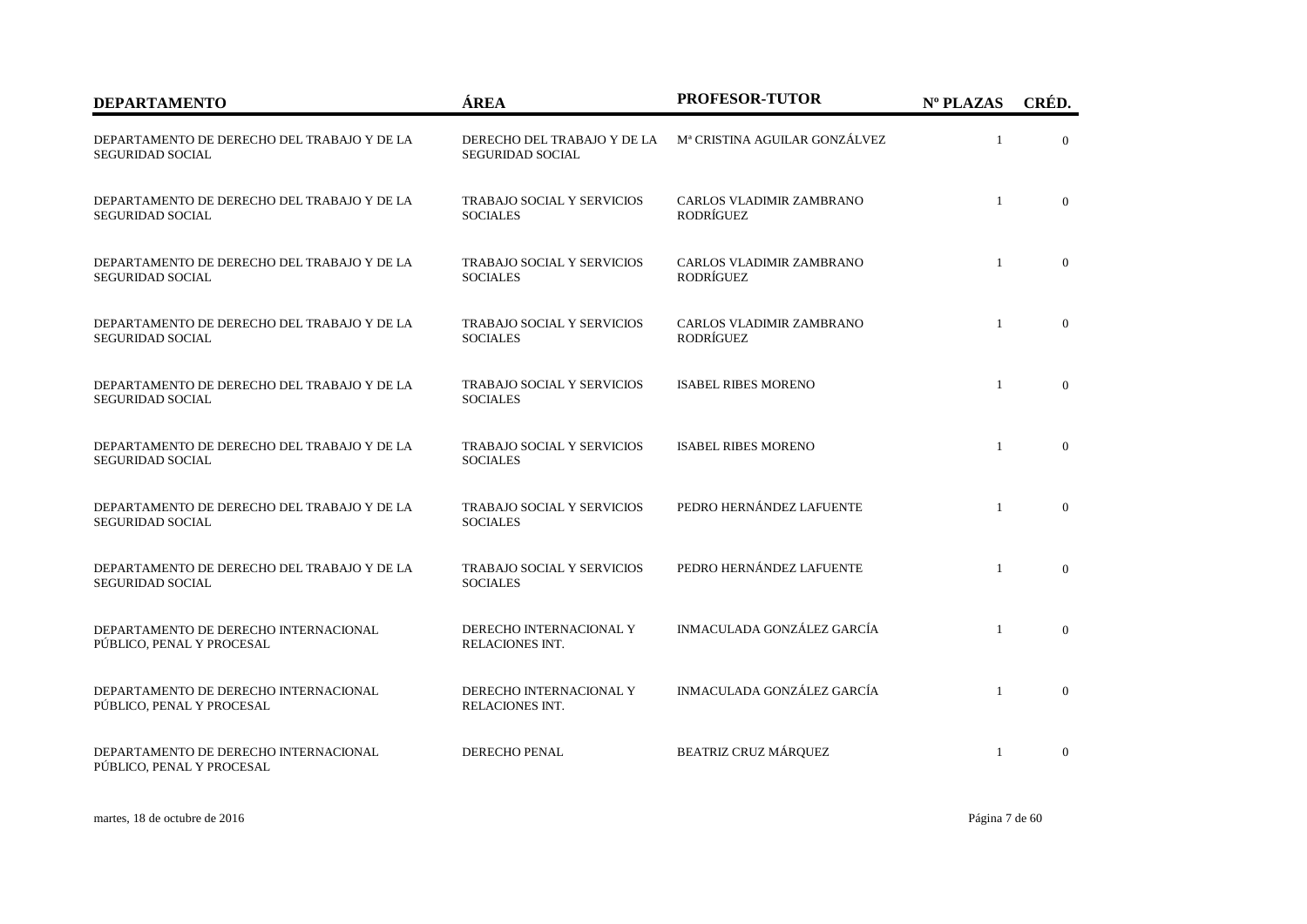| <b>DEPARTAMENTO</b>                                                | ÁREA                 | PROFESOR-TUTOR                 | Nº PLAZAS    | CRÉD.          |
|--------------------------------------------------------------------|----------------------|--------------------------------|--------------|----------------|
| DEPARTAMENTO DE DERECHO INTERNACIONAL<br>PÚBLICO, PENAL Y PROCESAL | DERECHO PENAL        | <b>ESTHER HAVA GARCÍA</b>      | $\mathbf{1}$ | $\theta$       |
| DEPARTAMENTO DE DERECHO INTERNACIONAL<br>PÚBLICO, PENAL Y PROCESAL | <b>DERECHO PENAL</b> | <b>GLORIA GONZÁLEZ AGUDELO</b> | $\mathbf{1}$ | $\Omega$       |
| DEPARTAMENTO DE DERECHO INTERNACIONAL<br>PÚBLICO, PENAL Y PROCESAL | DERECHO PENAL        | <b>GLORIA GONZÁLEZ AGUDELO</b> | $\mathbf{1}$ | $\overline{0}$ |
| DEPARTAMENTO DE DERECHO INTERNACIONAL<br>PÚBLICO, PENAL Y PROCESAL | DERECHO PENAL        | JOSÉ MANUEL RÍOS CORBACHO      | $\mathbf{1}$ | $\overline{0}$ |
| DEPARTAMENTO DE DERECHO INTERNACIONAL<br>PÚBLICO, PENAL Y PROCESAL | <b>DERECHO PENAL</b> | JOSÉ MANUEL RÍOS CORBACHO      | $\mathbf{1}$ | $\Omega$       |
| DEPARTAMENTO DE DERECHO INTERNACIONAL<br>PÚBLICO, PENAL Y PROCESAL | DERECHO PENAL        | JUAN MARÍA TERRADILLOS BASOCO  | $\mathbf{1}$ | $\overline{0}$ |
| DEPARTAMENTO DE DERECHO INTERNACIONAL<br>PÚBLICO, PENAL Y PROCESAL | DERECHO PENAL        | Mª DEL MAR MARTÍN ARAGÓN       | $\mathbf{1}$ | $\overline{0}$ |
| DEPARTAMENTO DE DERECHO INTERNACIONAL<br>PÚBLICO, PENAL Y PROCESAL | DERECHO PENAL        | Mª DEL ROSARIO GÓMEZ LÓPEZ     | $\mathbf{1}$ | $\Omega$       |
| DEPARTAMENTO DE DERECHO INTERNACIONAL<br>PÚBLICO, PENAL Y PROCESAL | <b>DERECHO PENAL</b> | Mª DEL ROSARIO GÓMEZ LÓPEZ     | $\mathbf{1}$ | $\Omega$       |
| DEPARTAMENTO DE DERECHO INTERNACIONAL<br>PÚBLICO, PENAL Y PROCESAL | DERECHO PENAL        | MARÍA REVELLES CARRASCO        | $\mathbf{1}$ | $\overline{0}$ |
| DEPARTAMENTO DE DERECHO INTERNACIONAL<br>PÚBLICO, PENAL Y PROCESAL | DERECHO PENAL        | MARÍA REVELLES CARRASCO        | $\mathbf{1}$ | $\overline{0}$ |

martes, 18 de octubre de 2016 Página 8 de 60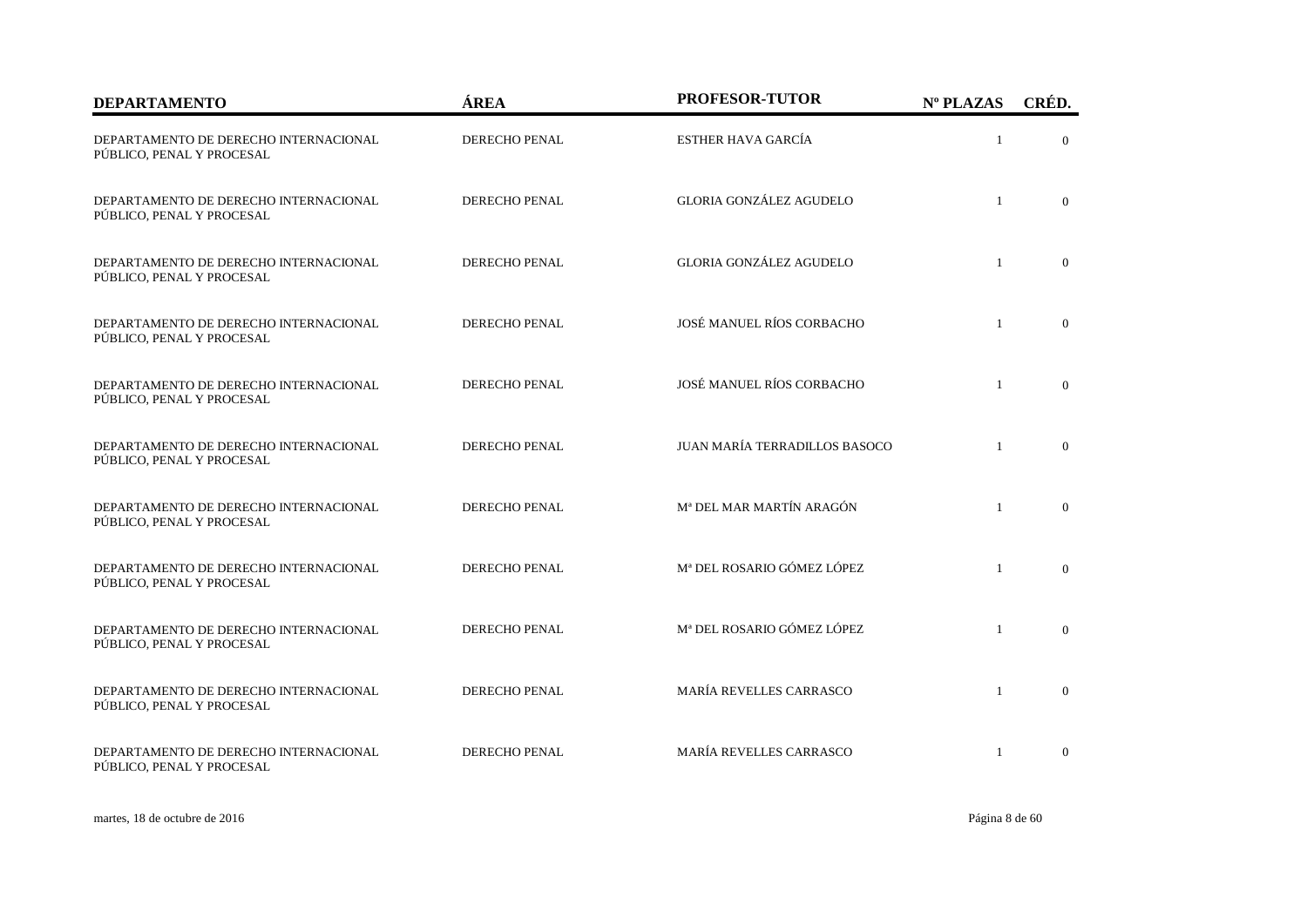| <b>DEPARTAMENTO</b>                                                | ÁREA                    | PROFESOR-TUTOR               | Nº PLAZAS    | CRÉD.          |
|--------------------------------------------------------------------|-------------------------|------------------------------|--------------|----------------|
| DEPARTAMENTO DE DERECHO INTERNACIONAL<br>PÚBLICO, PENAL Y PROCESAL | DERECHO PROCESAL        | ANA MARÍA RODRÍGUEZ TIARADO  | $\mathbf{1}$ | $\theta$       |
| DEPARTAMENTO DE DERECHO INTERNACIONAL<br>PÚBLICO, PENAL Y PROCESAL | <b>DERECHO PROCESAL</b> | ANA MARÍA RODRÍGUEZ TIRADO   | $\mathbf{1}$ | $\Omega$       |
| DEPARTAMENTO DE DERECHO INTERNACIONAL<br>PÚBLICO, PENAL Y PROCESAL | DERECHO PROCESAL        | ARTURO ÁLVAREZ ALARCÓN       | $\mathbf{1}$ | $\Omega$       |
| DEPARTAMENTO DE DERECHO INTERNACIONAL<br>PÚBLICO, PENAL Y PROCESAL | DERECHO PROCESAL        | CONSUELO RÍOS MOLINA         | $\mathbf{1}$ | $\overline{0}$ |
| DEPARTAMENTO DE DERECHO INTERNACIONAL<br>PÚBLICO, PENAL Y PROCESAL | DERECHO PROCESAL        | CONSUELO RÍOS MOLINA         | $\mathbf{1}$ | $\overline{0}$ |
| DEPARTAMENTO DE DERECHO INTERNACIONAL<br>PÚBLICO, PENAL Y PROCESAL | DERECHO PROCESAL        | ISABEL MARÍA VILLARA FUENTES | $\mathbf{1}$ | $\overline{0}$ |
| DEPARTAMENTO DE DERECHO INTERNACIONAL<br>PÚBLICO, PENAL Y PROCESAL | <b>DERECHO PROCESAL</b> | JESÚS SÁEZ GONZÁLEZ          | $\mathbf{1}$ | $\overline{0}$ |
| DEPARTAMENTO DE DERECHO PRIVADO                                    | DERECHO CIVIL           | EDUARDO CORRAL GARCÍA        | $\mathbf{1}$ | $\mathbf{1}$   |
| DEPARTAMENTO DE DERECHO PRIVADO                                    | DERECHO CIVIL           | EDUARDO CORRAL GARCÍA        | $\mathbf{1}$ | $\mathbf{1}$   |
| DEPARTAMENTO DE DERECHO PRIVADO                                    | DERECHO ROMANO          | <b>CARLOS VARELA GIL</b>     | $\mathbf{1}$ | 3              |
| DEPARTAMENTO DE DERECHO PÚBLICO                                    | DERECHO ADMINISTRATIVO  | JOSÉ Mª PÉREZ MONGUIÓ        | $\mathbf{1}$ | 3              |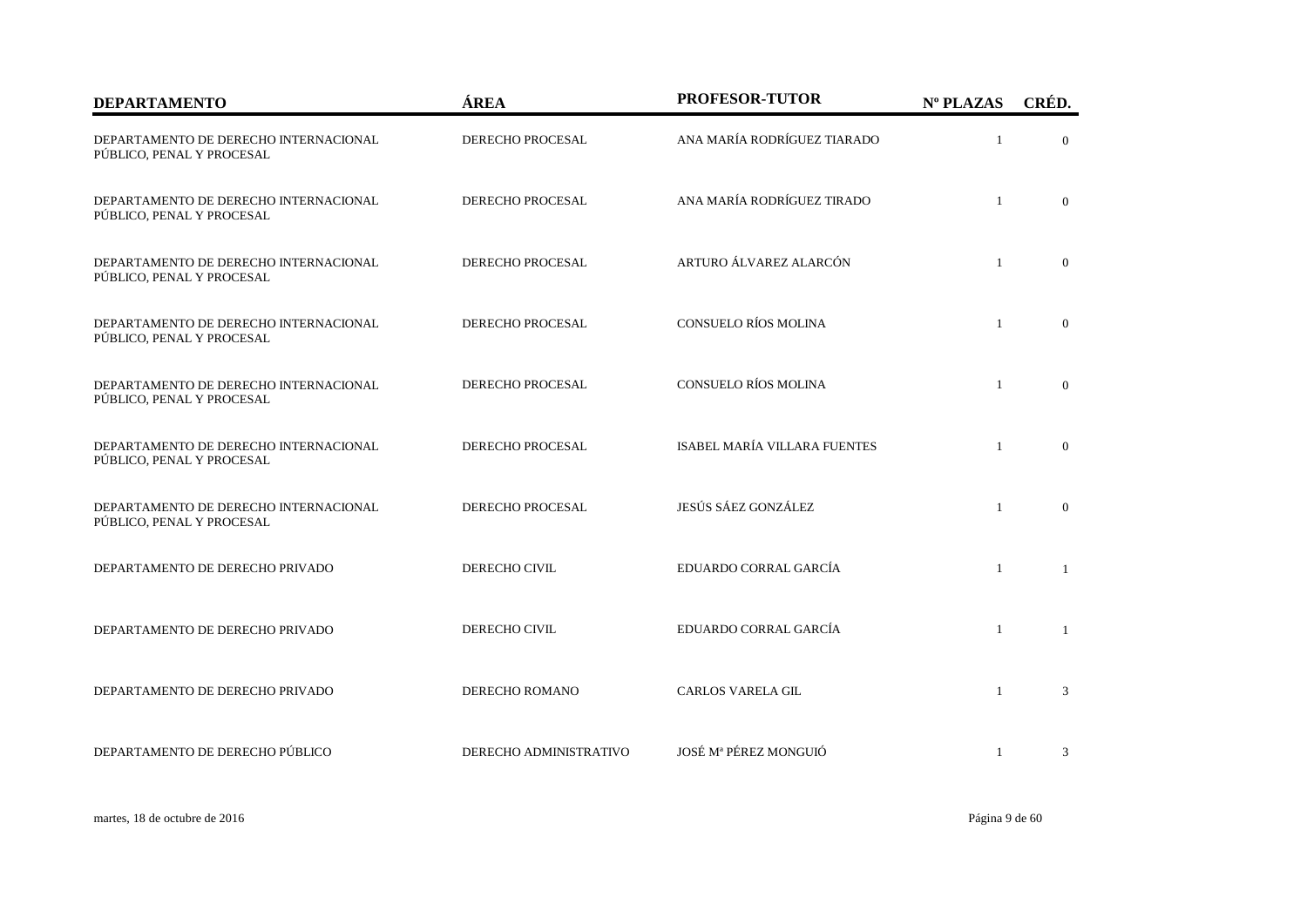| <b>DEPARTAMENTO</b>             | ÁREA                                       | PROFESOR-TUTOR                | Nº PLAZAS    | CRÉD. |
|---------------------------------|--------------------------------------------|-------------------------------|--------------|-------|
| DEPARTAMENTO DE DERECHO PÚBLICO | DERECHO ADMINISTRATIVO                     | JOSÉ Mª PÉREZ MONGUIÓ         | $\mathbf{1}$ | 3     |
| DEPARTAMENTO DE DERECHO PÚBLICO | DERECHO ADMINISTRATIVO                     | SEVERIANO FERNÁNDEZ RAMOS     | $\mathbf{1}$ | 3     |
| DEPARTAMENTO DE DERECHO PÚBLICO | FILOSOFÍA DEL DERECHO                      | ENRIQUE V. DE MORA QUIRÓS     | $\mathbf{1}$ | 2     |
| DEPARTAMENTO DE DIDÁCTICA       | DIDÁCTICA Y ORGANIZACIÓN<br><b>ESCOLAR</b> | CRISTINA GOENECHEA PERMISÁN   | $\mathbf{1}$ | 3     |
| DEPARTAMENTO DE DIDÁCTICA       | DIDÁCTICA Y ORGANIZACIÓN<br><b>ESCOLAR</b> | <b>GUADALUPE CALVO GARCÍA</b> | $\mathbf{1}$ | 2     |
| DEPARTAMENTO DE DIDÁCTICA       | DIDÁCTICA Y ORGANIZACIÓN<br><b>ESCOLAR</b> | J. EDUARDO SIERRA NIETO       | $\mathbf{1}$ | 3     |
| DEPARTAMENTO DE DIDÁCTICA       | DIDÁCTICA Y ORGANIZACIÓN<br><b>ESCOLAR</b> | J. EDUARDO SIERRA NIETO       | $\mathbf{1}$ | 3     |
| DEPARTAMENTO DE DIDÁCTICA       | DIDÁCTICA Y ORGANIZACIÓN<br><b>ESCOLAR</b> | J. EDUARDO SIERRA NIETO       | $\mathbf{1}$ | 3     |
| DEPARTAMENTO DE DIDÁCTICA       | DIDÁCTICA Y ORGANIZACIÓN<br><b>ESCOLAR</b> | MANUEL J. COTRINA GARCÍA      | $\mathbf{1}$ | 3     |
| DEPARTAMENTO DE DIDÁCTICA       | DIDÁCTICA Y ORGANIZACIÓN<br><b>ESCOLAR</b> | MANUEL J. COTRINA GARCÍA      | $\mathbf{1}$ | 3     |
| DEPARTAMENTO DE DIDÁCTICA       | DIDÁCTICA Y ORGANIZACIÓN<br><b>ESCOLAR</b> | MAYKA GARCÍA GARCÍA           |              | 3     |

martes, 18 de octubre de 2016 Página 10 de 60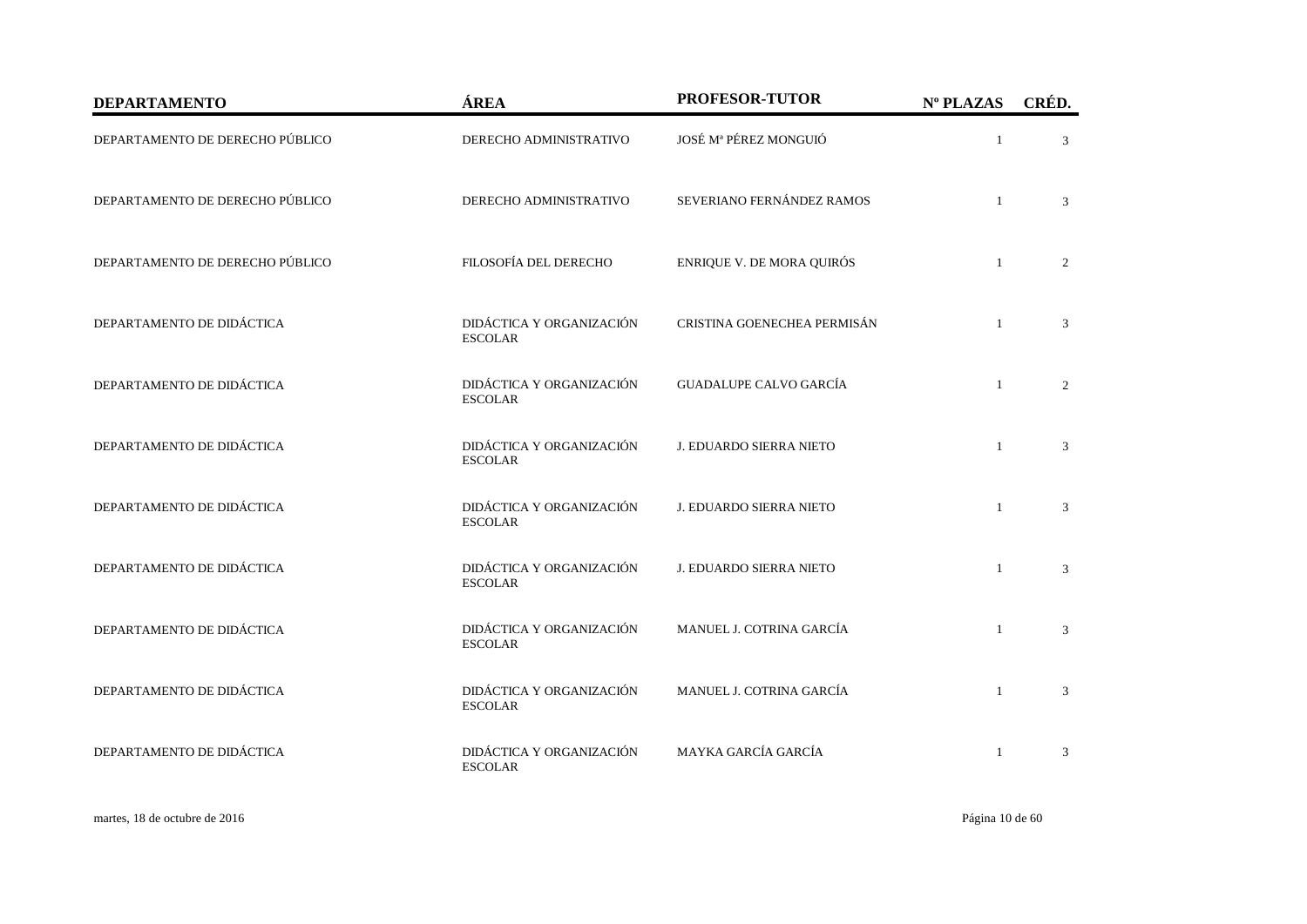| <b>DEPARTAMENTO</b>       | ÁREA                                               | PROFESOR-TUTOR          | Nº PLAZAS    | CRÉD.            |
|---------------------------|----------------------------------------------------|-------------------------|--------------|------------------|
| DEPARTAMENTO DE DIDÁCTICA | DIDÁCTICA Y ORGANIZACIÓN<br><b>ESCOLAR</b>         | MAYKA GARCÍA GARCÍA     | $\mathbf{1}$ | 3                |
| DEPARTAMENTO DE DIDÁCTICA | DIDÁCTICA Y ORGANIZACIÓN<br><b>ESCOLAR</b>         | MIGUEL ÁNGEL GÓMEZ RUIZ | $\mathbf{1}$ | 2                |
| DEPARTAMENTO DE DIDÁCTICA | DIDÁCTICA Y ORGANIZACIÓN<br><b>ESCOLAR</b>         | MIGUEL ÁNGEL GÓMEZ RUIZ | $\mathbf{1}$ | $\overline{2}$   |
| DEPARTAMENTO DE DIDÁCTICA | DIDÁCTICA Y ORGANIZACIÓN<br><b>ESCOLAR</b>         | MIGUEL ÁNGEL GÓMEZ RUIZ | $\mathbf{1}$ | 2                |
| DEPARTAMENTO DE DIDÁCTICA | DIDÁCTICA Y ORGANIZACIÓN<br><b>ESCOLAR</b>         | NOEMÍ SERRANO DÍAZ      | $\mathbf{1}$ | 3                |
| DEPARTAMENTO DE DIDÁCTICA | DIDÁCTICA Y ORGANIZACIÓN<br><b>ESCOLAR</b>         | ROSA VÁZQUEZ RECIO      | $\mathbf{1}$ | $\overline{0}$   |
| DEPARTAMENTO DE DIDÁCTICA | DIDÁCTICA Y ORGANIZACIÓN<br><b>ESCOLAR</b>         | ROSA VÁZQUEZ RECIO      | $\mathbf{1}$ | $\boldsymbol{0}$ |
| DEPARTAMENTO DE DIDÁCTICA | DIDÁCTICA Y ORGANIZACIÓN<br><b>ESCOLAR</b>         | VÍCTOR AMAR RODRÍGUEZ   | $\mathbf{1}$ | 3                |
| DEPARTAMENTO DE DIDÁCTICA | DIDÁCTICA Y ORGANIZACIÓN<br><b>ESCOLAR</b>         | VÍCTOR AMAR RODRÍGUEZ   | $\mathbf{1}$ | 3                |
| DEPARTAMENTO DE DIDÁCTICA | MÉTODOS DE INVESTIGACIÓN Y<br>DIAGNÓSTICO EN EDUC. | VICTORIA QUESADA SERRA  | $\mathbf{1}$ | 2                |
| DEPARTAMENTO DE DIDÁCTICA | MÉTODOS DE INVESTIGACIÓN Y<br>DIAGNÓSTICO EN EDUC. | VICTORIA QUESADA SERRA  | $\mathbf{1}$ | 2                |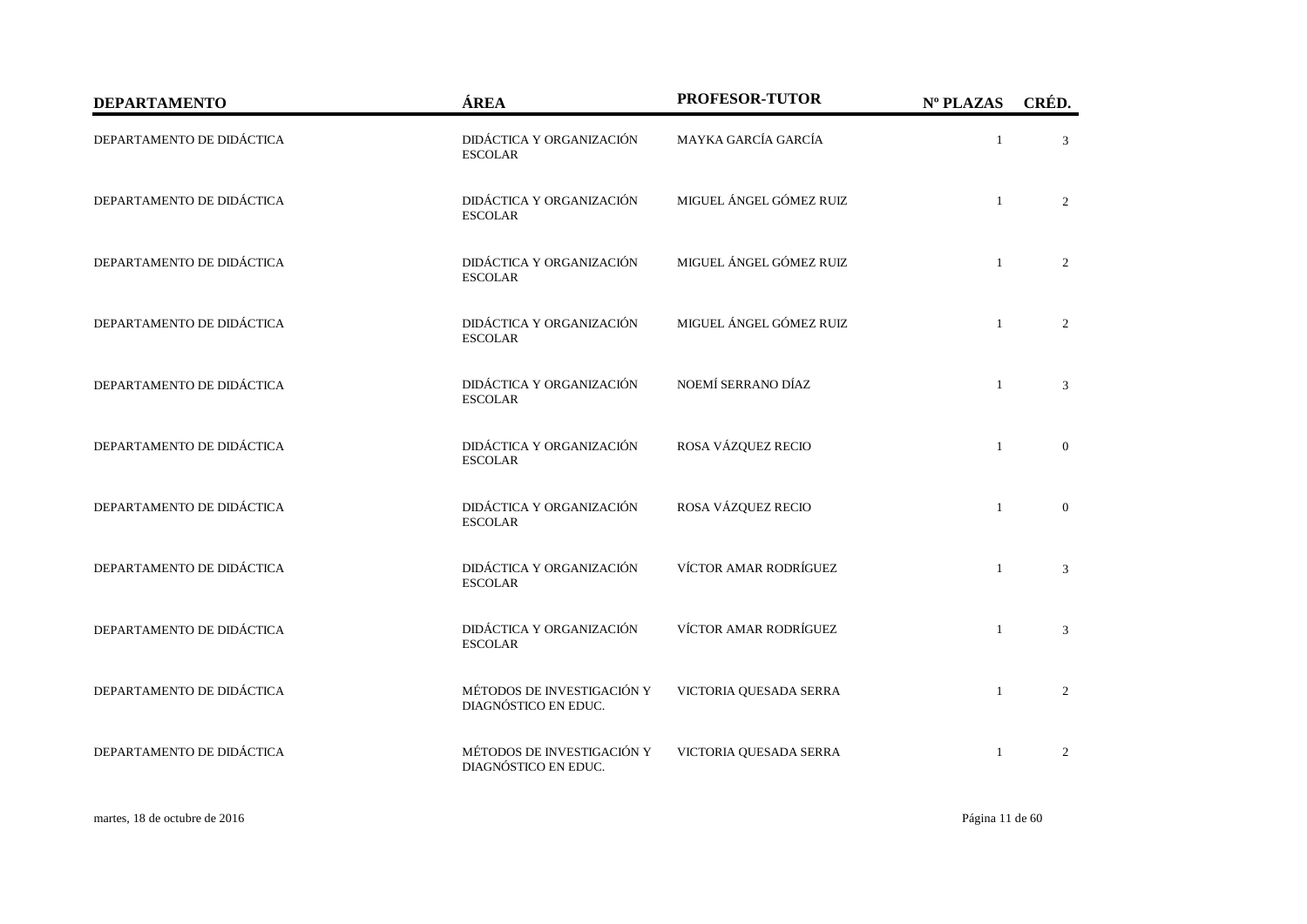| <b>DEPARTAMENTO</b>                                                    | ÁREA                                                 | <b>PROFESOR-TUTOR</b>                                     | Nº PLAZAS    | CRÉD. |
|------------------------------------------------------------------------|------------------------------------------------------|-----------------------------------------------------------|--------------|-------|
| DEPARTAMENTO DE DIDÁCTICA DE LA EDUCACIÓN<br>FÍSICA, PÁSTICA Y MUSICAL | DIDÁCTICA DE LA EXPRESIÓN<br>CORPORAL                | <b>JULIO CONDE CAVEDA</b>                                 | $\mathbf{1}$ | 3     |
| DEPARTAMENTO DE DIDÁCTICA DE LA EDUCACIÓN<br>FÍSICA, PÁSTICA Y MUSICAL | DIDÁCTICA DE LA EXPRESIÓN<br><b>CORPORAL</b>         | <b>JULIO CONDE CAVEDA</b>                                 | $\mathbf{1}$ | 3     |
| DEPARTAMENTO DE DIDÁCTICA DE LA EDUCACIÓN<br>FÍSICA, PÁSTICA Y MUSICAL | DIDÁCTICA DE LA EXPRESIÓN<br><b>CORPORAL</b>         | MANUEL GÓMEZ DEL VALLE                                    | $\mathbf{1}$ | 3     |
| DEPARTAMENTO DE DIDÁCTICA DE LA EDUCACIÓN<br>FÍSICA, PÁSTICA Y MUSICAL | DIDÁCTICA DE LA EXPRESIÓN<br><b>MUSICAL</b>          | SARA ROMÁN GARCÍA                                         | $\mathbf{1}$ | 3     |
| DEPARTAMENTO DE DIDÁCTICA DE LA EDUCACIÓN<br>FÍSICA, PÁSTICA Y MUSICAL | DIDÁCTICA DE LA EXPRESIÓN<br><b>MUSICAL</b>          | SARA ROMÁN GARCÍA                                         | $\mathbf{1}$ | 3     |
| DEPARTAMENTO DE DIDÁCTICA DE LA EDUCACIÓN<br>FÍSICA, PÁSTICA Y MUSICAL | DIDÁCTICA DE LA EXPRESIÓN<br><b>PLÁSTICA</b>         | <b>JOSÉ ALBERTO RUFFONI</b><br>CASTELLANO                 | $\mathbf{1}$ | 3     |
| DEPARTAMENTO DE DIDÁCTICA DE LA EDUCACIÓN<br>FÍSICA, PÁSTICA Y MUSICAL | DIDÁCTICA DE LA EXPRESIÓN<br><b>PLÁSTICA</b>         | <b>JOSÉ ALBERTO RUFFONI</b><br><b>CASTELLANO</b>          | $\mathbf{1}$ | 3     |
| DEPARTAMENTO DE DIDÁCTICA DE LA EDUCACIÓN<br>FÍSICA, PÁSTICA Y MUSICAL | DIDÁCTICA DE LA EXPRESIÓN<br>PLÁSTICA                | MARÍA JESÚS BERNAL ACUÑA                                  | $\mathbf{1}$ | 3     |
| DEPARTAMENTO DE DIDÁCTICA DE LA EDUCACIÓN<br>FÍSICA, PÁSTICA Y MUSICAL | EDUCACIÓN FÍSICA Y DEPORTIVA CARMEN PADILLA MOLEDO   |                                                           | $\mathbf{1}$ | 3     |
| DEPARTAMENTO DE DIDÁCTICA DE LA EDUCACIÓN<br>FÍSICA, PÁSTICA Y MUSICAL | EDUCACIÓN FÍSICA Y DEPORTIVA DANIEL CAMILETTI MOIRÓN |                                                           | $\mathbf{1}$ | 3     |
| DEPARTAMENTO DE DIDÁCTICA DE LA EDUCACIÓN<br>FÍSICA, PÁSTICA Y MUSICAL |                                                      | EDUCACIÓN FÍSICA Y DEPORTIVA JESÚS GUSTAVO PONCE GONZÁLEZ | $\mathbf{1}$ | 3     |

martes, 18 de octubre de 2016 Página 12 de 60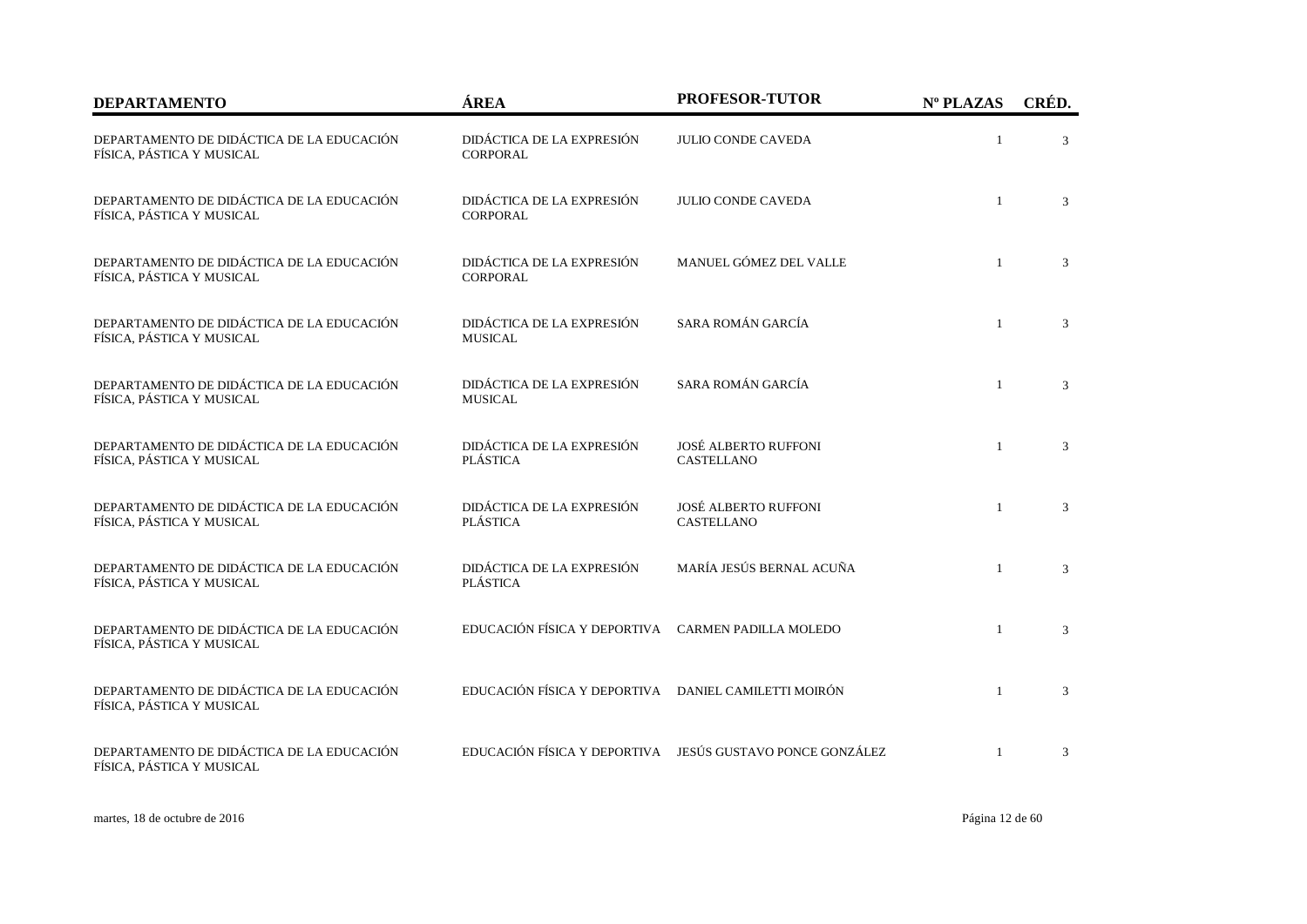| <b>DEPARTAMENTO</b>                                                    | ÁREA                                                   | <b>PROFESOR-TUTOR</b>                     | Nº PLAZAS      | CRÉD.          |
|------------------------------------------------------------------------|--------------------------------------------------------|-------------------------------------------|----------------|----------------|
| DEPARTAMENTO DE DIDÁCTICA DE LA EDUCACIÓN<br>FÍSICA, PÁSTICA Y MUSICAL | EDUCACIÓN FÍSICA Y DEPORTIVA JORGE RAÚL AMAR RODRIGUEZ |                                           | $\mathbf{1}$   | 3              |
| DEPARTAMENTO DE DIDÁCTICA DE LA EDUCACIÓN<br>FÍSICA, PÁSTICA Y MUSICAL | EDUCACIÓN FÍSICA Y DEPORTIVA JORGE RAÚL AMAR RODRÍGUEZ |                                           | $\mathbf{1}$   | 3              |
| DEPARTAMENTO DE DIDÁCTICA DE LA EDUCACIÓN<br>FÍSICA, PÁSTICA Y MUSICAL | EDUCACIÓN FÍSICA Y DEPORTIVA JOSÉ CASTRO PIÑERO        |                                           | $\mathbf{1}$   | $\mathfrak{Z}$ |
| DEPARTAMENTO DE DIDÁCTICA DE LA EDUCACIÓN<br>FÍSICA, PÁSTICA Y MUSICAL | EDUCACIÓN FÍSICA Y DEPORTIVA VANESA ESPAÑA ROMERO      |                                           | $\mathbf{1}$   | 3              |
| DEPARTAMENTO DE DIDÁCTICA DE LA EDUCACIÓN<br>FÍSICA, PÁSTICA Y MUSICAL | EDUCACIÓN FÍSICA Y DEPORTIVA VANESA ESPAÑA ROMERO      |                                           | $\overline{1}$ | 3              |
| DEPARTAMENTO DE DIDÁCTICA DE LA EDUCACIÓN<br>FÍSICA, PÁSTICA Y MUSICAL | EDUCACIÓN FÍSICA Y DEPORTIVA VÍCTOR SEGURA JIMÉNEZ     |                                           | $\overline{1}$ | 3              |
| DEPARTAMENTO DE DIDÁCTICA DE LA LENGUA Y LA<br>LITERATURA              | DIDÁCTICA DE LA LENGUA Y LA<br>LITERATURA              | <b>AURORA SALVADOR ROSA</b>               | $\overline{1}$ | 3              |
| DEPARTAMENTO DE DIDÁCTICA DE LA LENGUA Y LA<br><b>LITERATURA</b>       | DIDÁCTICA DE LA LENGUA Y LA<br><b>LITERATURA</b>       | ELENA ROMERO ALFARO                       | $\overline{1}$ | 3              |
| DEPARTAMENTO DE DIDÁCTICA DE LA LENGUA Y LA<br><b>LITERATURA</b>       | DIDÁCTICA DE LA LENGUA Y LA<br><b>LITERATURA</b>       | ELENA ROMERO ALFARO                       | $\mathbf{1}$   | 3              |
| DEPARTAMENTO DE DIDÁCTICA DE LA LENGUA Y LA<br>LITERATURA              | DIDÁCTICA DE LA LENGUA Y LA<br>LITERATURA              | <b>HUGO HEREDIA PONCE</b>                 | $\mathbf{1}$   | 3              |
| DEPARTAMENTO DE DIDÁCTICA DE LA LENGUA Y LA<br><b>LITERATURA</b>       | DIDÁCTICA DE LA LENGUA Y LA<br>LITERATURA              | MARÍA DEL MAR MANZANO<br><b>BARQUILLA</b> | -1             | 3              |

martes, 18 de octubre de 2016 Página 13 de 60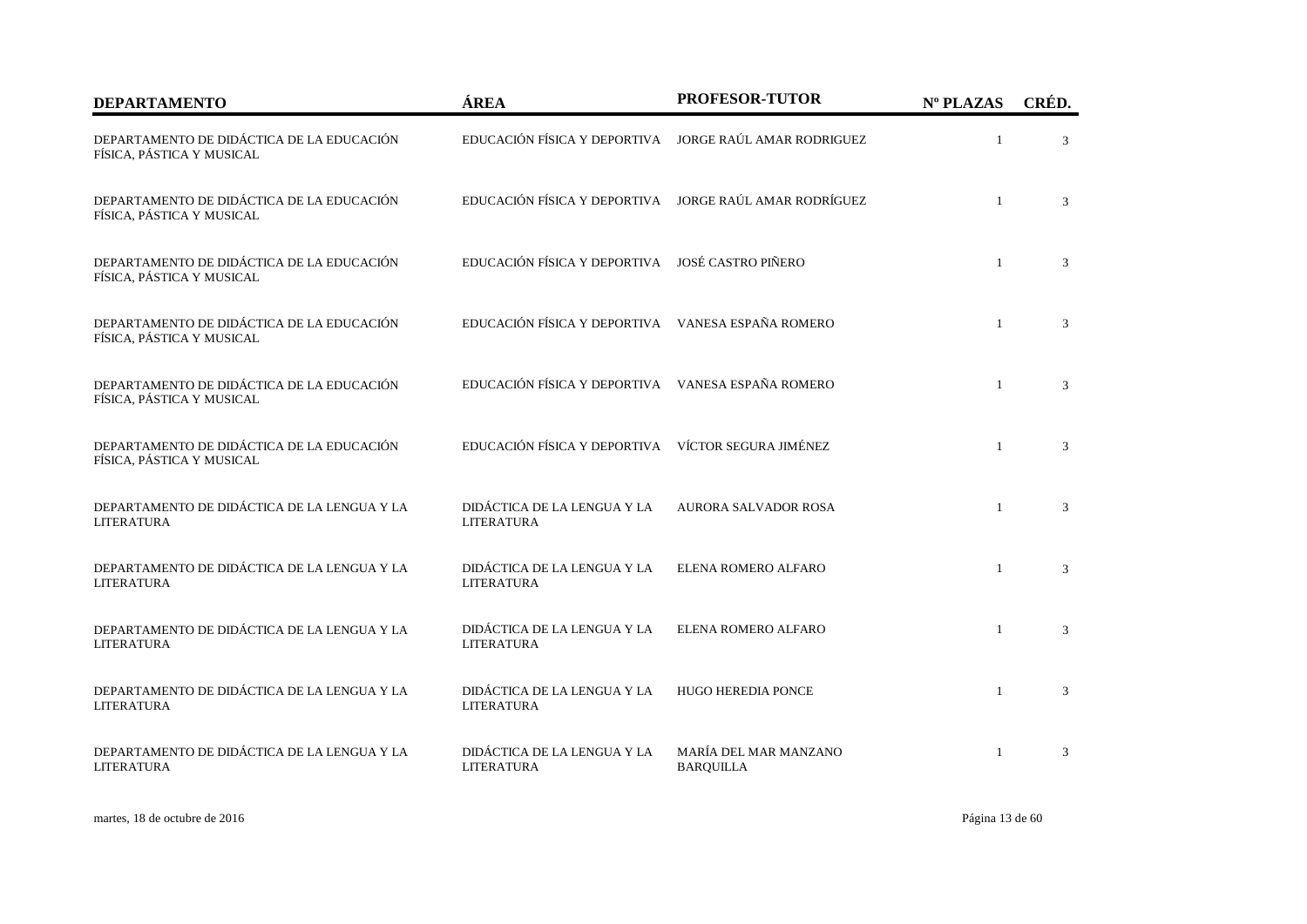| <b>DEPARTAMENTO</b>                                              | ÁREA                                             | <b>PROFESOR-TUTOR</b>        | Nº PLAZAS    | CRÉD.        |
|------------------------------------------------------------------|--------------------------------------------------|------------------------------|--------------|--------------|
| DEPARTAMENTO DE DIDÁCTICA DE LA LENGUA Y LA<br><b>LITERATURA</b> | DIDÁCTICA DE LA LENGUA Y LA<br><b>LITERATURA</b> | MILAGROSA PARRADO COLLANTES  | $\mathbf{1}$ | 3            |
| DEPARTAMENTO DE DIDÁCTICA DE LA LENGUA Y LA<br><b>LITERATURA</b> | DIDÁCTICA DE LA LENGUA Y LA<br><b>LITERATURA</b> | PAULA RIVERA JURADO          | $\mathbf{1}$ | 3            |
| DEPARTAMENTO DE DIDÁCTICA DE LA LENGUA Y LA<br><b>LITERATURA</b> | DIDÁCTICA DE LA LENGUA Y LA<br>LITERATURA        | RAFAEL JIMÉNEZ FERNÁNDEZ     | $\mathbf{1}$ | 3            |
| DEPARTAMENTO DE DIDÁCTICA DE LA LENGUA Y LA<br><b>LITERATURA</b> | DIDÁCTICA DE LA LENGUA Y LA<br><b>LITERATURA</b> | SUSANA SÁNCHEZ RODRÍGUEZ     | $\mathbf{1}$ | 3            |
| DEPARTAMENTO DE DIDÁCTICA DE LA LENGUA Y LA<br><b>LITERATURA</b> | DIDÁCTICA DE LA LENGUA Y LA<br><b>LITERATURA</b> | TERESA SIBÓN MACARRO         | $\mathbf{1}$ | 3            |
| DEPARTAMENTO DE DIDÁCTICA DE LA LENGUA Y LA<br><b>LITERATURA</b> | DIDÁCTICA DE LA LENGUA Y LA<br><b>LITERATURA</b> | TERESA SIBÓN MACARRO         | $\mathbf{1}$ | 3            |
| DEPARTAMENTO DE DISCIPLINAS JURÍDICAS BÁSICAS                    | DERECHO CONSTITUCIONAL                           | ANTONIO IBÁÑEZ MACÍAS        | $\mathbf{1}$ | $\mathbf{0}$ |
| DEPARTAMENTO DE DISCIPLINAS JURÍDICAS BÁSICAS                    | DERECHO CONSTITUCIONAL                           | ANTONIO TRONCOSO REIGADA     | $\mathbf{1}$ | $\mathbf{0}$ |
| DEPARTAMENTO DE DISCIPLINAS JURÍDICAS BÁSICAS                    | DERECHO CONSTITUCIONAL                           | ANTONIO TRONCOSO REIGADA     | $\mathbf{1}$ | $\mathbf{0}$ |
| DEPARTAMENTO DE DISCIPLINAS JURÍDICAS BÁSICAS                    | DERECHO CONSTITUCIONAL                           | JOSÉ JOAQUÍN FERNÁNDEZ ALLES | $\mathbf{1}$ | 2            |
| DEPARTAMENTO DE DISCIPLINAS JURÍDICAS BÁSICAS                    | DERECHO CONSTITUCIONAL                           | JOSÉ JOAQUÍN FERNÁNDEZ ALLES | $\mathbf{1}$ | 2            |

martes, 18 de octubre de 2016 Página 14 de 60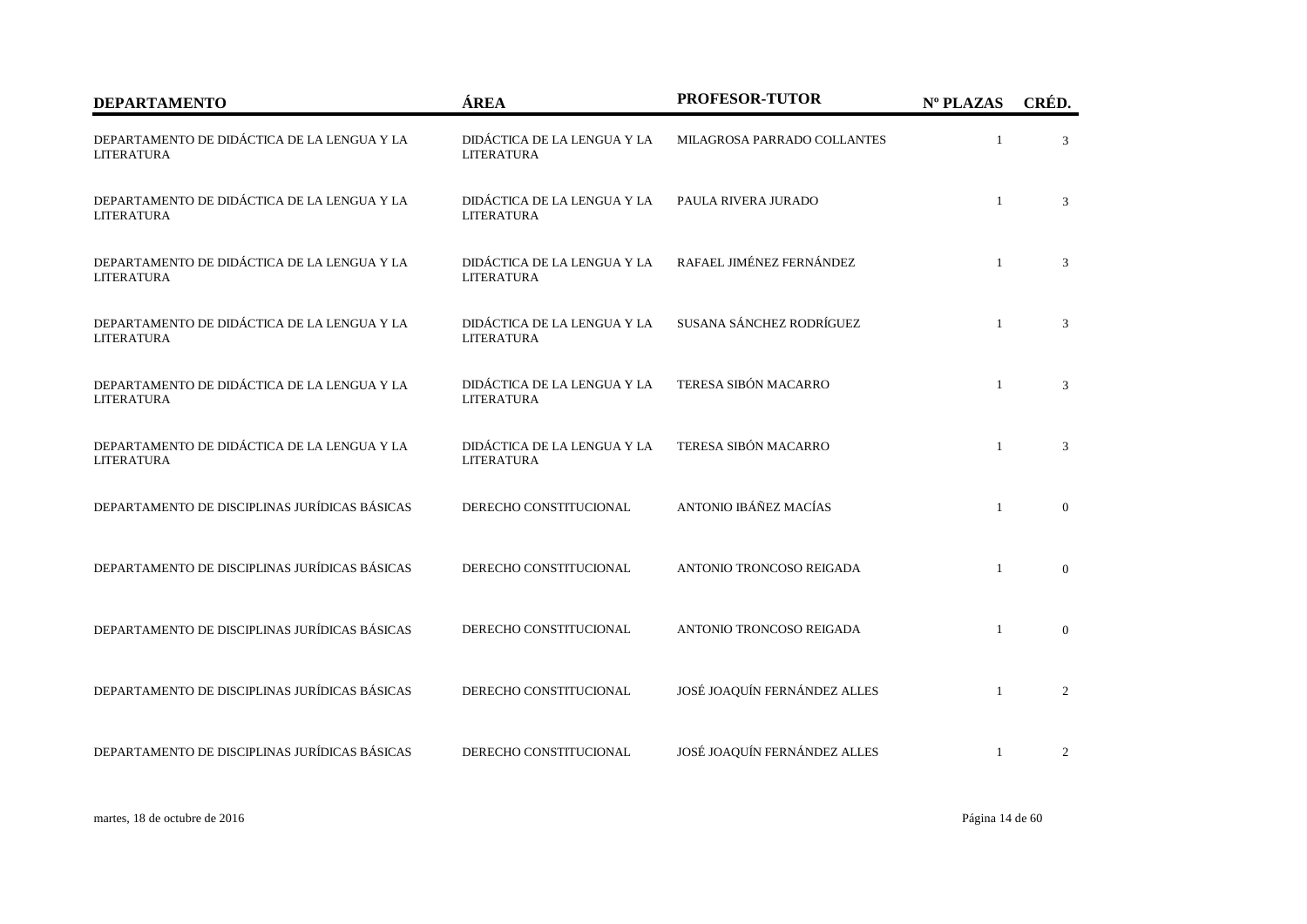| <b>DEPARTAMENTO</b>                                          | ÁREA                                         | PROFESOR-TUTOR                 | Nº PLAZAS    | CRÉD.          |
|--------------------------------------------------------------|----------------------------------------------|--------------------------------|--------------|----------------|
| DEPARTAMENTO DE DISCIPLINAS JURÍDICAS BÁSICAS                | DERECHO CONSTITUCIONAL                       | JOSÉ JOAQUÍN FERNÁNDEZ ALLES   | 1            | 2              |
| DEPARTAMENTO DE DISCIPLINAS JURÍDICAS BÁSICAS                | DERECHO CONSTITUCIONAL                       | JUAN MANUEL LÓPEZ ULLA         | $\mathbf{1}$ | $\mathbf{0}$   |
| DEPARTAMENTO DE DISCIPLINAS JURÍDICAS BÁSICAS                | DERECHO ECLESIÁSTICO DEL<br><b>ESTADO</b>    | JUAN ANTONIO ALBERCA DE CASTRO |              | -1             |
| DEPARTAMENTO DE ECONOMÍA FINENCIERA Y<br><b>CONTABILIDAD</b> | ECONOMÍA FINANCIERA Y<br><b>CONTABILIDAD</b> | JESÚS HERRERA MADUEÑO          | $\mathbf{1}$ | $\mathbf{0}$   |
| DEPARTAMENTO DE ECONOMÍA FINENCIERA Y<br>CONTABILIDAD        | ECONOMÍA FINANCIERA Y<br>CONTABILIDAD        | JESÚS RODRÍGUEZ TORREJÓN       | $\mathbf{1}$ | $\overline{0}$ |
| DEPARTAMENTO DE ECONOMÍA FINENCIERA Y<br><b>CONTABILIDAD</b> | ECONOMÍA FINANCIERA Y<br><b>CONTABILIDAD</b> | JESÚS RODRÍGUEZ TORREJÓN       | $\mathbf{1}$ | $\mathbf{0}$   |
| DEPARTAMENTO DE ECONOMÍA FINENCIERA Y<br><b>CONTABILIDAD</b> | ECONOMÍA FINANCIERA Y<br><b>CONTABILIDAD</b> | NIEVES GÓMEZ AGUILAR           | $\mathbf{1}$ | $\overline{0}$ |
| DEPARTAMENTO DE ECONOMÍA FINENCIERA Y<br><b>CONTABILIDAD</b> | ECONOMÍA FINANCIERA Y<br><b>CONTABILIDAD</b> | PEDRO ARAUJO PINZÓN            | $\mathbf{1}$ | $\overline{0}$ |
| DEPARTAMENTO DE ECONOMÍA FINENCIERA Y<br><b>CONTABILIDAD</b> | ECONOMÍA FINANCIERA Y<br><b>CONTABILIDAD</b> | PEDRO ARAUJO PINZÓN            | $\mathbf{1}$ | $\mathbf{0}$   |
| DEPARTAMENTO DE ECONOMÍA GENERAL                             | ANTROPOLOGÍA SOCIAL                          | SANTIAGO AMAYA CORCHUELO       | $\mathbf{1}$ | 3              |
| DEPARTAMENTO DE ECONOMÍA GENERAL                             | ANTROPOLOGÍA SOCIAL                          | SANTIAGO AMAYA CORCHUELO       | $\mathbf{1}$ | 3              |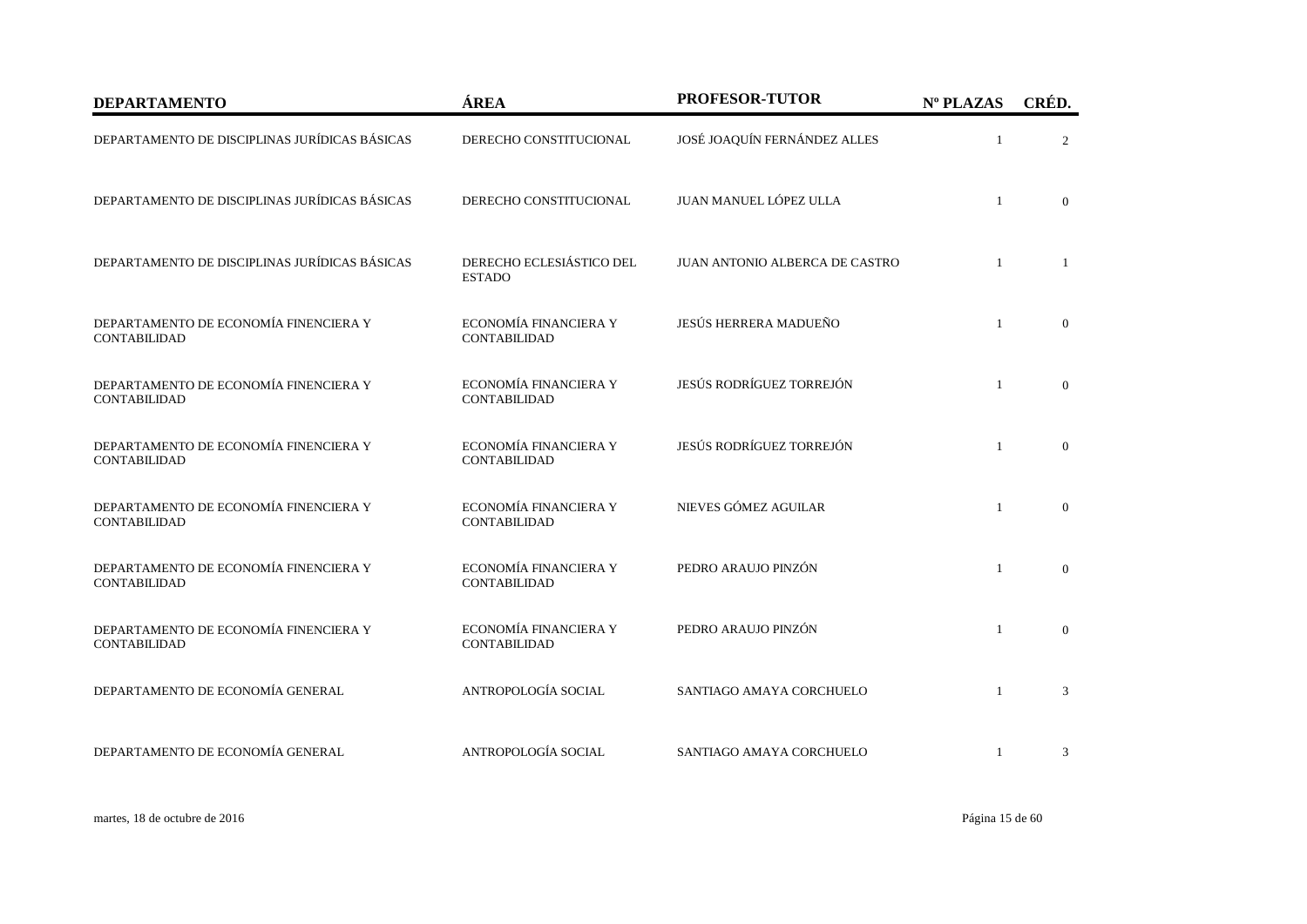| <b>DEPARTAMENTO</b>              | ÁREA                                          | PROFESOR-TUTOR               | Nº PLAZAS      | CRÉD.          |
|----------------------------------|-----------------------------------------------|------------------------------|----------------|----------------|
| DEPARTAMENTO DE ECONOMÍA GENERAL | ECONOMÍA APLICADA                             | ANTONIO ARCAS DE LOS REYES   |                | $\overline{0}$ |
| DEPARTAMENTO DE ECONOMÍA GENERAL | ECONOMÍA APLICADA                             | ANTONIO ARCAS DE LOS REYES   |                | $\Omega$       |
| DEPARTAMENTO DE ECONOMÍA GENERAL | ECONOMÍA APLICADA                             | ANTONIO ARCAS DE LOS REYES   | $\mathbf{1}$   | $\overline{0}$ |
| DEPARTAMENTO DE ECONOMÍA GENERAL | ECONOMÍA APLICADA                             | ANTONIO RAFAEL PEÑA SÁNCHEZ  |                | $\overline{0}$ |
| DEPARTAMENTO DE ECONOMÍA GENERAL | ECONOMÍA APLICADA                             | ANTONIO RAFAEL PEÑA SÁNCHEZ  | $\overline{1}$ | $\overline{0}$ |
| DEPARTAMENTO DE ECONOMÍA GENERAL | ECONOMÍA APLICADA                             | Mª CARMEN PÉREZ GONZÁLEZ     | $\mathbf{1}$   | $\overline{0}$ |
| DEPARTAMENTO DE ECONOMÍA GENERAL | ECONOMÍA APLICADA                             | Mª CONCEPCIÓN SEGOVIA CUEVAS | $\mathbf{1}$   | $\overline{0}$ |
| DEPARTAMENTO DE ECONOMÍA GENERAL | ECONOMÍA APLICADA                             | Mª CONCEPCIÓN SEGOVIA CUEVAS | -1             | $\overline{0}$ |
| DEPARTAMENTO DE ECONOMÍA GENERAL | ECONOMÍA APLICADA                             | Mª DEL ROSARIO TORIBIO MUÑOZ | $\mathbf{1}$   | $\mathbf{0}$   |
| DEPARTAMENTO DE ECONOMÍA GENERAL | HISTORIA E INSTITUCIONES<br><b>ECONÓMICAS</b> | JUAN RODRÍGUEZ GARCÍA        | $\mathbf{1}$   | $\overline{0}$ |
| DEPARTAMENTO DE ECONOMÍA GENERAL | HISTORIA E INSTITUCIONES<br><b>ECONÓMICAS</b> | MARÍA VÁZQUEZ FARIÑAS        |                | $\overline{0}$ |

martes, 18 de octubre de 2016 Página 16 de 60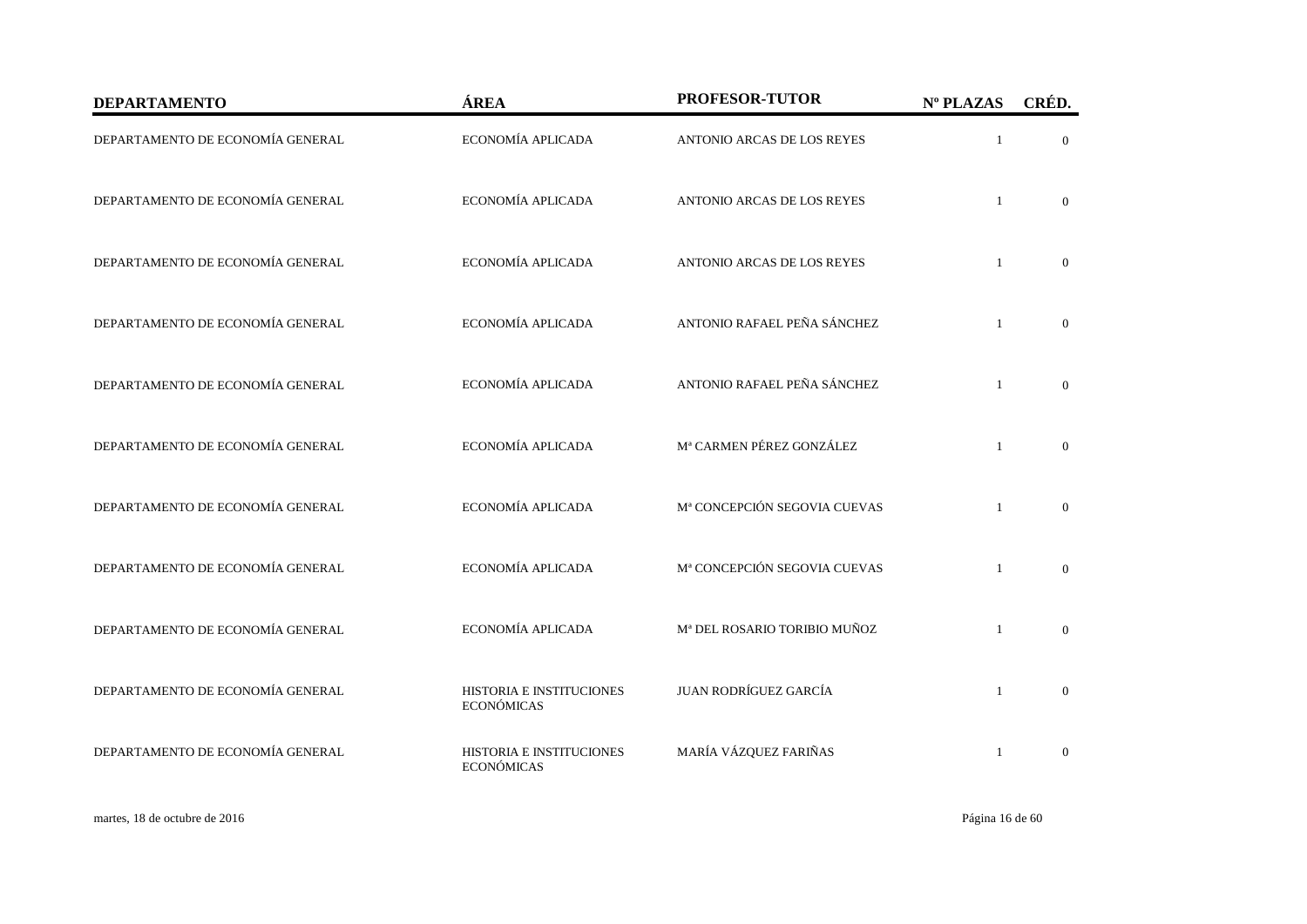| <b>DEPARTAMENTO</b>                       | ÁREA                                          | PROFESOR-TUTOR                 | Nº PLAZAS    | CRÉD.          |
|-------------------------------------------|-----------------------------------------------|--------------------------------|--------------|----------------|
| DEPARTAMENTO DE ECONOMÍA GENERAL          | HISTORIA E INSTITUCIONES<br><b>ECONÓMICAS</b> | MARÍA VÁZQUEZ FARIÑAS          | $\mathbf{1}$ | $\overline{0}$ |
| DEPARTAMENTO DE ECONOMÍA GENERAL          | SOCIOLOGÍA                                    | BEATRIZ PÉREZ GONZÁLEZ         | $\mathbf{1}$ | $\Omega$       |
| DEPARTAMENTO DE ECONOMÍA GENERAL          | SOCIOLOGÍA                                    | BELTRÁN ROCA MARTÍNEZ          | $\mathbf{1}$ | $\overline{0}$ |
| DEPARTAMENTO DE ECONOMÍA GENERAL          | SOCIOLOGÍA                                    | BELTRÁN ROCA MARTÍNEZ          | $\mathbf{1}$ | $\mathbf{0}$   |
| DEPARTAMENTO DE ECONOMÍA GENERAL          | SOCIOLOGÍA                                    | MARCELA IGLESIAS ONOFRIO       | $\mathbf{1}$ | $\mathbf{0}$   |
| DEPARTAMENTO DE ECONOMÍA GENERAL          | SOCIOLOGÍA                                    | MARCELA IGLESIAS ONOFRIO       | $\mathbf{1}$ | $\overline{0}$ |
| DEPARTAMENTO DE ECONOMÍA GENERAL          | SOCIOLOGÍA                                    | MARCELA IGLESIAS ONOFRIO       | $\mathbf{1}$ | $\overline{0}$ |
| DEPARTAMENTO DE ENFERMERÍA Y FISIOTERAPIA | <b>ENFERMERÍA</b>                             | ANA M. SÁINZ OTERO             | $\mathbf{1}$ | $\mathbf{0}$   |
| DEPARTAMENTO DE ENFERMERÍA Y FISIOTERAPIA | ENFERMERÍA                                    | ANA M. SÁINZ OTERO             | $\mathbf{1}$ | $\mathbf{0}$   |
| DEPARTAMENTO DE ENFERMERÍA Y FISIOTERAPIA | <b>ENFERMERÍA</b>                             | <b>CARMEN ARRIBAS BARAHONA</b> | $\mathbf{1}$ | $\overline{0}$ |
| DEPARTAMENTO DE ENFERMERÍA Y FISIOTERAPIA | <b>ENFERMERÍA</b>                             | CRISTINA CASTRO YUSTE          | $\mathbf{1}$ | $\mathbf{0}$   |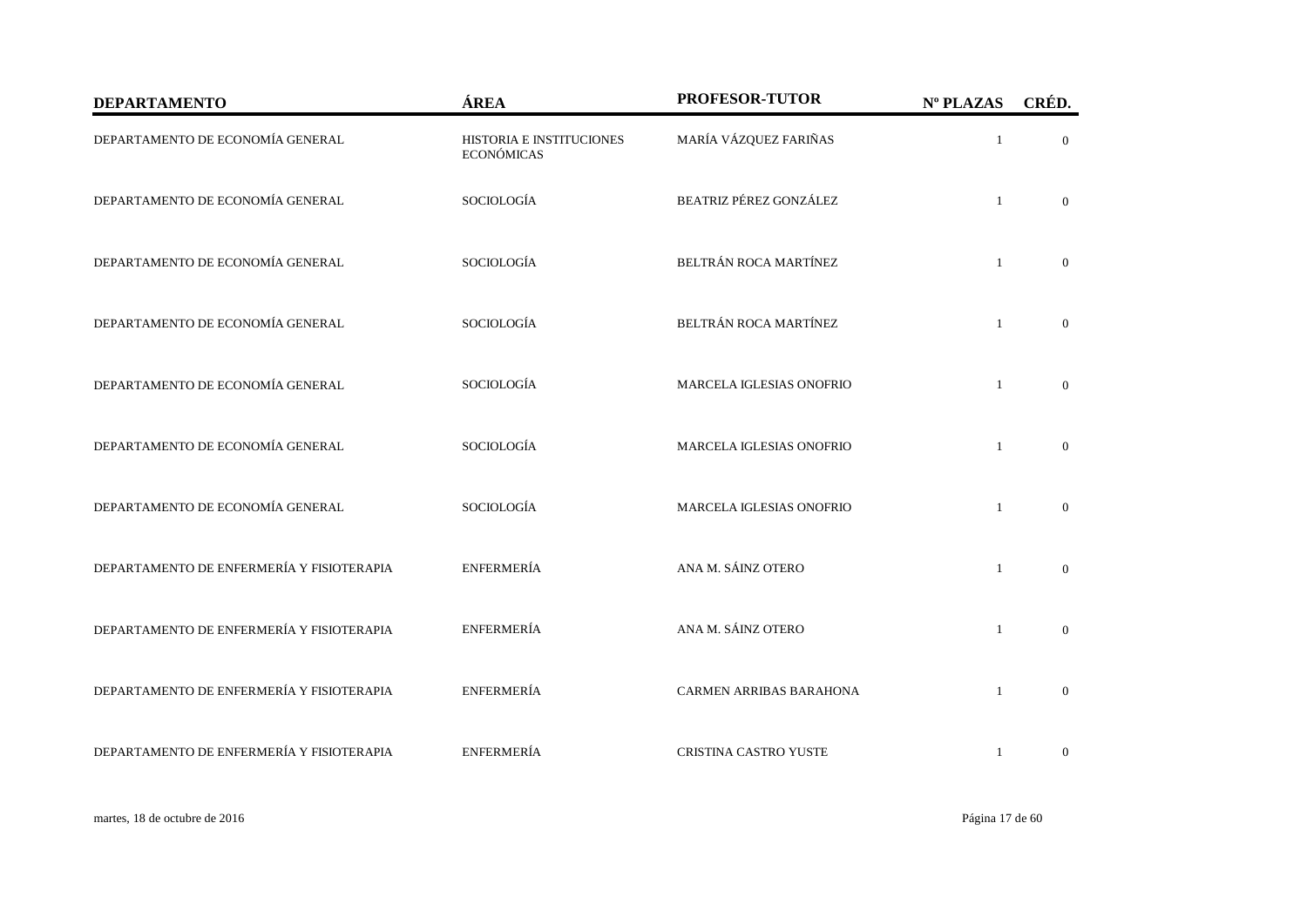| <b>DEPARTAMENTO</b>                       | ÁREA              | PROFESOR-TUTOR                                  | Nº PLAZAS    | CRÉD.          |
|-------------------------------------------|-------------------|-------------------------------------------------|--------------|----------------|
| DEPARTAMENTO DE ENFERMERÍA Y FISIOTERAPIA | <b>ENFERMERÍA</b> | INÉS CARMONA BARRIENTOS                         | $\mathbf{1}$ | $\mathbf{0}$   |
| DEPARTAMENTO DE ENFERMERÍA Y FISIOTERAPIA | <b>ENFERMERÍA</b> | JOSÉ APARICIO PATINO                            | $\mathbf{1}$ | $\overline{0}$ |
| DEPARTAMENTO DE ENFERMERÍA Y FISIOTERAPIA | <b>ENFERMERÍA</b> | JOSÉ APARICIO PATINO                            | $\mathbf{1}$ | $\overline{0}$ |
| DEPARTAMENTO DE ENFERMERÍA Y FISIOTERAPIA | <b>ENFERMERÍA</b> | JOSÉ MANUEL MARTÍNEZ NIETO                      | $\mathbf{1}$ | $\mathbf{0}$   |
| DEPARTAMENTO DE ENFERMERÍA Y FISIOTERAPIA | <b>ENFERMERÍA</b> | JOSÉ MANUEL MARTÍNEZ NIETO                      | $\mathbf{1}$ | $\mathbf{0}$   |
| DEPARTAMENTO DE ENFERMERÍA Y FISIOTERAPIA | ENFERMERÍA        | JULIO DE LA TORRE FERNÁNDEZ-<br><b>TRUJILLO</b> | $\mathbf{1}$ | $\mathbf{0}$   |
| DEPARTAMENTO DE ENFERMERÍA Y FISIOTERAPIA | <b>ENFERMERÍA</b> | Mª JOSÉ ABELLÁN HERVÁS                          | $\mathbf{1}$ | $\mathbf{0}$   |
| DEPARTAMENTO DE ENFERMERÍA Y FISIOTERAPIA | <b>ENFERMERÍA</b> | Mª JOSÉ ABELLÁN HERVÁS                          | $\mathbf{1}$ | $\overline{0}$ |
| DEPARTAMENTO DE ENFERMERÍA Y FISIOTERAPIA | <b>ENFERMERÍA</b> | MARTINA FERNÁNDEZ GUTIÉRREZ                     | $\mathbf{1}$ | $\mathbf{0}$   |
| DEPARTAMENTO DE ENFERMERÍA Y FISIOTERAPIA | <b>ENFERMERÍA</b> | MERCEDES A. DEUDERO SÁNCHEZ                     | $\mathbf{1}$ | $\mathbf{0}$   |
| DEPARTAMENTO DE ENFERMERÍA Y FISIOTERAPIA | ENFERMERÍA        | MERCEDES A. DEUDERO SÁNCHEZ                     | $\mathbf{1}$ | $\mathbf{0}$   |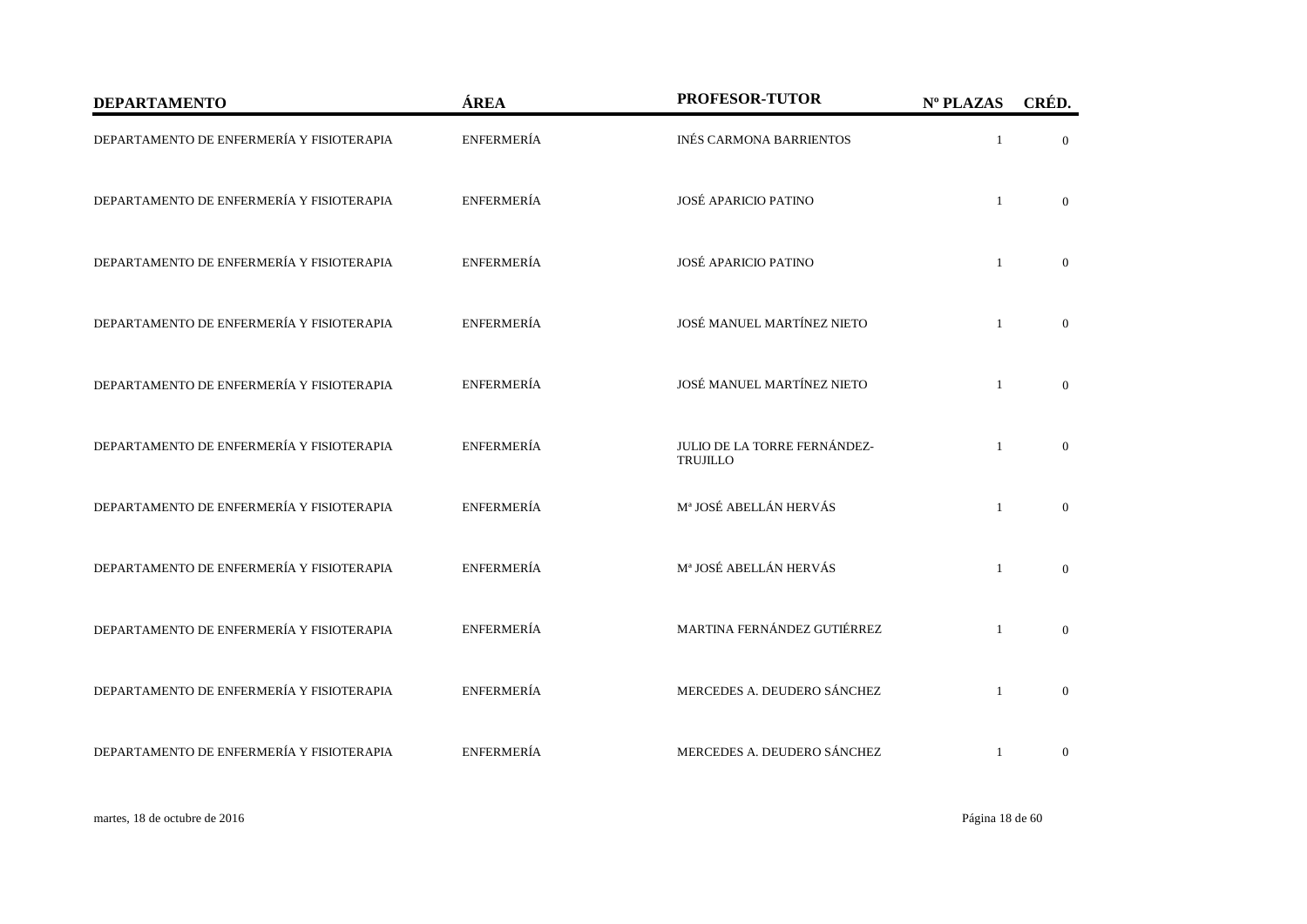| <b>DEPARTAMENTO</b>                                             | ÁREA                                            | <b>PROFESOR-TUTOR</b>      | Nº PLAZAS      | CRÉD.          |
|-----------------------------------------------------------------|-------------------------------------------------|----------------------------|----------------|----------------|
| DEPARTAMENTO DE ENFERMERÍA Y FISIOTERAPIA                       | <b>ENFERMERÍA</b>                               | MIGUEL MARCHAL ESCABIAS    | $\overline{1}$ | $\Omega$       |
| DEPARTAMENTO DE ENFERMERÍA Y FISIOTERAPIA                       | ENFERMERÍA                                      | MIGUEL MARCHAL ESCABIAS    | $\overline{1}$ | $\overline{0}$ |
| DEPARTAMENTO DE ENFERMERÍA Y FISIOTERAPIA                       | <b>ENFERMERÍA</b>                               | PILAR BAS SARMIENTO        | $\mathbf{1}$   | $\overline{0}$ |
| DEPARTAMENTO DE ENFERMERÍA Y FISIOTERAPIA                       | <b>ENFERMERÍA</b>                               | RAFAEL GONZÁLEZ RODRÍGUEZ  | $\overline{1}$ | $\overline{0}$ |
| DEPARTAMENTO DE ENFERMERÍA Y FISIOTERAPIA                       | <b>ENFERMERÍA</b>                               | RAFAEL GONZÁLEZ RODRÍGUEZ  | $\overline{1}$ | $\theta$       |
| DEPARTAMENTO DE ENFERMERÍA Y FISIOTERAPIA                       | <b>FISIOTERAPIA</b>                             | JOSÉ ANTONIO MORAL MUÑOZ   | $\mathbf{1}$   | $\overline{0}$ |
| DEPARTAMENTO DE ENFERMERÍA Y FISIOTERAPIA                       | <b>FISIOTERAPIA</b>                             | PETRONILA OLIVA RUIZ       | $\overline{1}$ | $\overline{0}$ |
| DEPARTAMENTO DE ESTADÍSTICA E INVESTIGACIÓN<br><b>OPERATIVA</b> | ESTADÍSTICA E INVESTIGACIÓN<br><b>OPERATIVA</b> | ALBERTO SÁNCHEZ ALZOLA     | $\overline{1}$ | 3              |
| DEPARTAMENTO DE ESTADÍSTICA E INVESTIGACIÓN<br><b>OPERATIVA</b> | ESTADÍSTICA E INVESTIGACIÓN<br><b>OPERATIVA</b> | ANTONIA CASTAÑO MARTÍNEZ   | $\mathbf{1}$   | 3              |
| DEPARTAMENTO DE ESTADÍSTICA E INVESTIGACIÓN<br><b>OPERATIVA</b> | ESTADÍSTICA E INVESTIGACIÓN<br><b>OPERATIVA</b> | <b>DAVID ALMORZA GOMAR</b> | $\overline{1}$ | 3              |
| DEPARTAMENTO DE ESTADÍSTICA E INVESTIGACIÓN<br><b>OPERATIVA</b> | ESTADÍSTICA E INVESTIGACIÓN<br><b>OPERATIVA</b> | DAVID ALMORZA GOMAR        | $\overline{1}$ | 3              |

martes, 18 de octubre de 2016 Página 19 de 60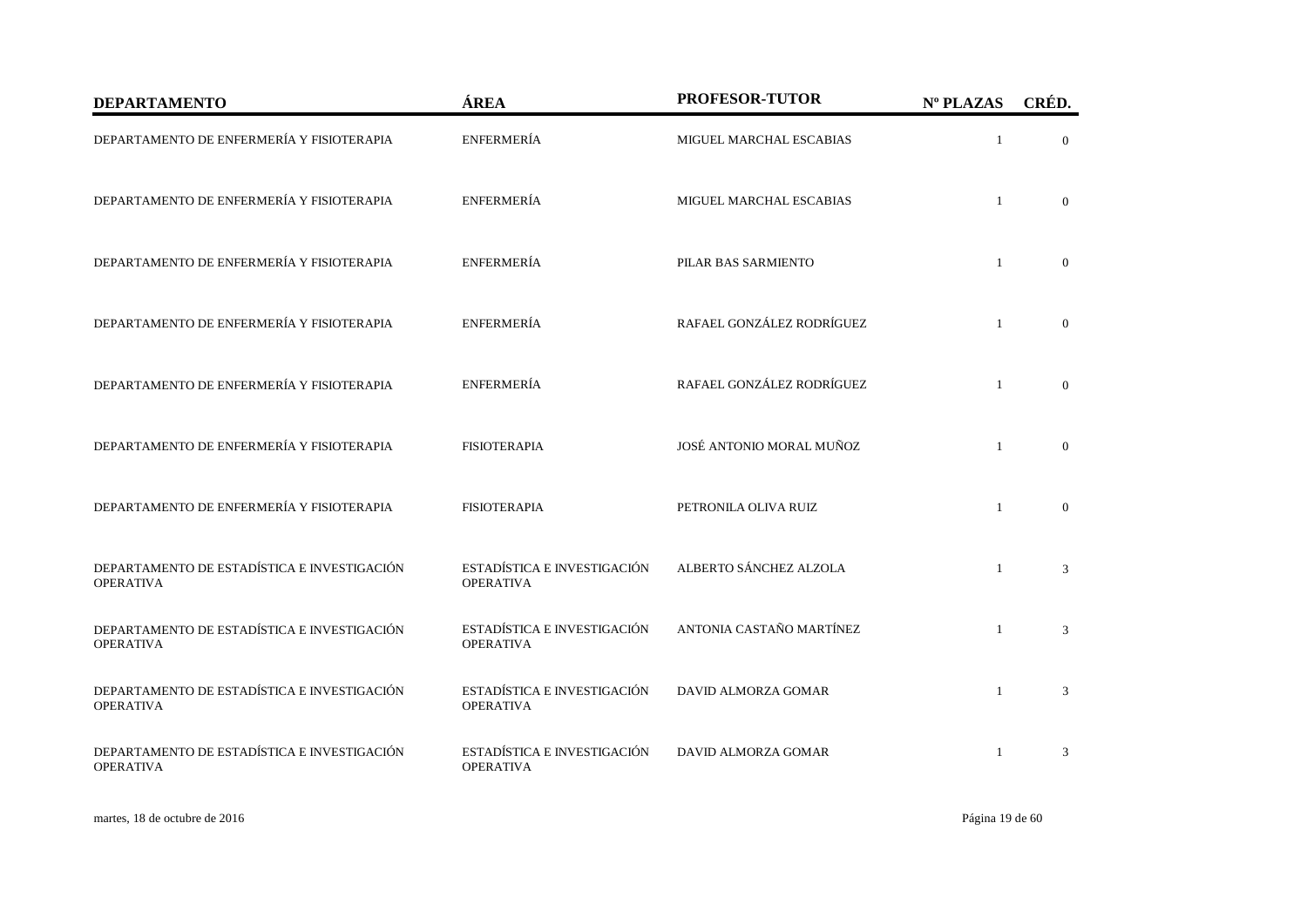| <b>DEPARTAMENTO</b>                                             | ÁREA                                            | <b>PROFESOR-TUTOR</b>                       | Nº PLAZAS    | CRÉD.          |
|-----------------------------------------------------------------|-------------------------------------------------|---------------------------------------------|--------------|----------------|
| DEPARTAMENTO DE ESTADÍSTICA E INVESTIGACIÓN<br><b>OPERATIVA</b> | ESTADÍSTICA E INVESTIGACIÓN<br><b>OPERATIVA</b> | MANUEL MUÑOZ MÁRQUEZ                        | $\mathbf{1}$ | 3              |
| DEPARTAMENTO DE ESTADÍSTICA E INVESTIGACIÓN<br><b>OPERATIVA</b> | ESTADÍSTICA E INVESTIGACIÓN<br><b>OPERATIVA</b> | ÚRSULA TORRES PAREJO                        | $\mathbf{1}$ | 3              |
| DEPARTAMENTO DE FILOLOGÍA                                       | ESTUDIOS ÁRBES ISLÁMICOS                        | ANTONIO JAVIER MARTÍN<br><b>CASTELLANOS</b> | $\mathbf{1}$ | $\mathbf{0}$   |
| DEPARTAMENTO DE FILOLOGÍA                                       | ESTUDIOS ÁRBES ISLÁMICOS                        | MERCEDES ARAGÓN HUERTA                      | $\mathbf{1}$ | $\mathbf{0}$   |
| DEPARTAMENTO DE FILOLOGÍA                                       | ESTUDIOS ÁRBES ISLÁMICOS                        | MERCEDES ARAGÓN HUERTA                      | $\mathbf{1}$ | $\mathbf{0}$   |
| DEPARTAMENTO DE FILOLOGÍA                                       | ESTUDIOS ÁRBES ISLÁMICOS                        | PILAR LIROLA DELGADO                        | $\mathbf{1}$ | $\overline{0}$ |
| DEPARTAMENTO DE FILOLOGÍA                                       | ESTUDIOS ÁRBES ISLÁMICOS                        | PILAR LIROLA DELGADO                        | $\mathbf{1}$ | $\overline{0}$ |
| DEPARTAMENTO DE FILOLOGÍA                                       | LENGUA ESPAÑOLA                                 | P. PABLO DEVIS MÁRQUEZ                      | $\mathbf{1}$ | $\mathbf{0}$   |
| DEPARTAMENTO DE FILOLOGÍA                                       | LENGUA ESPAÑOLA                                 | RAFAEL CRISMÁN PÉREZ                        | $\mathbf{1}$ | $\mathbf{0}$   |
| DEPARTAMENTO DE FILOLOGÍA                                       | LENGUA ESPAÑOLA                                 | TERESA BASTARDÍN CANDÓN                     | $\mathbf{1}$ | $\mathbf{0}$   |
| DEPARTAMENTO DE FILOLOGÍA                                       | LENGUA ESPAÑOLA                                 | TERESA BASTARDÍN CANDÓN                     | $\mathbf{1}$ | $\mathbf{0}$   |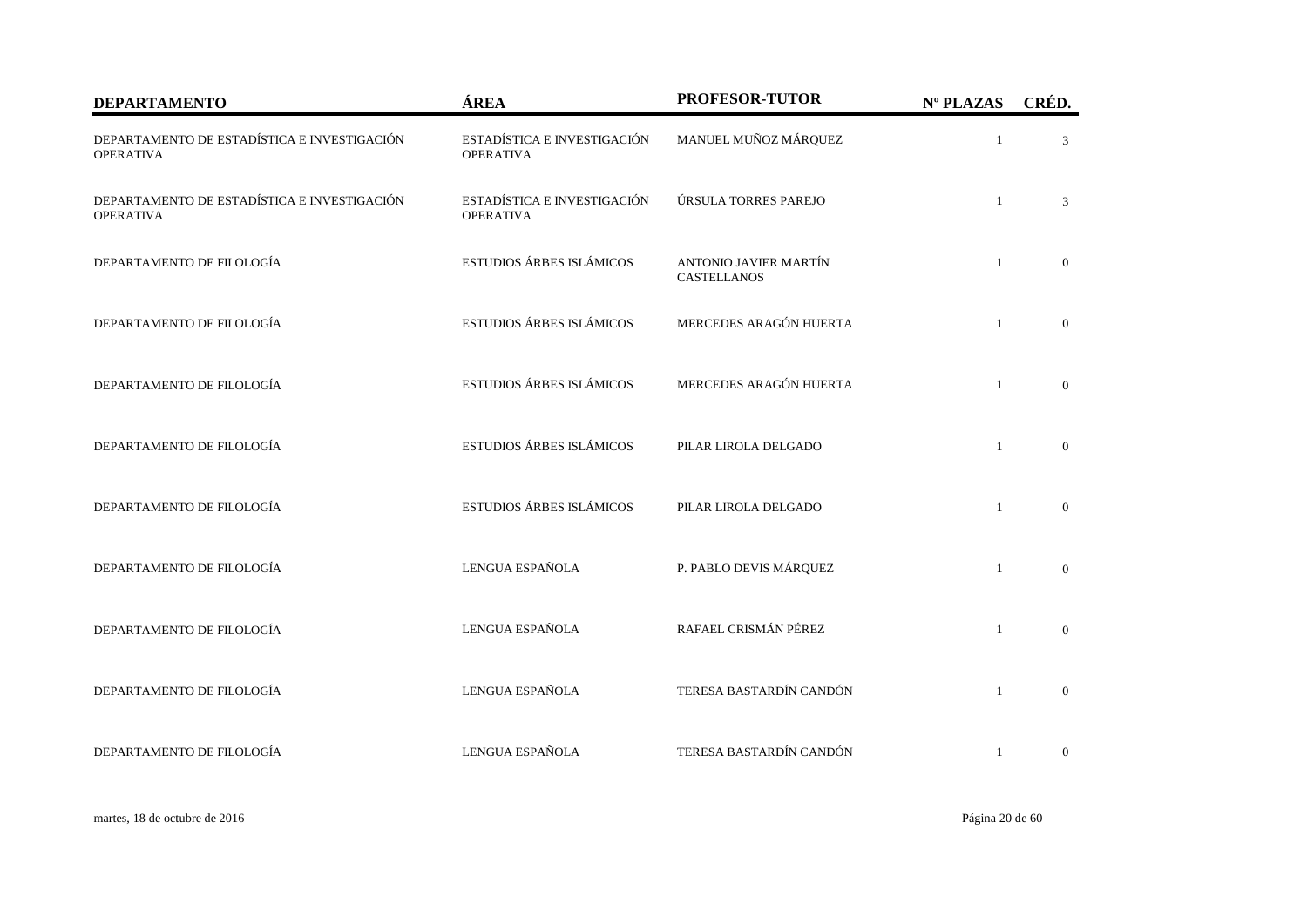| <b>DEPARTAMENTO</b>       | ÁREA                                              | <b>PROFESOR-TUTOR</b>                        | Nº PLAZAS    | CRÉD.          |
|---------------------------|---------------------------------------------------|----------------------------------------------|--------------|----------------|
| DEPARTAMENTO DE FILOLOGÍA | LINGÜÍSTICA GENERAL                               | ANA ISABEL RODRÍGUEZ-PIÑERO<br><b>ALCALÁ</b> | $\mathbf{1}$ | $\overline{0}$ |
| DEPARTAMENTO DE FILOLOGÍA | LINGÜÍSTICA GENERAL                               | LUIS ESCORIZA MORERA                         | $\mathbf{1}$ | $\overline{0}$ |
| DEPARTAMENTO DE FILOLOGÍA | LINGÜÍSTICA GENERAL                               | LUIS ESCORIZA MORERA                         | $\mathbf{1}$ | $\mathbf{0}$   |
| DEPARTAMENTO DE FILOLOGÍA | LINGÜÍSTICA GENERAL                               | Mª JESÚS PAREDES DUARTE                      | $\mathbf{1}$ | $\overline{0}$ |
| DEPARTAMENTO DE FILOLOGÍA | LINGÜÍSTICA GENERAL                               | MARÍA D. MUÑOZ NÚÑEZ                         | $\mathbf{1}$ | $\Omega$       |
| DEPARTAMENTO DE FILOLOGÍA | LINGÜÍSTICA GENERAL                               | <b>MARIO CRESPO MIGUEL</b>                   | $\mathbf{1}$ | $\overline{0}$ |
| DEPARTAMENTO DE FILOLOGÍA | LINGÜÍSTICA GENERAL                               | <b>MARIO CRESPO MIGUEL</b>                   | $\mathbf{1}$ | $\mathbf{0}$   |
| DEPARTAMENTO DE FILOLOGÍA | LITERATURA ESPAÑOLA                               | CONCEPCIÓN REVERTE BERNAL                    | $\mathbf{1}$ | $\overline{0}$ |
| DEPARTAMENTO DE FILOLOGÍA | LITERATURA ESPAÑOLA                               | JOSÉ JURADO MORALES                          | $\mathbf{1}$ | $\overline{0}$ |
| DEPARTAMENTO DE FILOLOGÍA | LITERATURA ESPAÑOLA                               | MARIETA CANTOS CASENAVE                      | $\mathbf{1}$ | $\overline{0}$ |
| DEPARTAMENTO DE FILOLOGÍA | TEORÍA DE LA LITERATURA Y<br>LITERATURA COMPARADA | FÁTIMA COCA RAMÍREZ                          | $\mathbf{1}$ | $\overline{0}$ |

martes, 18 de octubre de 2016 Página 21 de 60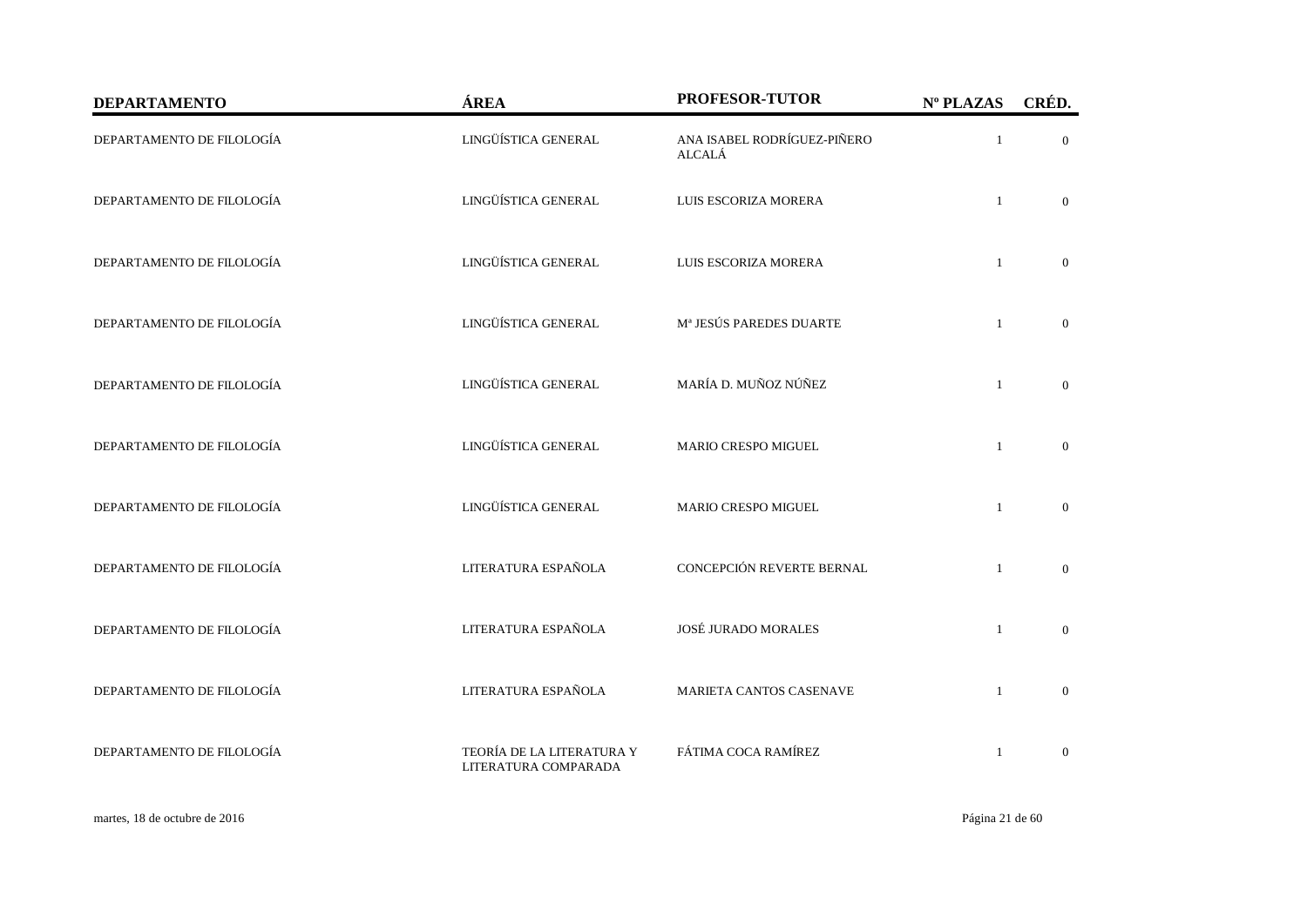| <b>DEPARTAMENTO</b>               | ÁREA                                              | PROFESOR-TUTOR              | Nº PLAZAS    | CRÉD.            |
|-----------------------------------|---------------------------------------------------|-----------------------------|--------------|------------------|
| DEPARTAMENTO DE FILOLOGÍA         | TEORÍA DE LA LITERATURA Y<br>LITERATURA COMPARADA | FÁTIMA COCA RAMÍREZ         | $\mathbf{1}$ | $\overline{0}$   |
| DEPARTAMENTO DE FILOLOGÍA         | TEORÍA DE LA LITERATURA Y<br>LITERATURA COMPARADA | Mª ISABEL MORALES SÁNCHEZ   | $\mathbf{1}$ | $\overline{0}$   |
| DEPARTAMENTO DE FILOLOGÍA CLÁSICA | FILOLOGÍA GRIEGA                                  | INMACULADA RODRÍGUEZ MORENO | $\mathbf{1}$ | $\mathbf{0}$     |
| DEPARTAMENTO DE FILOLOGÍA CLÁSICA | FILOLOGÍA GRIEGA                                  | JOSÉ MARÍA MAESTRE MAESTRE  | $\mathbf{1}$ | $\boldsymbol{0}$ |
| DEPARTAMENTO DE FILOLOGÍA CLÁSICA | FILOLOGÍA GRIEGA                                  | RAFAEL GALLÉ CEJUDO         | $\mathbf{1}$ | $\boldsymbol{0}$ |
| DEPARTAMENTO DE FILOLOGÍA CLÁSICA | FILOLOGÍA GRIEGA                                  | RAFAEL GALLÉ CEJUDO         | $\mathbf{1}$ | $\boldsymbol{0}$ |
| DEPARTAMENTO DE FILOLOGÍA CLÁSICA | FILOLOGÍA LATINA                                  | ANTONIO DÁVILA PÉREZ        | $\mathbf{1}$ | $\boldsymbol{0}$ |
| DEPARTAMENTO DE FILOLOGÍA CLÁSICA | FILOLOGÍA LATINA                                  | BAROLOMÉ POZUELO CALERO     | $\mathbf{1}$ | $\mathbf{0}$     |
| DEPARTAMENTO DE FILOLOGÍA CLÁSICA | <b>FILOLOGÍA LATINA</b>                           | JOAQUÍN LUIS NAVARRO LÓPEZ  | $\mathbf{1}$ | $\boldsymbol{0}$ |
| DEPARTAMENTO DE FILOLOGÍA CLÁSICA | FILOLOGÍA LATINA                                  | JOAQUÍN PASCUAL BAREA       | $\mathbf{1}$ | $\boldsymbol{0}$ |
| DEPARTAMENTO DE FILOLOGÍA CLÁSICA | FILOLOGÍA LATINA                                  | SANDRA INÉS RAMOS MALDONADO | 1            | $\boldsymbol{0}$ |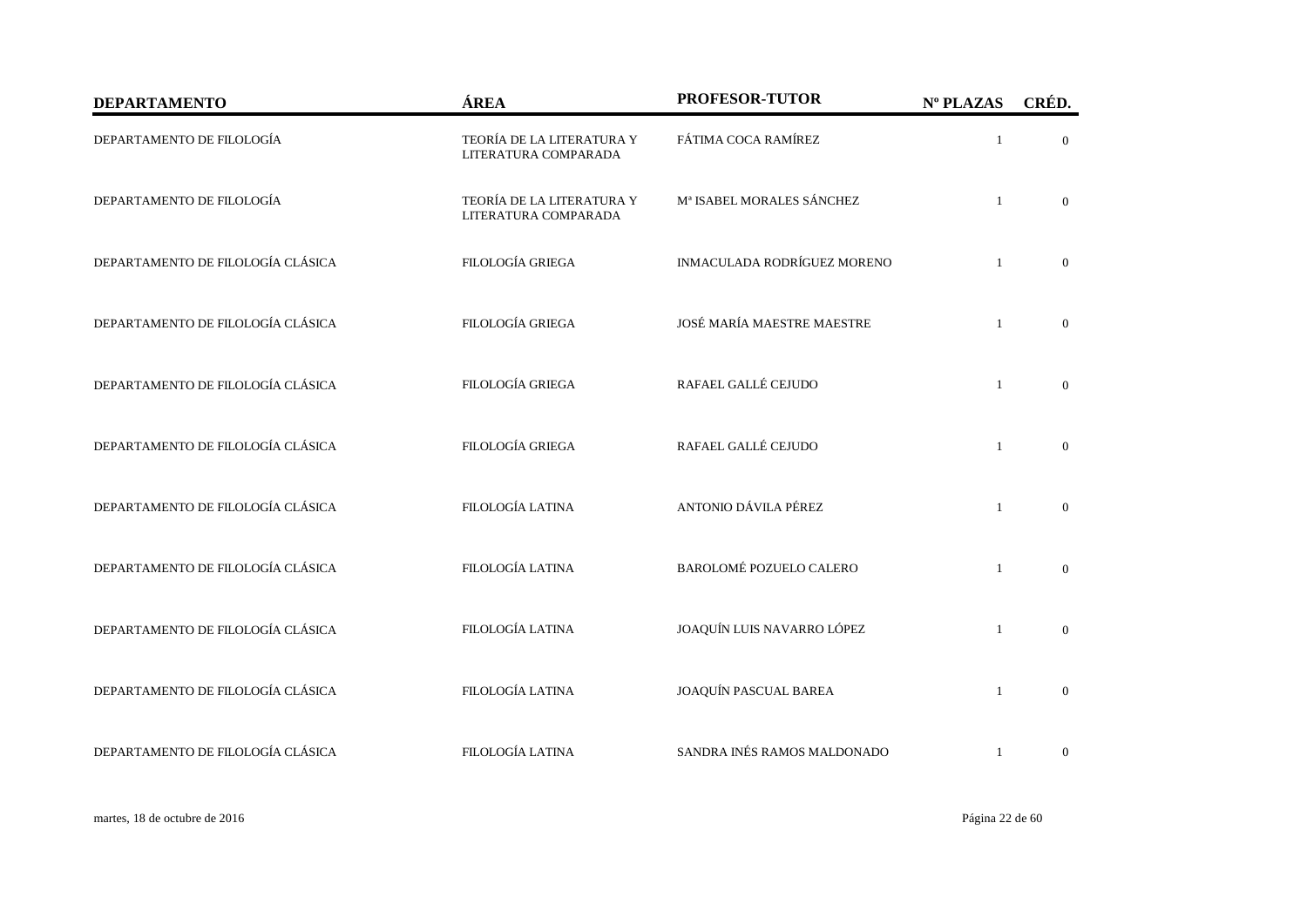| <b>DEPARTAMENTO</b>                          | ÁREA               | PROFESOR-TUTOR                | Nº PLAZAS    | CRÉD.          |
|----------------------------------------------|--------------------|-------------------------------|--------------|----------------|
| DEPARTAMENTO DE FILOLOGÍA FRANCESA E INGLESA | FILOLOGÍA ALEMANA  | <b>ANKE BERNS</b>             | $\mathbf{1}$ | $\mathbf{0}$   |
| DEPARTAMENTO DE FILOLOGÍA FRANCESA E INGLESA | FILOLOGÍA ALEMANA  | <b>ANKE BERNS</b>             | $\mathbf{1}$ | $\overline{0}$ |
| DEPARTAMENTO DE FILOLOGÍA FRANCESA E INGLESA | FILOLOGÍA ALEMANA  | <b>ANTON HAIDL DIETLMEIER</b> | $\mathbf{1}$ | $\overline{0}$ |
| DEPARTAMENTO DE FILOLOGÍA FRANCESA E INGLESA | FILOLOGÍA ALEMANA  | <b>ANTON HAIDL DIETLMEIER</b> | $\mathbf{1}$ | $\mathbf{0}$   |
| DEPARTAMENTO DE FILOLOGÍA FRANCESA E INGLESA | FILOLOGÍA ALEMANA  | FRANCISCO ZAYAS MARTÍNEZ      | $\mathbf{1}$ | $\overline{0}$ |
| DEPARTAMENTO DE FILOLOGÍA FRANCESA E INGLESA | FILOLOGÍA ALEMANA  | FRANCISCO ZAYAS MARTÍNEZ      | $\mathbf{1}$ | $\overline{0}$ |
| DEPARTAMENTO DE FILOLOGÍA FRANCESA E INGLESA | FILOLOGÍA ALEMANA  | ISABEL GALLEGO GALLARDO       |              | $\overline{0}$ |
| DEPARTAMENTO DE FILOLOGÍA FRANCESA E INGLESA | FILOLOGÍA ALEMANA  | ISABEL GALLEGO GALLARDO       |              | $\mathbf{0}$   |
| DEPARTAMENTO DE FILOLOGÍA FRANCESA E INGLESA | FILOLOGÍA ALEMANA  | RAÚL DÁVILA ROMERO            | $\mathbf{1}$ | $\mathbf{0}$   |
| DEPARTAMENTO DE FILOLOGÍA FRANCESA E INGLESA | FILOLOGÍA FRANCESA | FLAVIA ARAGÓN RONSANO         | $\mathbf{1}$ | $\overline{0}$ |
| DEPARTAMENTO DE FILOLOGÍA FRANCESA E INGLESA | FILOLOGÍA FRANCESA | FLAVIA ARAGÓN RONSANO         | 1            | $\mathbf{0}$   |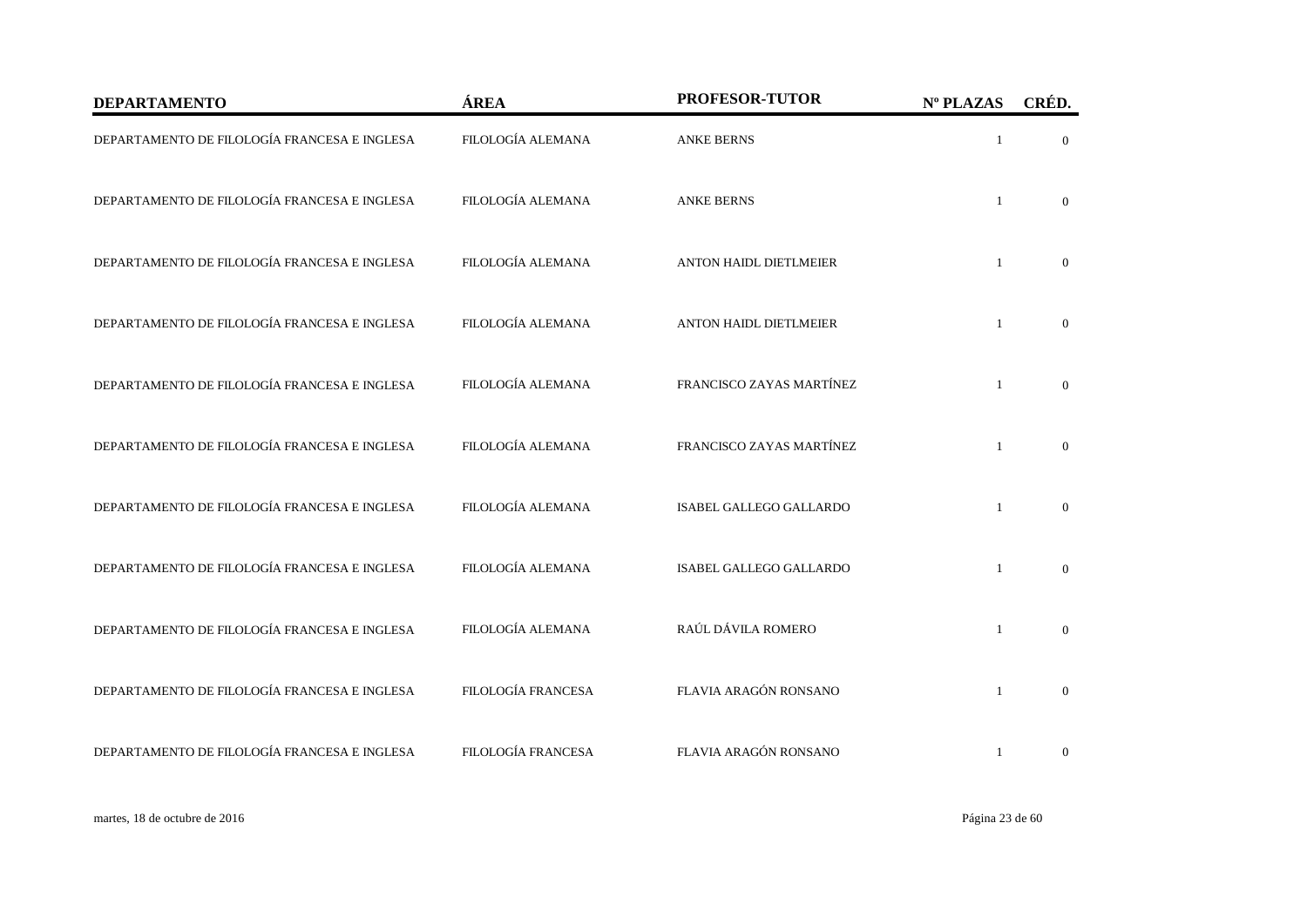| <b>DEPARTAMENTO</b>                          | ÁREA               | PROFESOR-TUTOR           | Nº PLAZAS    | CRÉD.            |
|----------------------------------------------|--------------------|--------------------------|--------------|------------------|
| DEPARTAMENTO DE FILOLOGÍA FRANCESA E INGLESA | FILOLOGÍA FRANCESA | FLOR Mª HERRERO ALARCÓN  |              | $\overline{0}$   |
| DEPARTAMENTO DE FILOLOGÍA FRANCESA E INGLESA | FILOLOGÍA FRANCESA | FLOR Mª HERRERO ALARCÓN  |              | $\overline{0}$   |
| DEPARTAMENTO DE FILOLOGÍA FRANCESA E INGLESA | FILOLOGÍA FRANCESA | JUAN MANUEL LÓPEZ MUÑOZ  |              | $\overline{0}$   |
| DEPARTAMENTO DE FILOLOGÍA FRANCESA E INGLESA | FILOLOGÍA FRANCESA | JUAN MANUEL LÓPEZ MUÑÓZ  |              | $\mathbf{0}$     |
| DEPARTAMENTO DE FILOLOGÍA FRANCESA E INGLESA | FILOLOGÍA FRANCESA | LOURDES RUBIALES BONILLA | $\mathbf{1}$ | $\mathbf{0}$     |
| DEPARTAMENTO DE FILOLOGÍA FRANCESA E INGLESA | FILOLOGÍA FRANCESA | LOURDES RUBIALES BONILLA |              | $\mathbf{0}$     |
| DEPARTAMENTO DE FILOLOGÍA FRANCESA E INGLESA | FILOLOGÍA FRANCESA | M. LUISA MORA MILLÁN     |              | $\overline{0}$   |
| DEPARTAMENTO DE FILOLOGÍA FRANCESA E INGLESA | FILOLOGÍA FRANCESA | Mª ÁNGELES ZARCO TEJADA  |              | $\overline{0}$   |
| DEPARTAMENTO DE FILOLOGÍA FRANCESA E INGLESA | FILOLOGÍA FRANCESA | <b>MARTINE RENOUPREZ</b> |              | $\boldsymbol{0}$ |
| DEPARTAMENTO DE FILOLOGÍA FRANCESA E INGLESA | FILOLOGÍA FRANCESA | MARTINE RENOUPREZ        |              | $\overline{0}$   |
| DEPARTAMENTO DE FILOLOGÍA FRANCESA E INGLESA | FILOLOGÍA FRANCESA | MERCEDES TRAVIESO GANAZA |              | $\mathbf{0}$     |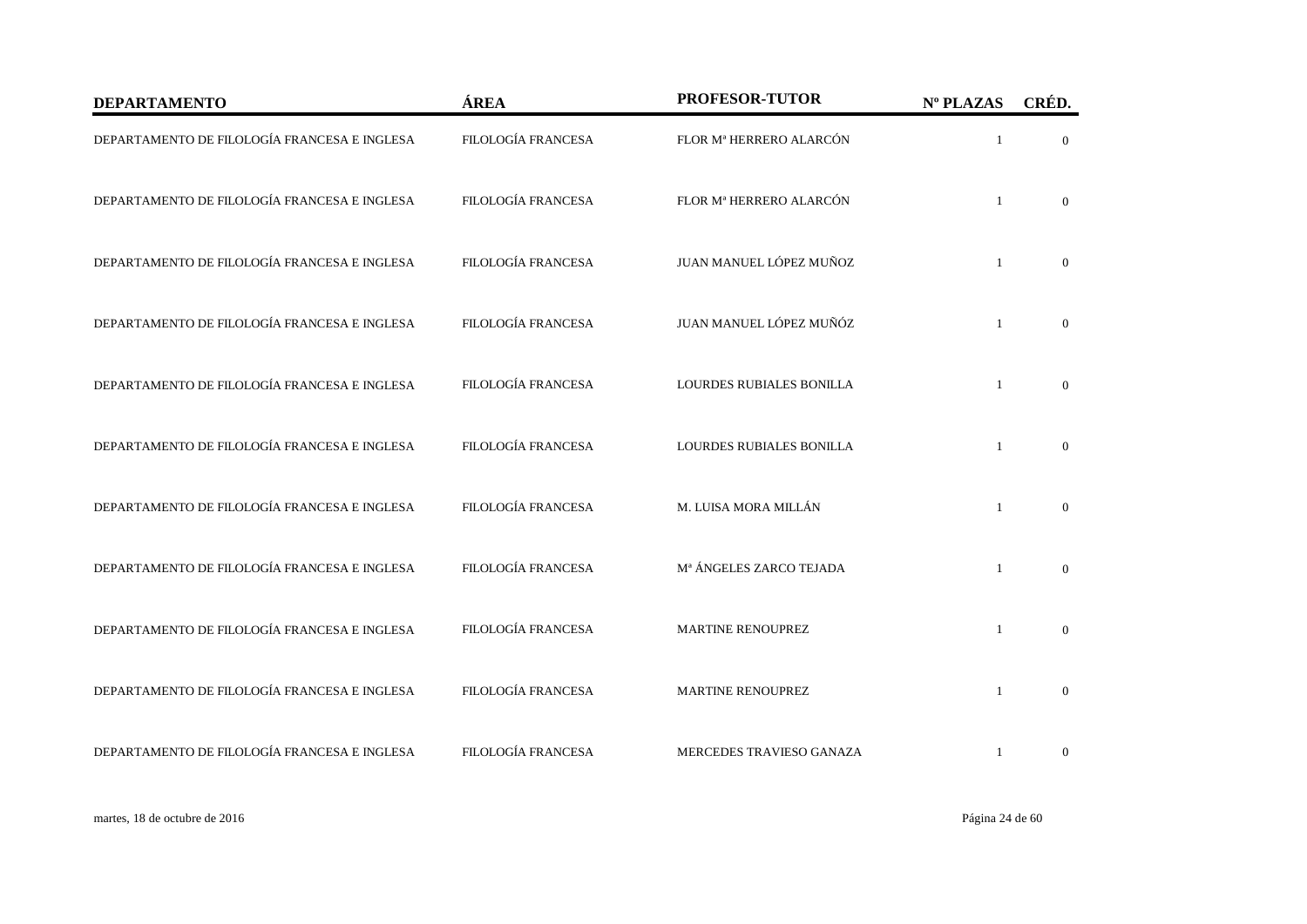| <b>DEPARTAMENTO</b>                          | ÁREA                     | PROFESOR-TUTOR                 | Nº PLAZAS    | CRÉD.          |
|----------------------------------------------|--------------------------|--------------------------------|--------------|----------------|
| DEPARTAMENTO DE FILOLOGÍA FRANCESA E INGLESA | FILOLOGÍA FRANCESA       | <b>VICTORIA FERRETY</b>        | $\mathbf{1}$ | $\mathbf{0}$   |
| DEPARTAMENTO DE FILOLOGÍA FRANCESA E INGLESA | FILOLOGÍA INGLESA        | <b>BÁRBARA EIZAGA REBOLLAR</b> | $\mathbf{1}$ | $\overline{0}$ |
| DEPARTAMENTO DE FILOLOGÍA FRANCESA E INGLESA | FILOLOGÍA INGLESA        | CARMEN NOYA GALLARDO           | $\mathbf{1}$ | $\overline{0}$ |
| DEPARTAMENTO DE FILOLOGÍA FRANCESA E INGLESA | <b>FILOLOGÍA INGLESA</b> | CARMEN NOYA GALLARDO           | $\mathbf{1}$ | $\mathbf{0}$   |
| DEPARTAMENTO DE FILOLOGÍA FRANCESA E INGLESA | FILOLOGÍA INGLESA        | <b>DAVID LEVEY</b>             | $\mathbf{1}$ | $\overline{0}$ |
| DEPARTAMENTO DE FILOLOGÍA FRANCESA E INGLESA | FILOLOGÍA INGLESA        | JUAN BOSCO TRIGO CAPARRINI     |              | $\overline{0}$ |
| DEPARTAMENTO DE FILOLOGÍA FRANCESA E INGLESA | FILOLOGÍA INGLESA        | Mª ÁNGELES ZARCO TEJADA        |              | $\overline{0}$ |
| DEPARTAMENTO DE FILOLOGÍA FRANCESA E INGLESA | FILOLOGÍA INGLESA        | Mª ÁNGELES ZARCO TEJADA        |              | $\mathbf{0}$   |
| DEPARTAMENTO DE FILOLOGÍA FRANCESA E INGLESA | FILOLOGÍA INGLESA        | Mª CARMEN MERINO FERRADÁ       | $\mathbf{1}$ | $\mathbf{0}$   |
| DEPARTAMENTO DE FILOLOGÍA FRANCESA E INGLESA | FILOLOGÍA INGLESA        | MARÍA DOLORES PEREA BARBERÁ    | $\mathbf{1}$ | $\overline{0}$ |
| DEPARTAMENTO DE FILOLOGÍA FRANCESA E INGLESA | FILOLOGÍA INGLESA        | MARÍA DOLORES PEREA BARBERÁ    | $\mathbf{1}$ | $\mathbf{0}$   |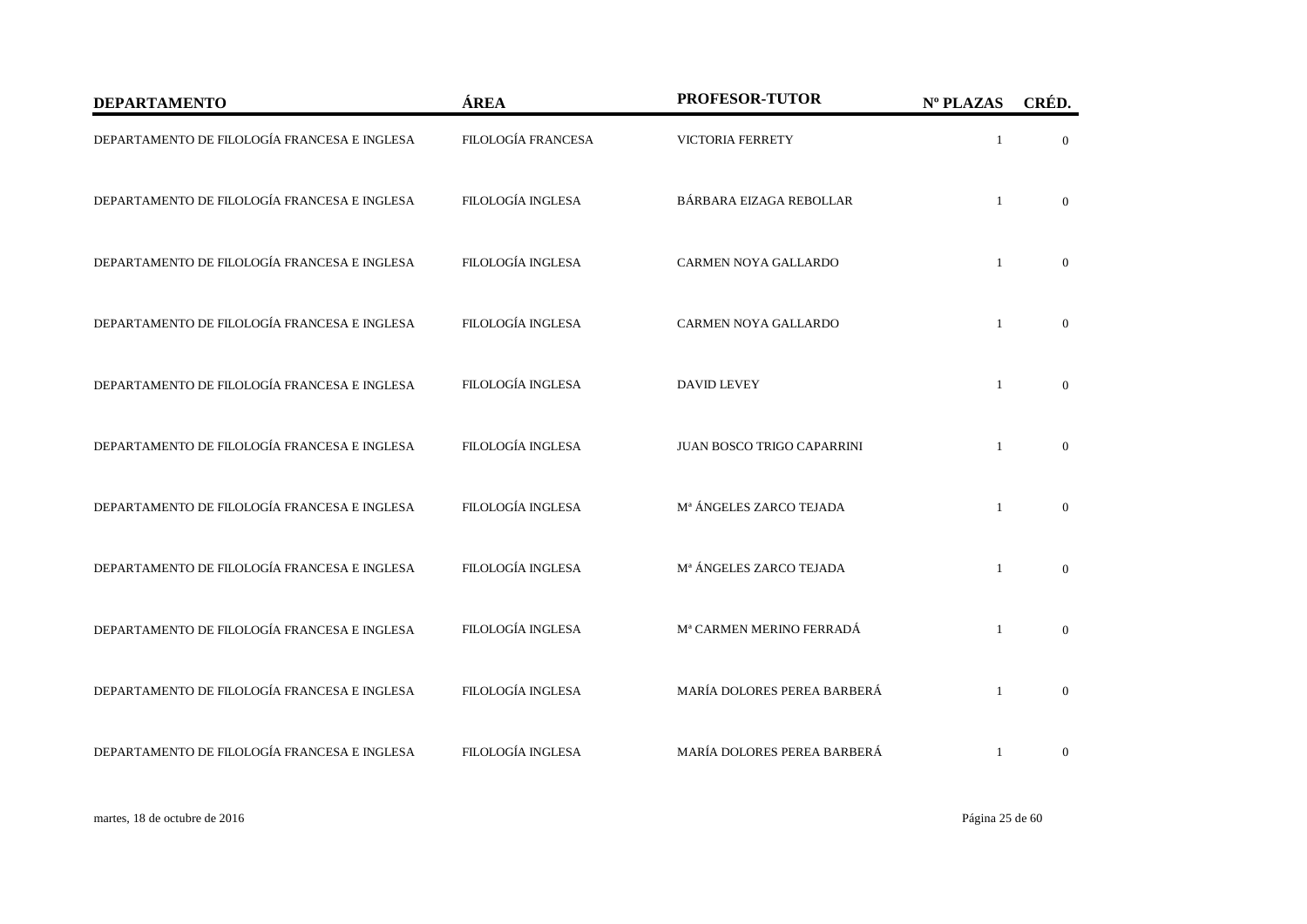| <b>DEPARTAMENTO</b>                          | ÁREA                   | PROFESOR-TUTOR               | Nº PLAZAS    | CRÉD.            |
|----------------------------------------------|------------------------|------------------------------|--------------|------------------|
| DEPARTAMENTO DE FILOLOGÍA FRANCESA E INGLESA | FILOLOGÍA INGLESA      | MARÍA DOLORES PEREA BARBERÁ  |              | $\overline{0}$   |
| DEPARTAMENTO DE FILOLOGÍA FRANCESA E INGLESA | FILOLOGÍA INGLESA      | RAFAEL GALÁN MOYA            |              | $\overline{0}$   |
| DEPARTAMENTO DE FÍSICA APLICADA              | <b>FÍSICA APLICADA</b> | ÁGUEDA VÁZQUEZ LÓPEZ-ESCOBAR |              | $\overline{0}$   |
| DEPARTAMENTO DE FÍSICA APLICADA              | FÍSICA APLICADA        | ÁGUEDA VÁZQUEZ LÓPEZ-ESCOBAR |              | $\overline{0}$   |
| DEPARTAMENTO DE FÍSICA APLICADA              | FÍSICA APLICADA        | ALFREDO IZQUIERDO GONZÁLEZ   | $\mathbf{1}$ | $\overline{0}$   |
| DEPARTAMENTO DE FÍSICA APLICADA              | FÍSICA APLICADA        | <b>IRENE LAIZ ALONSO</b>     |              | $\overline{0}$   |
| DEPARTAMENTO DE FÍSICA APLICADA              | FÍSICA APLICADA        | JESÚS GÓMEZ ENRI             | $\mathbf{1}$ | $\Omega$         |
| DEPARTAMENTO DE FÍSICA APLICADA              | FÍSICA APLICADA        | JOSÉ J. ALONSO DEL ROSARIO   | $\mathbf{1}$ | $\overline{0}$   |
| DEPARTAMENTO DE FÍSICA APLICADA              | FÍSICA APLICADA        | JOSÉ LUIS CÁRDENAS LEAL      | $\mathbf{1}$ | $\mathbf{0}$     |
| DEPARTAMENTO DE FÍSICA APLICADA              | FÍSICA APLICADA        | MANUEL PIÑERO DE LOS RÍOS    | $\mathbf{1}$ | $\mathbf{0}$     |
| DEPARTAMENTO DE FÍSICA APLICADA              | FÍSICA APLICADA        | MANUEL PIÑERO DE LOS RÍOS    | 1            | $\boldsymbol{0}$ |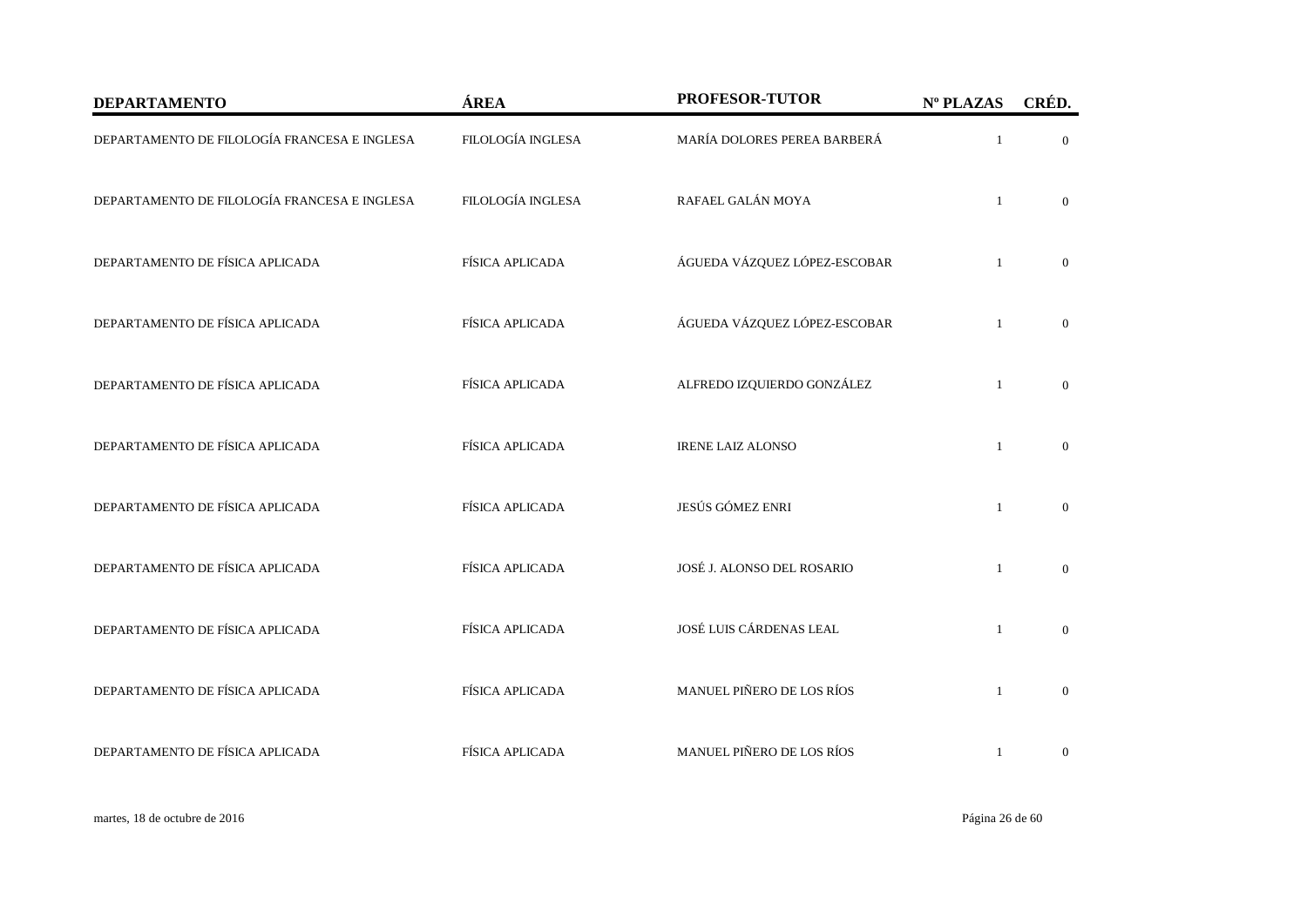| <b>DEPARTAMENTO</b>                                                       | ÁREA                                      | PROFESOR-TUTOR                | Nº PLAZAS    | CRÉD.          |
|---------------------------------------------------------------------------|-------------------------------------------|-------------------------------|--------------|----------------|
| DEPARTAMENTO DE FÍSICA APLICADA                                           | FÍSICA APLICADA                           | MARÍA ARACELI GARCÍA YEGUAS   |              | $\overline{0}$ |
| DEPARTAMENTO DE FÍSICA APLICADA                                           | FÍSICA APLICADA                           | MARÍA ARACELI GARCÍA YEGUAS   | $\mathbf{1}$ | $\overline{0}$ |
| DEPARTAMENTO DE FÍSICA APLICADA                                           | FÍSICA APLICADA                           | RAFAEL MAÑANES SALINAS        | $\mathbf{1}$ | $\overline{0}$ |
| DEPARTAMENTO DE FÍSICA DE LA MATERIA<br><b>CONDENSADA</b>                 | FÍSICA DE LA MATERIA<br><b>CONDENSADA</b> | EMILIO JOSÉ MÁRQUEZ NAVARRO   |              | 3              |
| DEPARTAMENTO DE FÍSICA DE LA MATERIA<br><b>CONDENSADA</b>                 | FÍSICA DE LA MATERIA<br><b>CONDENSADA</b> | EMILIO JOSÉ MÁRQUEZ NAVARRO   | $\mathbf{1}$ | 3              |
| DEPARTAMENTO DE FÍSICA DE LA MATERIA<br><b>CONDENSADA</b>                 | FÍSICA DE LA MATERIA<br><b>CONDENSADA</b> | JUAN MARÍA GONZÁLEZ LEAL      | $\mathbf{1}$ | 2              |
| DEPARTAMENTO DE FÍSICA DE LA MATERIA<br><b>CONDENSADA</b>                 | FÍSICA DE LA MATERIA<br><b>CONDENSADA</b> | JUAN MARÍA GONZÁLEZ LEAL      | $\mathbf{1}$ | $\overline{2}$ |
| DEPARTAMENTO DE FÍSICA DE LA MATERIA<br><b>CONDENSADA</b>                 | FÍSICA DE LA MATERIA<br><b>CONDENSADA</b> | MILAGROSA RAMÍREZ DEL SOLAR   | $\mathbf{1}$ | $\overline{2}$ |
| DEPARTAMENTO DE FÍSICA DE LA MATERIA<br><b>CONDENSADA</b>                 | FÍSICA DE LA MATERIA<br><b>CONDENSADA</b> | NICOLÁS DE LA ROSA FOX        | $\mathbf{1}$ | 2              |
| DEPARTAMENTO DE FÍSICA DE LA MATERIA<br><b>CONDENSADA</b>                 | FÍSICA DE LA MATERIA<br>CONDENSADA        | ROCÍO LITRÁN RAMOS            | $\mathbf{1}$ | 2              |
| DEPARTAMENTO DE HISTORIA MODERNA,<br>CONTEMPORÁNEA, DE AMÉRICA Y DEL ARTE | HISTORIA CONTEMPORÁNEA                    | <b>GLORIA ESPIGADO TOCINO</b> | $\mathbf{1}$ | $\mathbf{0}$   |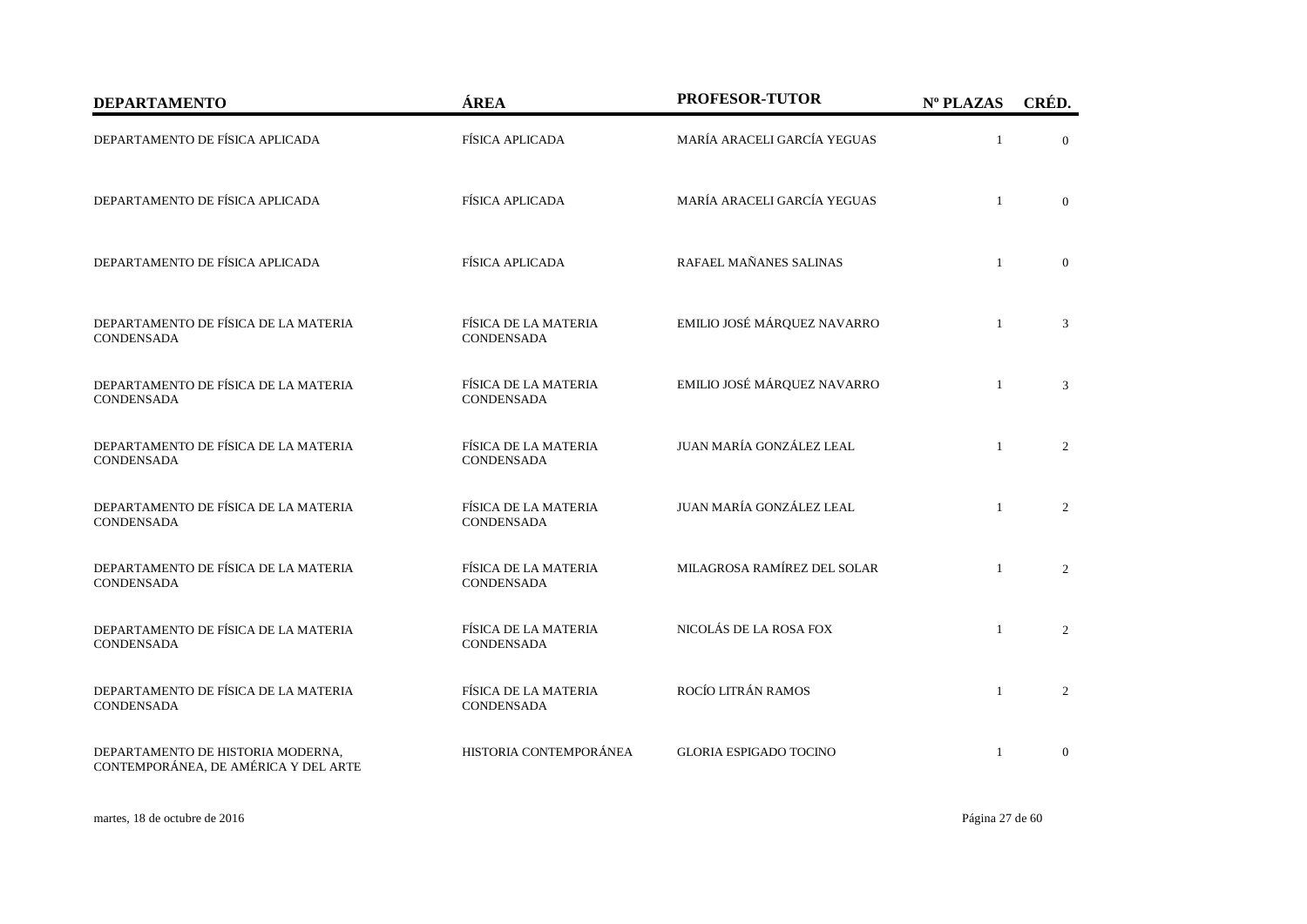| <b>DEPARTAMENTO</b>                                                       | ÁREA                                   | PROFESOR-TUTOR                            | Nº PLAZAS    | CRÉD.          |
|---------------------------------------------------------------------------|----------------------------------------|-------------------------------------------|--------------|----------------|
| DEPARTAMENTO DE HISTORIA MODERNA,<br>CONTEMPORÁNEA, DE AMÉRICA Y DEL ARTE | HISTORIA CONTEMPORÁNEA                 | <b>GLORIA ESPIGADO TOCINO</b>             | $\mathbf{1}$ | $\overline{0}$ |
| DEPARTAMENTO DE HISTORIA MODERNA,<br>CONTEMPORÁNEA, DE AMÉRICA Y DEL ARTE | HISTORIA CONTEMPORÁNEA                 | JOSÉ MARCHENA DOMÍNGUEZ                   | $\mathbf{1}$ | $\Omega$       |
| DEPARTAMENTO DE HISTORIA MODERNA,<br>CONTEMPORÁNEA, DE AMÉRICA Y DEL ARTE | HISTORIA CONTEMPORÁNEA                 | <b>JULIO PÉREZ SERRANO</b>                | $\mathbf{1}$ | $\overline{0}$ |
| DEPARTAMENTO DE HISTORIA MODERNA,<br>CONTEMPORÁNEA, DE AMÉRICA Y DEL ARTE | HISTORIA CONTEMPORÁNEA                 | <b>JULIO PÉREZ SERRANO</b>                | $\mathbf{1}$ | $\mathbf{0}$   |
| DEPARTAMENTO DE HISTORIA MODERNA,<br>CONTEMPORÁNEA, DE AMÉRICA Y DEL ARTE | HISTORIA DE AMÉRICA                    | M <sup>ª</sup> DEL MAR BARRIENTOS MÁRQUEZ | $\mathbf{1}$ | $\overline{0}$ |
| DEPARTAMENTO DE HISTORIA MODERNA,<br>CONTEMPORÁNEA, DE AMÉRICA Y DEL ARTE | <b>HISTORIA DEL ARTE</b>               | JUAN RAMÓN CIRICI NARVÁEZ                 |              | $\overline{0}$ |
| DEPARTAMENTO DE HISTORIA MODERNA,<br>CONTEMPORÁNEA, DE AMÉRICA Y DEL ARTE | <b>HISTORIA MODERNA</b>                | JESÚS M. GONZÁLEZ BELTRÁN                 | $\mathbf{1}$ | $\Omega$       |
| DEPARTAMENTO DE HISTORIA MODERNA,<br>CONTEMPORÁNEA, DE AMÉRICA Y DEL ARTE | HISTORIA MODERNA                       | MANUEL BUSTOS RODRÍGUEZ                   | $\mathbf{1}$ | $\overline{0}$ |
| DEPARTAMENTO DE HISTORIA, GEOGRAFÍA Y FILOSOFÍA                           | ANÁLISIS GEOGRÁFICO<br><b>REGIONAL</b> | ADOLFO CHICA RUÍZ                         | $\mathbf{1}$ | $\mathbf{0}$   |
| DEPARTAMENTO DE HISTORIA, GEOGRAFÍA Y FILOSOFÍA                           | ANÁLISIS GEOGRÁFICO<br><b>REGIONAL</b> | MARISA PÉREZ CAYEIRO                      | $\mathbf{1}$ | $\overline{0}$ |
| DEPARTAMENTO DE HISTORIA, GEOGRAFÍA Y FILOSOFÍA                           | ARQUEOLOGÍA                            | DARÍO BERNAL CASASOLA                     | 1            | $\overline{0}$ |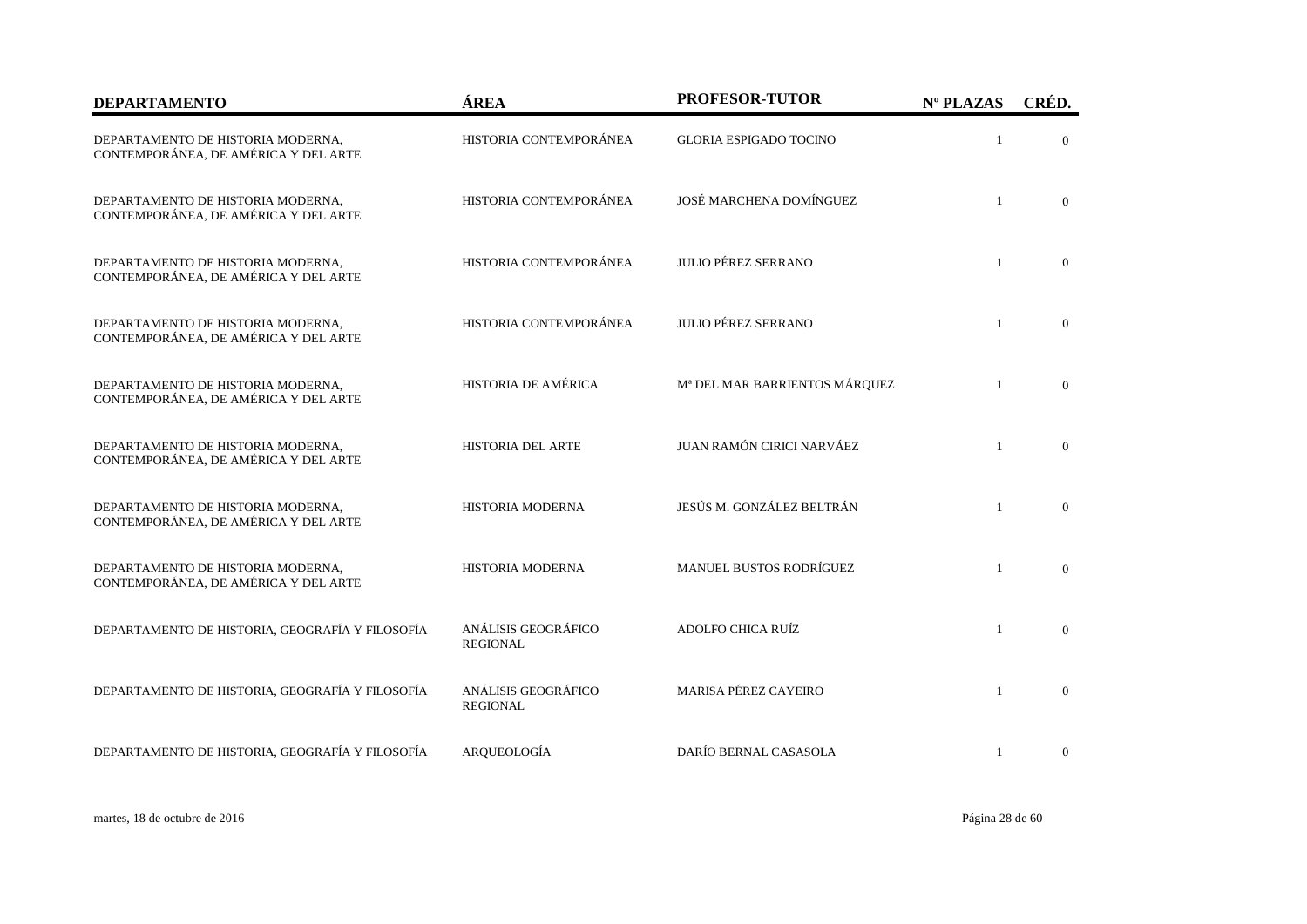| <b>DEPARTAMENTO</b>                             | ÁREA                                           | PROFESOR-TUTOR              | Nº PLAZAS    | CRÉD.          |
|-------------------------------------------------|------------------------------------------------|-----------------------------|--------------|----------------|
| DEPARTAMENTO DE HISTORIA, GEOGRAFÍA Y FILOSOFÍA | ARQUEOLOGÍA                                    | JOSÉ JUAN DÍAZ RODRÍGUEZ    | $\mathbf{1}$ | $\overline{0}$ |
| DEPARTAMENTO DE HISTORIA, GEOGRAFÍA Y FILOSOFÍA | ARQUEOLOGÍA                                    | JOSÉ JUAN DÍAZ RODRÍGUEZ    | $\mathbf{1}$ | $\overline{0}$ |
| DEPARTAMENTO DE HISTORIA, GEOGRAFÍA Y FILOSOFÍA | CIENCIAS Y TÉCNICAS<br><b>HISTORIOGRÁFICAS</b> | BELÉN PIQUERAS GARCÍA       | $\mathbf{1}$ | $\overline{0}$ |
| DEPARTAMENTO DE HISTORIA, GEOGRAFÍA Y FILOSOFÍA | CIENCIAS Y TÉCNICAS<br><b>HISTORIOGRÁFICAS</b> | BELÉN PIQUERAS GARCÍA       | $\mathbf{1}$ | $\overline{0}$ |
| DEPARTAMENTO DE HISTORIA, GEOGRAFÍA Y FILOSOFÍA | CIENCIAS Y TÉCNICAS<br><b>HISTORIOGRÁFICAS</b> | <b>DOLORES ROJAS VACA</b>   | $\mathbf{1}$ | $\overline{0}$ |
| DEPARTAMENTO DE HISTORIA, GEOGRAFÍA Y FILOSOFÍA | <b>FILOSOFÍA</b>                               | JOSÉ LUIS MORENO PESTAÑA    | $\mathbf{1}$ | $\overline{0}$ |
| DEPARTAMENTO DE HISTORIA, GEOGRAFÍA Y FILOSOFÍA | FILOSOFÍA MORAL                                | <b>CARLOS MOUGAN RIVERO</b> | $\mathbf{1}$ | $\overline{0}$ |
| DEPARTAMENTO DE HISTORIA, GEOGRAFÍA Y FILOSOFÍA | <b>GEOGRAFÍA FÍSICA</b>                        | MANUEL COLÓN DÍAZ           | $\mathbf{1}$ | $\overline{0}$ |
| DEPARTAMENTO DE HISTORIA, GEOGRAFÍA Y FILOSOFÍA | <b>HISTORIA ANTIGUA</b>                        | JOSÉ LUIS CAÑIZAR PALACIOS  | $\mathbf{1}$ | $\overline{0}$ |
| DEPARTAMENTO DE HISTORIA, GEOGRAFÍA Y FILOSOFÍA | <b>HISTORIA ANTIGUA</b>                        | JOSÉ LUÍS CAÑIZAR PALACIOS  | $\mathbf{1}$ | $\overline{0}$ |
| DEPARTAMENTO DE HISTORIA, GEOGRAFÍA Y FILOSOFÍA | <b>HISTORIA ANTIGUA</b>                        | ÓSCAR LAPEÑA MARCHENA       | $\mathbf{1}$ | $\mathbf{0}$   |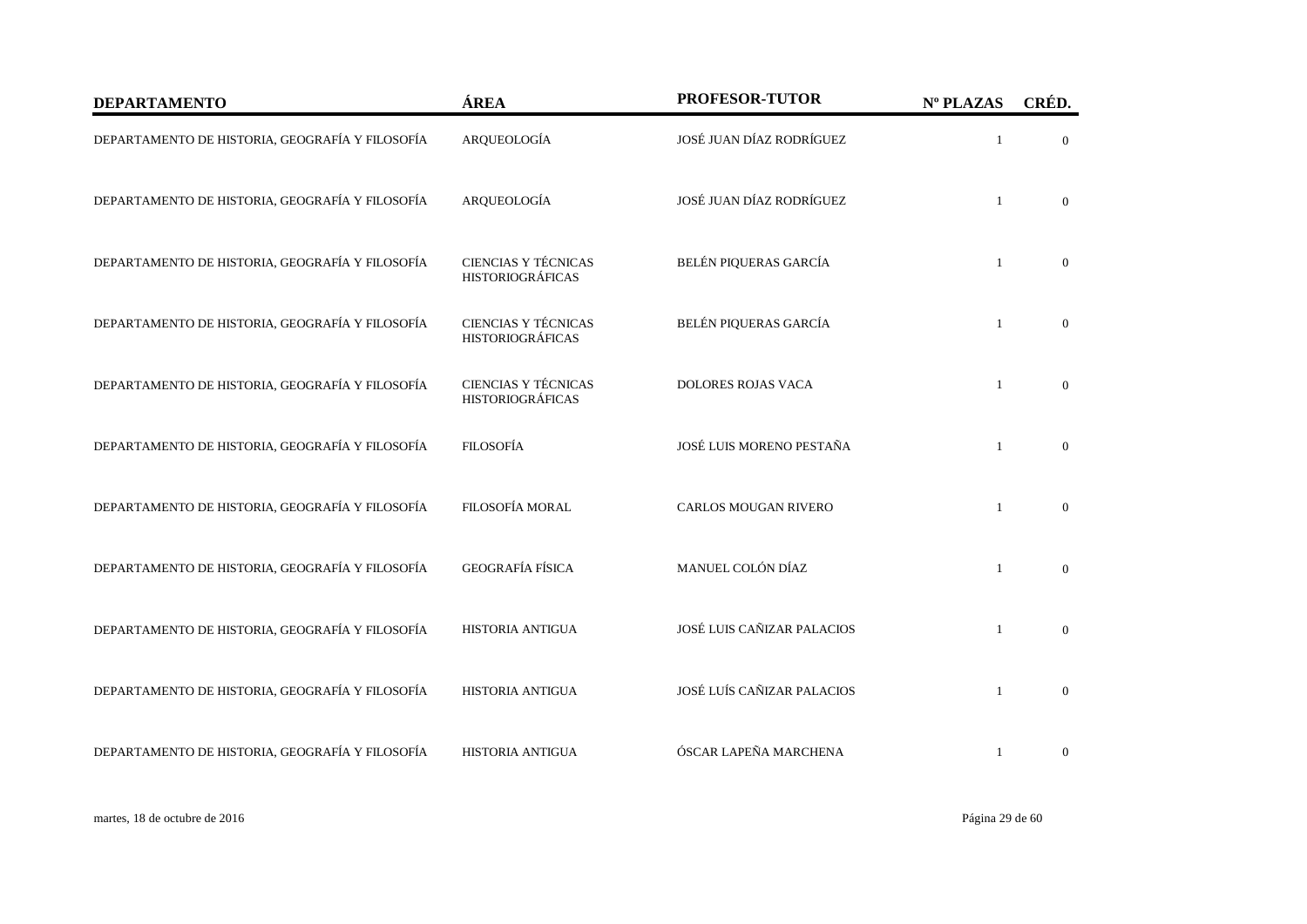| <b>DEPARTAMENTO</b>                             | ÁREA               | PROFESOR-TUTOR                              | Nº PLAZAS    | CRÉD.          |
|-------------------------------------------------|--------------------|---------------------------------------------|--------------|----------------|
| DEPARTAMENTO DE HISTORIA, GEOGRAFÍA Y FILOSOFÍA | HISTORIA MEDIEVAL  | EMILIO MARTÍN GUTIÉRREZ                     | $\mathbf{1}$ | $\overline{0}$ |
| DEPARTAMENTO DE HISTORIA, GEOGRAFÍA Y FILOSOFÍA | HISTORIA MEDIEVAL  | FEDERICO DEVIS MÁRQUEZ                      | $\mathbf{1}$ | $\overline{0}$ |
| DEPARTAMENTO DE HISTORIA, GEOGRAFÍA Y FILOSOFÍA | HISTORIA MEDIEVAL  | RAFAEL SÁNCHEZ SAUS                         | $\mathbf{1}$ | $\overline{0}$ |
| DEPARTAMENTO DE HISTORIA, GEOGRAFÍA Y FILOSOFÍA | HISTORIA MEDIEVAL  | RAFAEL SÁNCHEZ SAUS                         | $\mathbf{1}$ | $\overline{0}$ |
| DEPARTAMENTO DE HISTORIA, GEOGRAFÍA Y FILOSOFÍA | <b>PREHISTORIA</b> | ANA NIVEAU DE VILLEDARY Y<br><b>MARIÑAS</b> | $\mathbf{1}$ | $\overline{0}$ |
| DEPARTAMENTO DE HISTORIA, GEOGRAFÍA Y FILOSOFÍA | <b>PREHISTORIA</b> | EDUARDO VIJANDE VILA                        | $\mathbf{1}$ | $\overline{0}$ |
| DEPARTAMENTO DE HISTORIA, GEOGRAFÍA Y FILOSOFÍA | <b>PREHISTORIA</b> | EDUARDO VIJANDE VILA                        | $\mathbf{1}$ | $\overline{0}$ |
| DEPARTAMENTO DE HISTORIA, GEOGRAFÍA Y FILOSOFÍA | <b>PREHISTORIA</b> | JOSÉ ANTONIO RUIZ GIL                       | $\mathbf{1}$ | $\mathbf{0}$   |
| DEPARTAMENTO DE HISTORIA, GEOGRAFÍA Y FILOSOFÍA | <b>PREHISTORIA</b> | JOSÉ ANTONIO RUIZ GIL                       | $\mathbf{1}$ | $\mathbf{0}$   |
| DEPARTAMENTO DE HISTORIA, GEOGRAFÍA Y FILOSOFÍA | <b>PREHISTORIA</b> | JOSÉ RAMOS MUÑOZ                            | $\mathbf{1}$ | $\overline{0}$ |
| DEPARTAMENTO DE HISTORIA, GEOGRAFÍA Y FILOSOFÍA | <b>PREHISTORIA</b> | JOSÉ RAMOS MUÑOZ                            | $\mathbf{1}$ | $\mathbf{0}$   |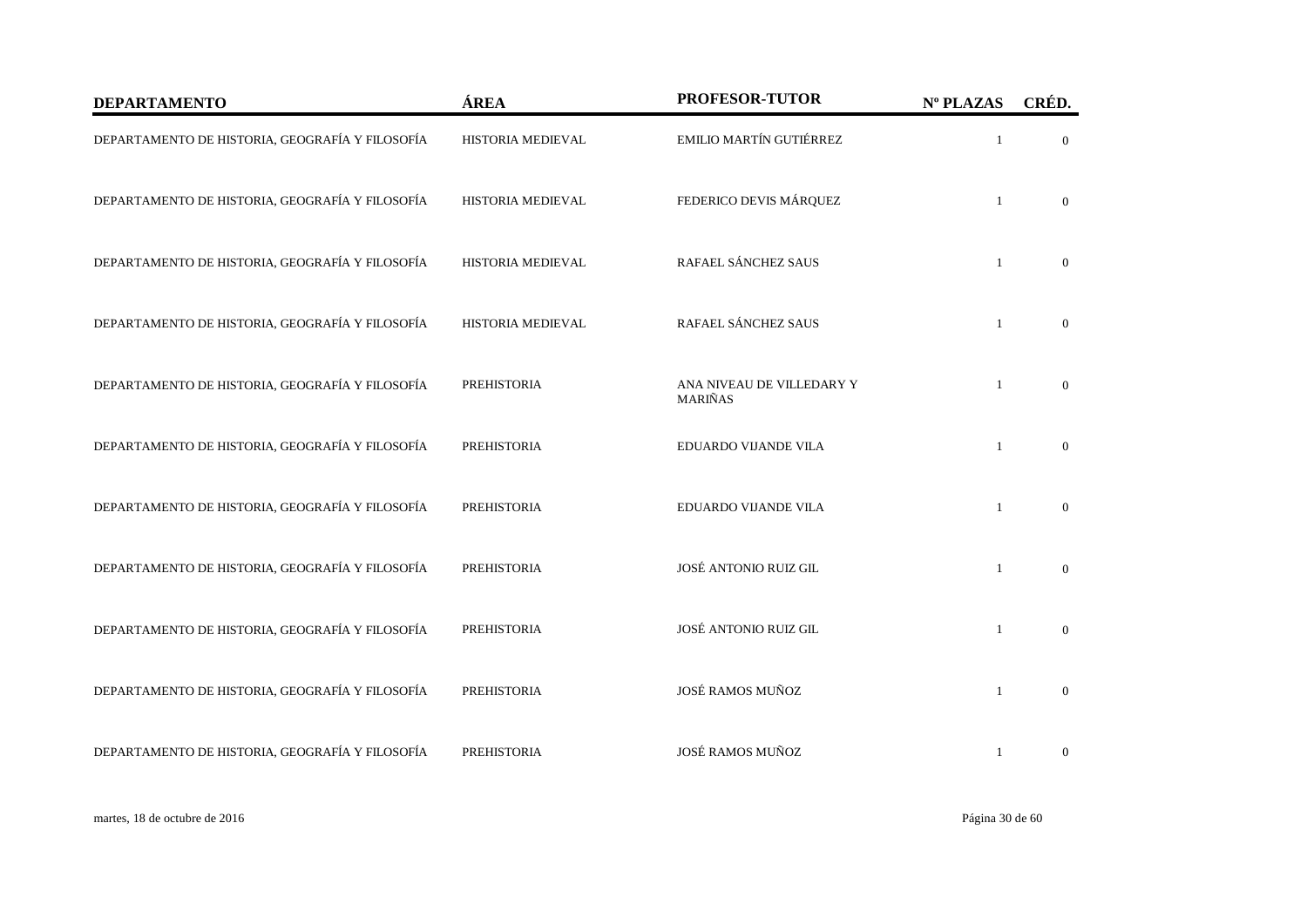| <b>DEPARTAMENTO</b>                             | ÁREA                                        | PROFESOR-TUTOR               | Nº PLAZAS    | CRÉD.          |
|-------------------------------------------------|---------------------------------------------|------------------------------|--------------|----------------|
| DEPARTAMENTO DE HISTORIA, GEOGRAFÍA Y FILOSOFÍA | <b>PREHISTORIA</b>                          | MARÍA LAZARICH GONZÁLEZ      | $\mathbf{1}$ | $\overline{0}$ |
| DEPARTAMENTO DE HISTORIA, GEOGRAFÍA Y FILOSOFÍA | TEORÍA E HISTORIA DE LA<br><b>EDUCACIÓN</b> | CARMEN VÁZQUEZ DOMÍNGUEZ     | $\mathbf{1}$ | $\overline{0}$ |
| DEPARTAMENTO DE HISTORIA, GEOGRAFÍA Y FILOSOFÍA | TEORÍA E HISTORIA DE LA<br><b>EDUCACIÓN</b> | CARMEN VÁZQUEZ DOMÍNGUEZ     | $\mathbf{1}$ | $\overline{0}$ |
| DEPARTAMENTO DE HISTORIA, GEOGRAFÍA Y FILOSOFÍA | TEORÍA E HISTORIA DE LA<br><b>EDUCACIÓN</b> | CARMEN VÁZQUEZ DOMÍNGUEZ     | $\mathbf{1}$ | $\mathbf{0}$   |
| DEPARTAMENTO DE INGENIERÍA ELÉCTRICA            | <b>INGENIERÍA ELÉCTRICA</b>                 | <b>ANTONIO J. GIL MENA</b>   | $\mathbf{1}$ | 3              |
| DEPARTAMENTO DE INGENIERÍA ELÉCTRICA            | <b>INGENIERÍA ELÉCTRICA</b>                 | <b>ANTONIO J. GIL MENA</b>   | 1            | 3              |
| DEPARTAMENTO DE INGENIERÍA ELÉCTRICA            | <b>INGENIERÍA ELÉCTRICA</b>                 | CARLOS ANDRÉS GARCÍA VÁZQUEZ | $\mathbf{1}$ | 3              |
| DEPARTAMENTO DE INGENIERÍA ELÉCTRICA            | <b>INGENIERÍA ELÉCTRICA</b>                 | <b>GERMÁN JIMÉNEZ FERRER</b> | $\mathbf{1}$ | $\overline{0}$ |
| DEPARTAMENTO DE INGENIERÍA ELÉCTRICA            | <b>INGENIERÍA ELÉCTRICA</b>                 | <b>GERMÁN JIMÉNEZ FERRER</b> | $\mathbf{1}$ | $\mathbf{0}$   |
| DEPARTAMENTO DE INGENIERÍA ELÉCTRICA            | <b>INGENIERÍA ELÉCTRICA</b>                 | HIGINIO SÁNCHEZ SÁINZ        | $\mathbf{1}$ | $\overline{0}$ |
| DEPARTAMENTO DE INGENIERÍA ELÉCTRICA            | <b>INGENIERÍA ELÉCTRICA</b>                 | HIGINIO SÁNCHEZ SÁINZ        | $\mathbf{1}$ | $\mathbf{0}$   |

martes, 18 de octubre de 2016 Página 31 de 60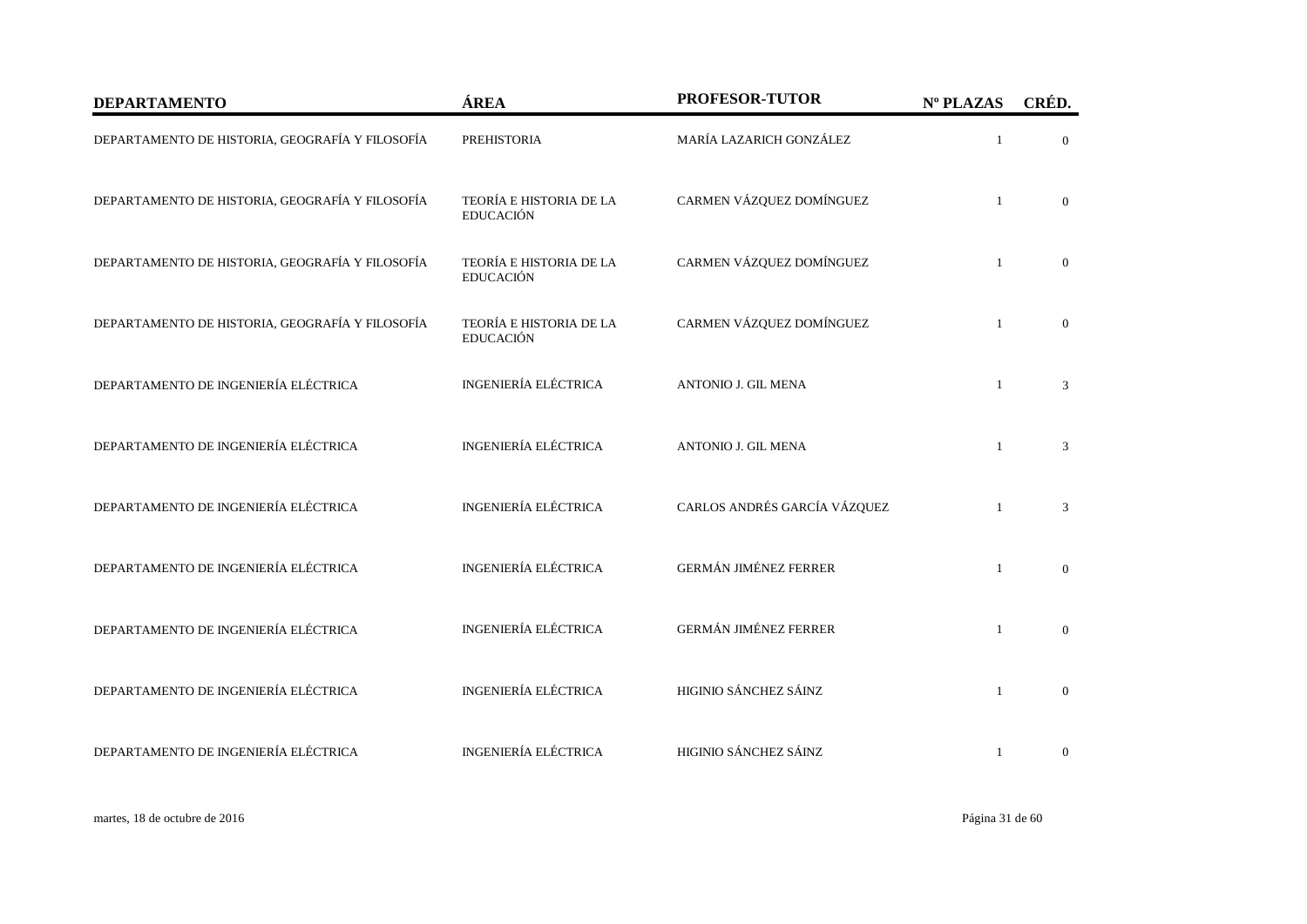| <b>DEPARTAMENTO</b>                                                                                      | ÁREA                                         | PROFESOR-TUTOR                | Nº PLAZAS    | CRÉD. |
|----------------------------------------------------------------------------------------------------------|----------------------------------------------|-------------------------------|--------------|-------|
| DEPARTAMENTO DE INGENIERÍA ELÉCTRICA                                                                     | INGENIERÍA ELÉCTRICA                         | PABLO GARCÍA TRIVIÑO          | $\mathbf{1}$ | 2     |
| DEPARTAMENTO DE INGENIERÍA EN AUTOMÁTICA,<br>ELECTRÓNICA, ARQUITECTURA Y REDES DE<br><b>COMPUTADORES</b> | ARQUITECTURA Y TECNOLOGÍA<br>DE COMPUTADORES | ARTURO MORGADO ESTÉVEZ        | $\mathbf{1}$ | 3     |
| DEPARTAMENTO DE INGENIERÍA EN AUTOMÁTICA,<br>ELECTRÓNICA, ARQUITECTURA Y REDES DE<br><b>COMPUTADORES</b> | ARQUITECTURA Y TECNOLOGÍA<br>DE COMPUTADORES | FERNANDO PÉREZ PEÑA           | $\mathbf{1}$ | 3     |
| DEPARTAMENTO DE INGENIERÍA EN AUTOMÁTICA,<br>ELECTRÓNICA, ARQUITECTURA Y REDES DE<br><b>COMPUTADORES</b> | ARQUITECTURA Y TECNOLOGÍA<br>DE COMPUTADORES | FERNANDO PÉREZ PEÑA           | $\mathbf{1}$ | 3     |
| DEPARTAMENTO DE INGENIERÍA EN AUTOMÁTICA,<br>ELECTRÓNICA, ARQUITECTURA Y REDES DE<br><b>COMPUTADORES</b> | ARQUITECTURA Y TECNOLOGÍA<br>DE COMPUTADORES | Mª ÁNGELES CIFREDO CHACÓN     | $\mathbf{1}$ | 3     |
| DEPARTAMENTO DE INGENIERÍA EN AUTOMÁTICA,<br>ELECTRÓNICA, ARQUITECTURA Y REDES DE<br><b>COMPUTADORES</b> | ARQUITECTURA Y TECNOLOGÍA<br>DE COMPUTADORES | MERCEDES RODRÍGUEZ GARCÍA     | $\mathbf{1}$ | 3     |
| DEPARTAMENTO DE INGENIERÍA EN AUTOMÁTICA,<br>ELECTRÓNICA, ARQUITECTURA Y REDES DE<br><b>COMPUTADORES</b> | ARQUITECTURA Y TECNOLOGÍA<br>DE COMPUTADORES | MERCEDES RODRÍGUEZ GARCÍA     | $\mathbf{1}$ | 3     |
| DEPARTAMENTO DE INGENIERÍA EN AUTOMÁTICA,<br>ELECTRÓNICA, ARQUITECTURA Y REDES DE<br><b>COMPUTADORES</b> | <b>ELECTRÓNICA</b>                           | AGUSTÍN AGÜERA PÉREZ          | $\mathbf{1}$ | 3     |
| DEPARTAMENTO DE INGENIERÍA EN AUTOMÁTICA,<br>ELECTRÓNICA, ARQUITECTURA Y REDES DE<br><b>COMPUTADORES</b> | <b>ELECTRÓNICA</b>                           | ÁNGEL QUIRÓS OLOZÁBAL         | $\mathbf{1}$ | 3     |
| DEPARTAMENTO DE INGENIERÍA EN AUTOMÁTICA,<br>ELECTRÓNICA, ARQUITECTURA Y REDES DE<br><b>COMPUTADORES</b> | ELECTRÓNICA                                  | JOSÉ MARÍA GUERRERO RODRÍGUEZ | $\mathbf{1}$ | 3     |
| DEPARTAMENTO DE INGENIERÍA EN AUTOMÁTICA,<br>ELECTRÓNICA, ARQUITECTURA Y REDES DE<br><b>COMPUTADORES</b> | ELECTRÓNICA                                  | JOSÉ MARÍA GUERRERO RODRÍGUEZ | $\mathbf{1}$ | 3     |

martes, 18 de octubre de 2016 Página 32 de 60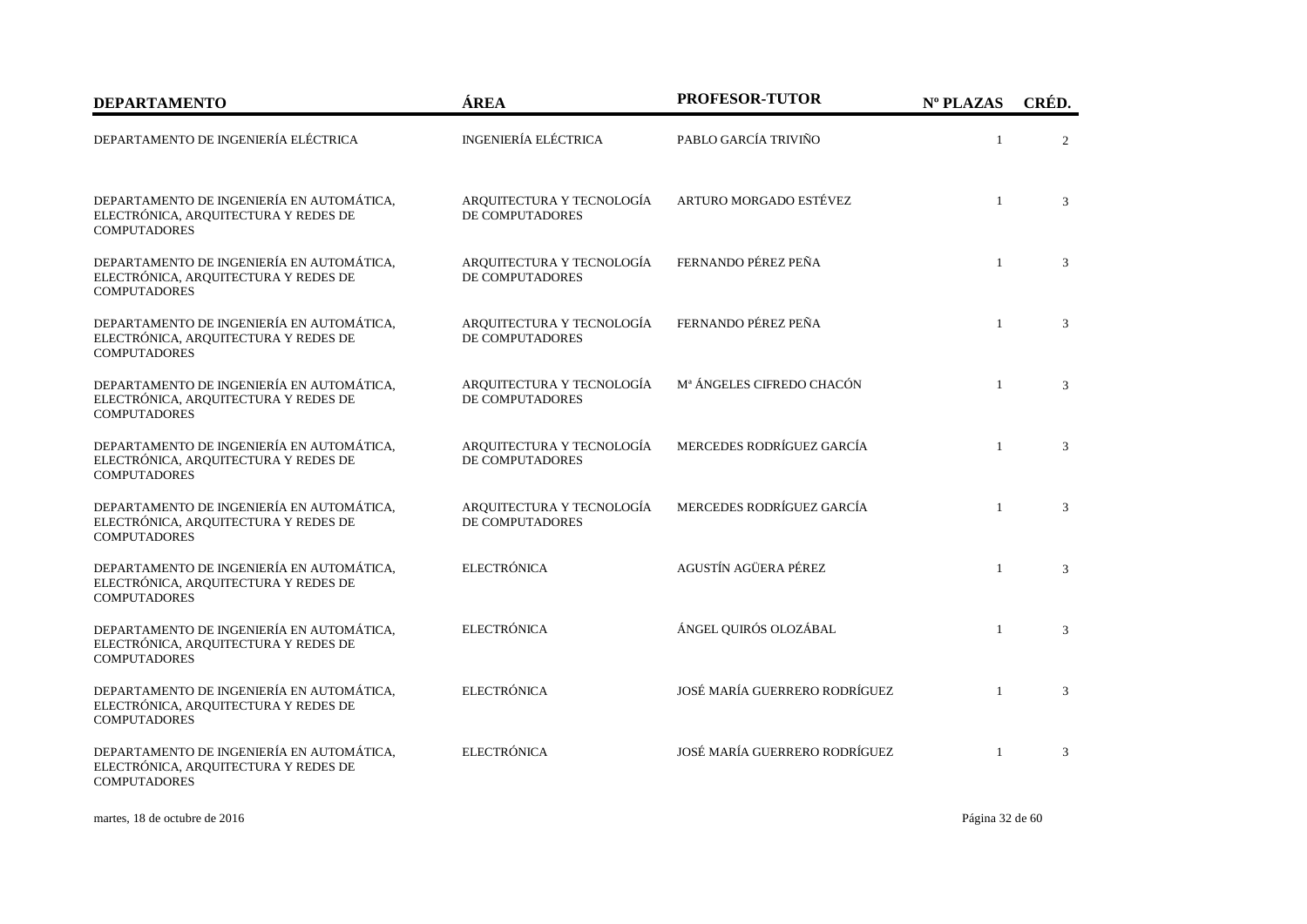| <b>DEPARTAMENTO</b>                                                                                      | ÁREA                                                  | <b>PROFESOR-TUTOR</b>                    | Nº PLAZAS    | CRÉD.          |
|----------------------------------------------------------------------------------------------------------|-------------------------------------------------------|------------------------------------------|--------------|----------------|
| DEPARTAMENTO DE INGENIERÍA EN AUTOMÁTICA,<br>ELECTRÓNICA, ARQUITECTURA Y REDES DE<br><b>COMPUTADORES</b> | <b>ELECTRÓNICA</b>                                    | JUAN JOSÉ GONZÁLEZ DE LA ROSA            | $\mathbf{1}$ | 3              |
| DEPARTAMENTO DE INGENIERÍA EN AUTOMÁTICA,<br>ELECTRÓNICA, ARQUITECTURA Y REDES DE<br><b>COMPUTADORES</b> | INGENIERÍA DE SISTEMAS Y<br><b>AUTOMÁTICA</b>         | MANUEL JESÚS LÓPEZ SÁNCHEZ               | $\mathbf{1}$ | 3              |
| DEPARTAMENTO DE INGENIERÍA EN AUTOMÁTICA,<br>ELECTRÓNICA, ARQUITECTURA Y REDES DE<br><b>COMPUTADORES</b> | INGENIERÍA DE SISTEMAS Y<br><b>AUTOMÁTICA</b>         | MANUEL JESÚS LÓPEZ SÁNCHEZ               | $\mathbf{1}$ | 3              |
| DEPARTAMENTO DE INGENIERÍA EN AUTOMÁTICA,<br>ELECTRÓNICA, ARQUITECTURA Y REDES DE<br><b>COMPUTADORES</b> | INGENIERÍA DE SISTEMAS Y<br><b>AUTOMÁTICA</b>         | MIGUEL ÁNGEL FERNÁNDEZ<br><b>GRANERO</b> | $\mathbf{1}$ | 3              |
| DEPARTAMENTO DE INGENIERÍA EN AUTOMÁTICA,<br>ELECTRÓNICA, ARQUITECTURA Y REDES DE<br><b>COMPUTADORES</b> | INGENIERÍA DE SISTEMAS Y<br><b>AUTOMÁTICA</b>         | MIGUEL ÁNGEL FERNÁNDEZ<br><b>GRANERO</b> | $\mathbf{1}$ | 3              |
| DEPARTAMENTO DE INGENIERÍA EN AUTOMÁTICA,<br>ELECTRÓNICA, ARQUITECTURA Y REDES DE<br><b>COMPUTADORES</b> | <b>INGENIERÍA DE SISTEMAS Y</b><br><b>AUTOMÁTICA</b>  | VÍCTOR MAUEL SÁNCHEZ CORBACHO            | $\mathbf{1}$ | 3              |
| DEPARTAMENTO DE INGENIERÍA INDUSTRIAL E<br><b>INGENIERÍA CIVIL</b>                                       | EXPRESIÓN GRÁFICA EN LA<br><b>INGENIERÍA</b>          | ANTONIO TORREGROSA MARTÍNEZ              | $\mathbf{1}$ | $\mathbf{0}$   |
| DEPARTAMENTO DE INGENIERÍA INDUSTRIAL E<br><b>INGENIERÍA CIVIL</b>                                       | EXPRESIÓN GRÁFICA EN LA<br><b>INGENIERÍA</b>          | PEDRO LUIS GUERRERO SANTOS               | $\mathbf{1}$ | $\Omega$       |
| DEPARTAMENTO DE INGENIERÍA INDUSTRIAL E<br><b>INGENIERÍA CIVIL</b>                                       | INGENIERÍA CARTOGRÁFICA,<br>GEODÉSICA Y FOTOGRAMETRÍA | FRANCISCO CONTRERAS DE VILLAR            |              | $\overline{0}$ |
| DEPARTAMENTO DE INGENIERÍA INDUSTRIAL E<br><b>INGENIERÍA CIVIL</b>                                       | INGENIERÍA CARTOGRÁFICA,<br>GEODÉSICA Y FOTOGRAMETRÍA | FRANCISCO CONTRERAS DE VILLAR            | $\mathbf{1}$ | $\mathbf{0}$   |
| DEPARTAMENTO DE INGENIERÍA INDUSTRIAL E<br><b>INGENIERÍA CIVIL</b>                                       | <b>INGENIERÍA DEL TERRENO</b>                         | PASCUAL ÁLVAREZ GÓMEZ                    | $\mathbf{1}$ | $\overline{0}$ |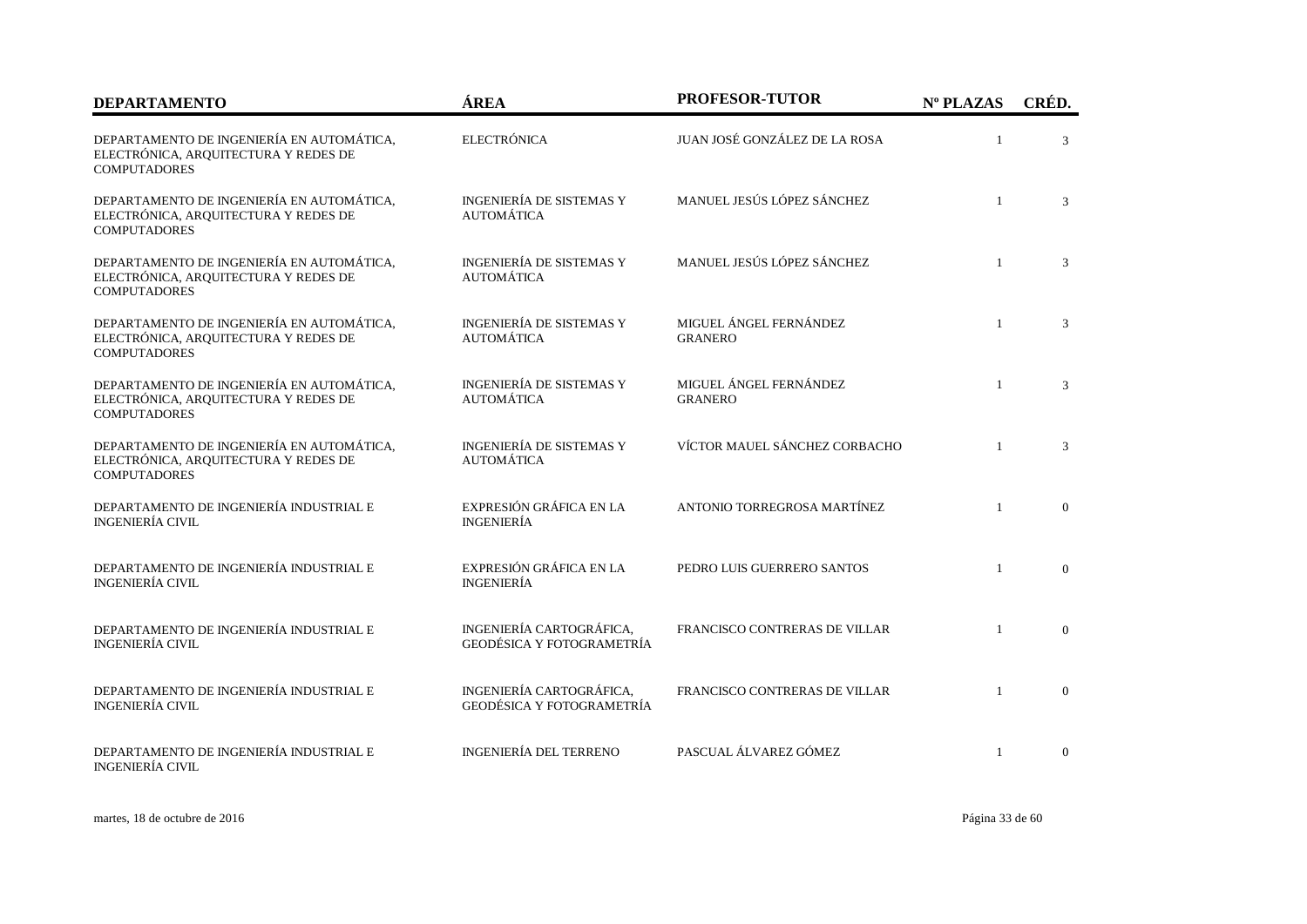| <b>DEPARTAMENTO</b>                                                | ÁREA                                                                        | <b>PROFESOR-TUTOR</b>       | Nº PLAZAS    | CRÉD.          |
|--------------------------------------------------------------------|-----------------------------------------------------------------------------|-----------------------------|--------------|----------------|
| DEPARTAMENTO DE INGENIERÍA INDUSTRIAL E<br><b>INGENIERÍA CIVIL</b> | <b>INGENIERÍA E</b><br><b>INFRAESTRUCTURAS DE LOS</b><br><b>TRANSPORTES</b> | ÁNGEL LUIS DUARTE SASTRE    | $\mathbf{1}$ | $\overline{0}$ |
| DEPARTAMENTO DE INGENIERÍA INDUSTRIAL E<br><b>INGENIERÍA CIVIL</b> | <b>INGENIERÍA E</b><br><b>INFRAESTRUCTURAS DE LOS</b><br><b>TRANSPORTES</b> | ÁNGEL LUIS DUARTE SASTRE    | $\mathbf{1}$ | $\overline{0}$ |
| DEPARTAMENTO DE INGENIERÍA INDUSTRIAL E<br><b>INGENIERÍA CIVIL</b> | <b>INGENIERÍA E</b><br><b>INFRAESTRUCTURAS DE LOS</b><br><b>TRANSPORTES</b> | ÁNGEL LUIS DUARTE SASTRE    | $\mathbf{1}$ | $\overline{0}$ |
| DEPARTAMENTO DE INGENIERÍA INDUSTRIAL E<br><b>INGENIERÍA CIVIL</b> | INGENIERÍA HIDRÁULICA                                                       | ANTONIO CONTRERAS DE VILLAR |              | $\overline{0}$ |
| DEPARTAMENTO DE INGENIERÍA INDUSTRIAL E<br><b>INGENIERÍA CIVIL</b> | INGENIERÍA HIDRÁULICA                                                       | ANTONIO CONTRERAS DE VILLAR | $\mathbf{1}$ | $\Omega$       |
| DEPARTAMENTO DE INGENIERÍA INDUSTRIAL E<br><b>INGENIERÍA CIVIL</b> | INGENIERÍA HIDRÁULICA                                                       | FRANCISCO ROLDÁN ROLDÁN     | $\mathbf{1}$ | $\overline{0}$ |
| DEPARTAMENTO DE INGENIERÍA INDUSTRIAL E<br><b>INGENIERÍA CIVIL</b> | INGENIERÍA HIDRÁULICA                                                       | OLEGARIO CASTILLO LÓPEZ     | $\mathbf{1}$ | $\mathbf{0}$   |
| DEPARTAMENTO DE INGENIERÍA INFORMÁTICA                             | CIENCIAS DE LA COMPUTACIÓN<br>E INTELIGENCIA ARTIF.                         | ANTONIO TOMEU HARDASMAL     | $\mathbf{1}$ | 3              |
| DEPARTAMENTO DE INGENIERÍA INFORMÁTICA                             | CIENCIAS DE LA COMPUTACIÓN<br>E INTELIGENCIA ARTIF.                         | ELISA GUERRERO VÁZQUEZ      | $\mathbf{1}$ | 3              |
| DEPARTAMENTO DE INGENIERÍA INFORMÁTICA                             | CIENCIAS DE LA COMPUTACIÓN<br>E INTELIGENCIA ARTIF.                         | GUILLERMO BÁRCENA GONZÁLEZ  | $\mathbf{1}$ | 3              |
| DEPARTAMENTO DE INGENIERÍA INFORMÁTICA                             | CIENCIAS DE LA COMPUTACIÓN<br>E INTELIGENCIA ARTIF.                         | JOAQUÍN PIZARRO JUNQUERA    | $\mathbf{1}$ | 3              |

martes, 18 de octubre de 2016 Página 34 de 60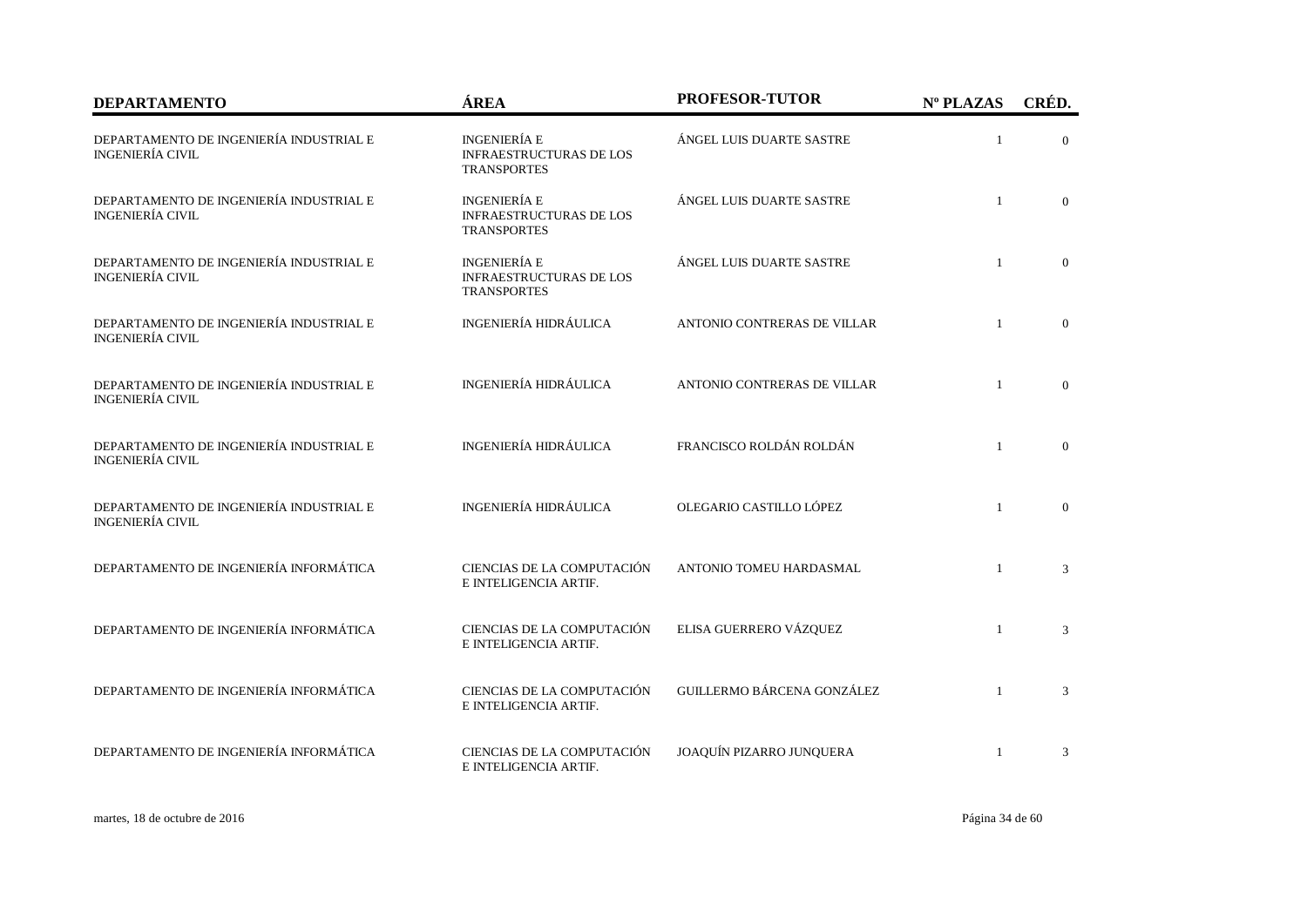| <b>DEPARTAMENTO</b>                    | ÁREA                                                | <b>PROFESOR-TUTOR</b>     | Nº PLAZAS    | CRÉD.        |
|----------------------------------------|-----------------------------------------------------|---------------------------|--------------|--------------|
| DEPARTAMENTO DE INGENIERÍA INFORMÁTICA | CIENCIAS DE LA COMPUTACIÓN<br>E INTELIGENCIA ARTIF. | JOAQUÍN PIZARRO JUNQUERA  | 1            | 3            |
| DEPARTAMENTO DE INGENIERÍA INFORMÁTICA | CIENCIAS DE LA COMPUTACIÓN<br>E INTELIGENCIA ARTIF. | PEDRO L. GALINDO RIAÑO    | $\mathbf{1}$ | 3            |
| DEPARTAMENTO DE INGENIERÍA INFORMÁTICA | <b>LENGUAJES Y SISTEMAS</b><br><b>INFORMÁTICOS</b>  | ANDRÉS YÁÑEZ ESCOLANO     | $\mathbf{1}$ | 3            |
| DEPARTAMENTO DE INGENIERÍA INFORMÁTICA | <b>LENGUAJES Y SISTEMAS</b><br><b>INFORMÁTICOS</b>  | ANDRÉS YÁÑEZ ESCOLANO     | $\mathbf{1}$ | 3            |
| DEPARTAMENTO DE INGENIERÍA INFORMÁTICA | LENGUAJES Y SISTEMAS<br><b>INFORMÁTICOS</b>         | ANTONIA ESTERO BOTARO     | $\mathbf{1}$ | 3            |
| DEPARTAMENTO DE INGENIERÍA INFORMÁTICA | LENGUAJES Y SISTEMAS<br><b>INFORMÁTICOS</b>         | ANTONIA ESTERO BOTARO     | $\mathbf{1}$ | 3            |
| DEPARTAMENTO DE INGENIERÍA INFORMÁTICA | <b>LENGUAJES Y SISTEMAS</b><br><b>INFORMÁTICOS</b>  | ANTONIO BALDERAS ALBERICO | $\mathbf{1}$ | 3            |
| DEPARTAMENTO DE INGENIERÍA INFORMÁTICA | <b>LENGUAJES Y SISTEMAS</b><br><b>INFORMÁTICOS</b>  | BERNABÉ DORRONSORO DÍAZ   | $\mathbf{1}$ | $\mathbf{0}$ |
| DEPARTAMENTO DE INGENIERÍA INFORMÁTICA | <b>LENGUAJES Y SISTEMAS</b><br><b>INFORMÁTICOS</b>  | BERNABÉ DORRONSORO DÍAZ   | $\mathbf{1}$ | 3            |
| DEPARTAMENTO DE INGENIERÍA INFORMÁTICA | <b>LENGUAJES Y SISTEMAS</b><br><b>INFORMÁTICOS</b>  | BERNABÉ DORRONSORO DÍAZ   | $\mathbf{1}$ | 3            |
| DEPARTAMENTO DE INGENIERÍA INFORMÁTICA | <b>LENGUAJES Y SISTEMAS</b><br><b>INFORMÁTICOS</b>  | ELENA ORTA CUEVAS         | $\mathbf{1}$ | 3            |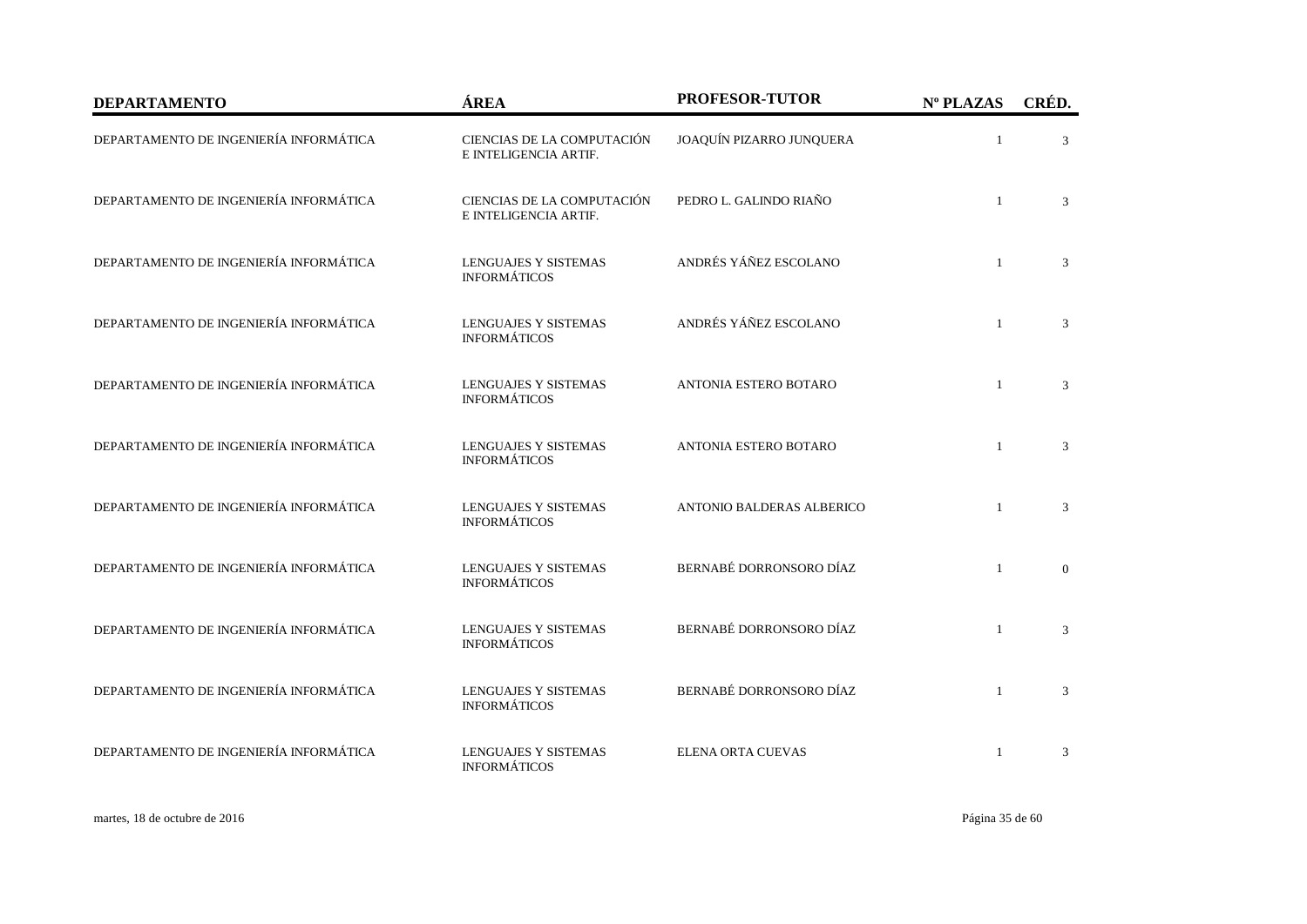| <b>DEPARTAMENTO</b>                    | ÁREA                                               | PROFESOR-TUTOR                | Nº PLAZAS    | CRÉD. |
|----------------------------------------|----------------------------------------------------|-------------------------------|--------------|-------|
| DEPARTAMENTO DE INGENIERÍA INFORMÁTICA | LENGUAJES Y SISTEMAS<br><b>INFORMÁTICOS</b>        | ESTHER LYDIA SILVA RAMÍREZ    | $\mathbf{1}$ | 3     |
| DEPARTAMENTO DE INGENIERÍA INFORMÁTICA | <b>LENGUAJES Y SISTEMAS</b><br><b>INFORMÁTICOS</b> | <b>GUADALUPE ORTÍZ BELLOT</b> | $\mathbf{1}$ | 3     |
| DEPARTAMENTO DE INGENIERÍA INFORMÁTICA | LENGUAJES Y SISTEMAS<br><b>INFORMÁTICOS</b>        | <b>GUADALUPE ORTÍZ BELLOT</b> | $\mathbf{1}$ | 3     |
| DEPARTAMENTO DE INGENIERÍA INFORMÁTICA | <b>LENGUAJES Y SISTEMAS</b><br><b>INFORMÁTICOS</b> | IGNACIO JAVIER PÉREZ GÁLVEZ   | $\mathbf{1}$ | 3     |
| DEPARTAMENTO DE INGENIERÍA INFORMÁTICA | <b>LENGUAJES Y SISTEMAS</b><br><b>INFORMÁTICOS</b> | IGNACIO JAVIER PÉREZ GÁLVEZ   | $\mathbf{1}$ | 3     |
| DEPARTAMENTO DE INGENIERÍA INFORMÁTICA | <b>LENGUAJES Y SISTEMAS</b><br><b>INFORMÁTICOS</b> | IGNACIO TURIAS DOMÍNGUEZ      | $\mathbf{1}$ | 3     |
| DEPARTAMENTO DE INGENIERÍA INFORMÁTICA | <b>LENGUAJES Y SISTEMAS</b><br><b>INFORMÁTICOS</b> | <b>INMACULADA MEDINA BULO</b> | $\mathbf{1}$ | 3     |
| DEPARTAMENTO DE INGENIERÍA INFORMÁTICA | LENGUAJES Y SISTEMAS<br><b>INFORMÁTICOS</b>        | <b>INMACULADA MEDINA BULO</b> | $\mathbf{1}$ | 3     |
| DEPARTAMENTO DE INGENIERÍA INFORMÁTICA | <b>LENGUAJES Y SISTEMAS</b><br><b>INFORMÁTICOS</b> | <b>JUAN BOUBETA PUIG</b>      | $\mathbf{1}$ | 3     |
| DEPARTAMENTO DE INGENIERÍA INFORMÁTICA | <b>LENGUAJES Y SISTEMAS</b><br><b>INFORMÁTICOS</b> | <b>JUAN BOUBETA PUIG</b>      | $\mathbf{1}$ | 3     |
| DEPARTAMENTO DE INGENIERÍA INFORMÁTICA | <b>LENGUAJES Y SISTEMAS</b><br><b>INFORMÁTICOS</b> | <b>JUAN BOUBETA PUIG</b>      | $\mathbf{1}$ | 3     |

martes, 18 de octubre de 2016 Página 36 de 60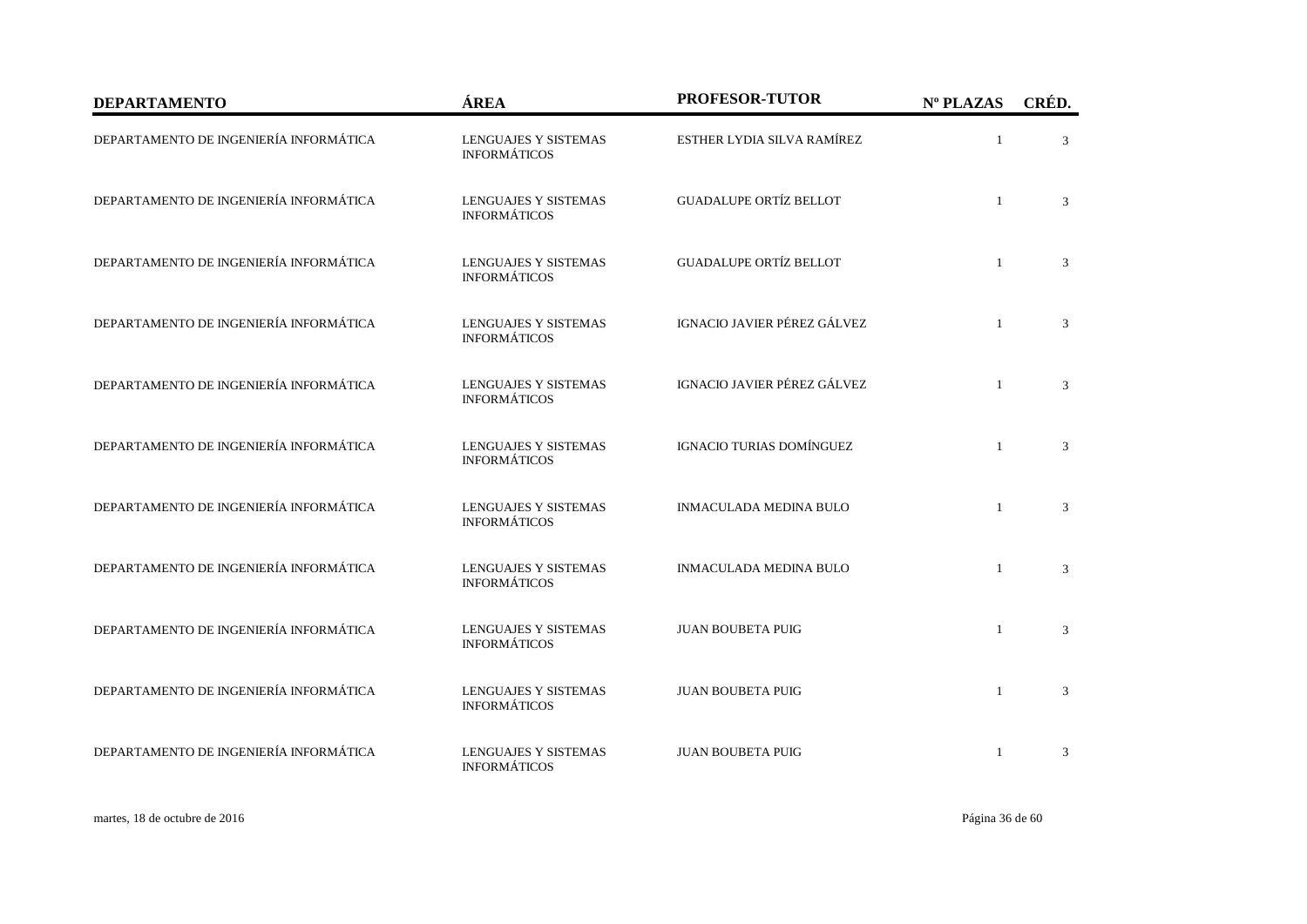| <b>DEPARTAMENTO</b>                                               | ÁREA                                               | PROFESOR-TUTOR                             | Nº PLAZAS    | CRÉD. |
|-------------------------------------------------------------------|----------------------------------------------------|--------------------------------------------|--------------|-------|
| DEPARTAMENTO DE INGENIERÍA INFORMÁTICA                            | LENGUAJES Y SISTEMAS<br><b>INFORMÁTICOS</b>        | MANUEL PALOMO DUARTE                       | $\mathbf{1}$ | 3     |
| DEPARTAMENTO DE INGENIERÍA INFORMÁTICA                            | <b>LENGUAJES Y SISTEMAS</b><br><b>INFORMÁTICOS</b> | MANUEL PALOMO DUARTE                       | $\mathbf{1}$ | 3     |
| DEPARTAMENTO DE INGENIERÍA INFORMÁTICA                            | <b>LENGUAJES Y SISTEMAS</b><br><b>INFORMÁTICOS</b> | MARÍA DE LA PAZ GUERRERO<br><b>LEBRERO</b> | $\mathbf{1}$ | 3     |
| DEPARTAMENTO DE INGENIERÍA MECÁNICA Y DISEÑO<br><b>INDUSTRIAL</b> | EXPRESIÓN GRÁFICA EN LA<br><b>INGENIERÍA</b>       | DANIEL MORENO NIETO                        | $\mathbf{1}$ | 3     |
| DEPARTAMENTO DE INGENIERÍA MECÁNICA Y DISEÑO<br><b>INDUSTRIAL</b> | EXPRESIÓN GRÁFICA EN LA<br><b>INGENIERÍA</b>       | DANIEL MORENO NIETO                        | $\mathbf{1}$ | 3     |
| DEPARTAMENTO DE INGENIERÍA MECÁNICA Y DISEÑO<br><b>INDUSTRIAL</b> | EXPRESIÓN GRÁFICA EN LA<br><b>INGENIERÍA</b>       | M. LUCÍA RODRÍGUEZ PARADA                  | $\mathbf{1}$ | 3     |
| DEPARTAMENTO DE INGENIERÍA MECÁNICA Y DISEÑO<br><b>INDUSTRIAL</b> | EXPRESIÓN GRÁFICA EN LA<br><b>INGENIERÍA</b>       | M. LUCÍA RODRÍGUEZ PARADA                  | $\mathbf{1}$ | 3     |
| DEPARTAMENTO DE INGENIERÍA MECÁNICA Y DISEÑO<br><b>INDUSTRIAL</b> | EXPRESIÓN GRÁFICA EN LA<br><b>INGENIERÍA</b>       | MARÍA ALONSO GARCÍA                        | $\mathbf{1}$ | 3     |
| DEPARTAMENTO DE INGENIERÍA MECÁNICA Y DISEÑO<br><b>INDUSTRIAL</b> | EXPRESIÓN GRÁFICA EN LA<br><b>INGENIERÍA</b>       | MARÍA ALONSO GARCÍA                        | $\mathbf{1}$ | 3     |
| DEPARTAMENTO DE INGENIERÍA MECÁNICA Y DISEÑO<br><b>INDUSTRIAL</b> | EXPRESIÓN GRÁFICA EN LA<br><b>INGENIERÍA</b>       | MARÍA ALONSO GARCÍA                        | $\mathbf{1}$ | 3     |
| DEPARTAMENTO DE INGENIERÍA MECÁNICA Y DISEÑO<br><b>INDUSTRIAL</b> | EXPRESIÓN GRÁFICA EN LA<br><b>INGENIERÍA</b>       | PABLO PAVÓN DOMÍNGUEZ                      | $\mathbf{1}$ | 3     |

martes, 18 de octubre de 2016 Página 37 de 60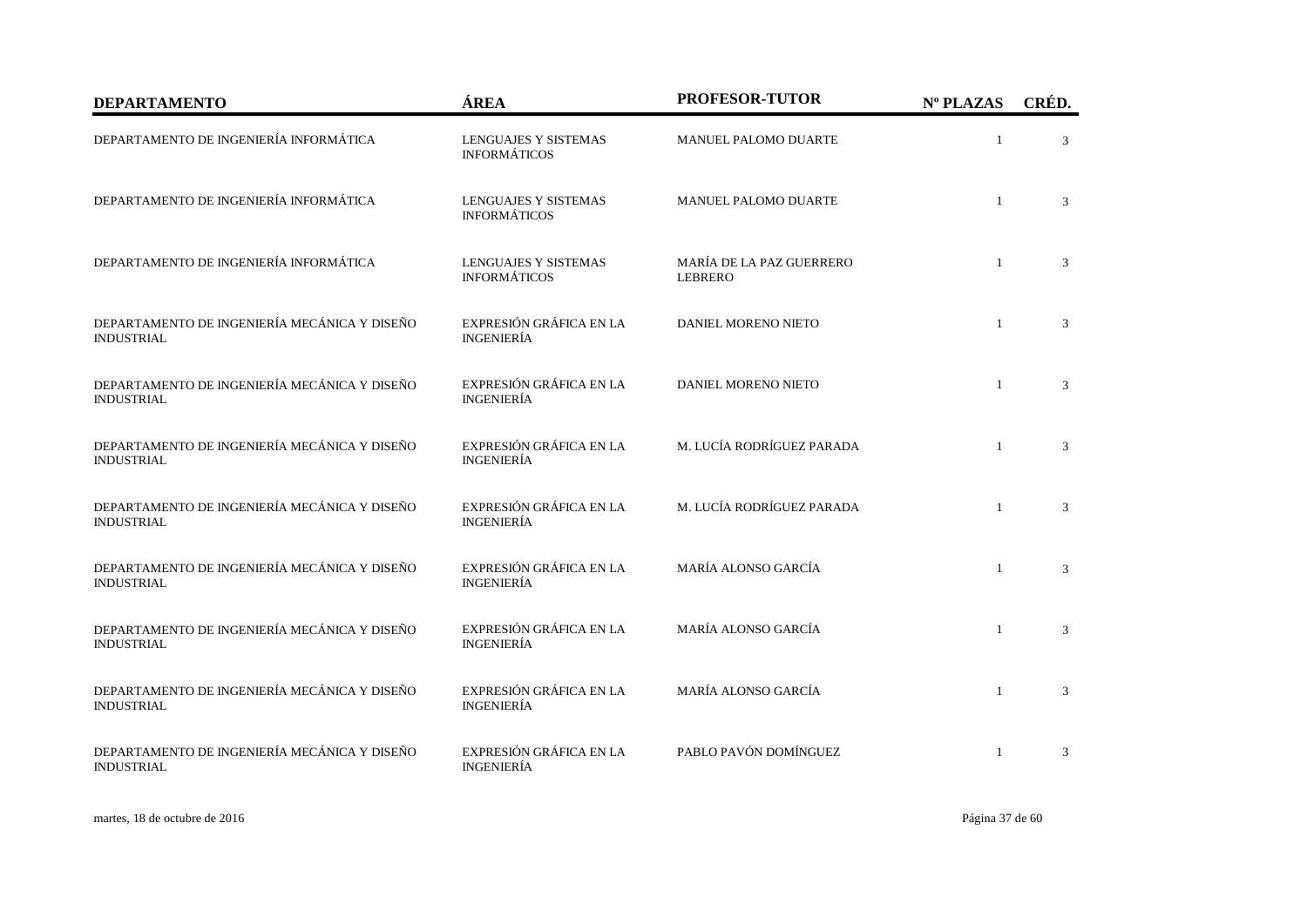| <b>DEPARTAMENTO</b>                                               | ÁREA                                                   | <b>PROFESOR-TUTOR</b>         | Nº PLAZAS    | CRÉD.          |
|-------------------------------------------------------------------|--------------------------------------------------------|-------------------------------|--------------|----------------|
| DEPARTAMENTO DE INGENIERÍA MECÁNICA Y DISEÑO<br><b>INDUSTRIAL</b> | EXPRESIÓN GRÁFICA EN LA<br><b>INGENIERÍA</b>           | PABLO PAVÓN DOMÍNGUEZ         | $\mathbf{1}$ | 3              |
| DEPARTAMENTO DE INGENIERÍA MECÁNICA Y DISEÑO<br><b>INDUSTRIAL</b> | EXPRESIÓN GRÁFICA EN LA<br><b>INGENIERÍA</b>           | PABLO PAVÓN DOMÍNGUEZ         | $\mathbf{1}$ | 3              |
| DEPARTAMENTO DE INGENIERÍA MECÁNICA Y DISEÑO<br><b>INDUSTRIAL</b> | EXPRESIÓN GRÁFICA EN LA<br><b>INGENIERÍA</b>           | PATRICIA RUIZ VILLALOBOS      | $\mathbf{1}$ | 3              |
| DEPARTAMENTO DE INGENIERÍA MECÁNICA Y DISEÑO<br><b>INDUSTRIAL</b> | EXPRESIÓN GRÁFICA EN LA<br><b>INGENIERÍA</b>           | PATRICIA RUIZ VILLALOBOS      | $\mathbf{1}$ | 3              |
| DEPARTAMENTO DE INGENIERÍA MECÁNICA Y DISEÑO<br><b>INDUSTRIAL</b> | EXPRESIÓN GRÁFICA EN LA<br><b>INGENIERÍA</b>           | PATRICIA RUIZ VILLALOBOS      | $\mathbf{1}$ | 3              |
| DEPARTAMENTO DE INGENIERÍA MECÁNICA Y DISEÑO<br><b>INDUSTRIAL</b> | <b>INGENIERÍA DE PROCESOS DE</b><br><b>FABRICACIÓN</b> | ÁLVARO GÓMEZ PARRA            | $\mathbf{1}$ | $\overline{0}$ |
| DEPARTAMENTO DE INGENIERÍA MECÁNICA Y DISEÑO<br><b>INDUSTRIAL</b> | <b>INGENIERÍA DE PROCESOS DE</b><br>FABRICACIÓN        | ELISA MORENO LOBATÓN          | $\mathbf{1}$ | $\mathbf{0}$   |
| DEPARTAMENTO DE INGENIERÍA MECÁNICA Y DISEÑO<br><b>INDUSTRIAL</b> | <b>INGENIERÍA DE PROCESOS DE</b><br><b>FABRICACIÓN</b> | ELISA MORENO LOBATÓN          | $\mathbf{1}$ | $\theta$       |
| DEPARTAMENTO DE INGENIERÍA MECÁNICA Y DISEÑO<br><b>INDUSTRIAL</b> | <b>INGENIERÍA DE PROCESOS DE</b><br><b>FABRICACIÓN</b> | <b>MARIANO MARCOS BÁRCENA</b> | $\mathbf{1}$ | $\overline{0}$ |
| DEPARTAMENTO DE INGENIERÍA MECÁNICA Y DISEÑO<br><b>INDUSTRIAL</b> | <b>INGENIERÍA DE PROCESOS DE</b><br><b>FABRICACIÓN</b> | MARIANO MARCOS BÁRCENA        | $\mathbf{1}$ | $\mathbf{0}$   |
| DEPARTAMENTO DE INGENIERÍA MECÁNICA Y DISEÑO<br><b>INDUSTRIAL</b> | INGENIERÍA DE PROCESOS DE<br>FABRICACIÓN               | MIGUEL ÁLVAREZ ALCÓN          | $\mathbf{1}$ | $\overline{0}$ |

martes, 18 de octubre de 2016 Página 38 de 60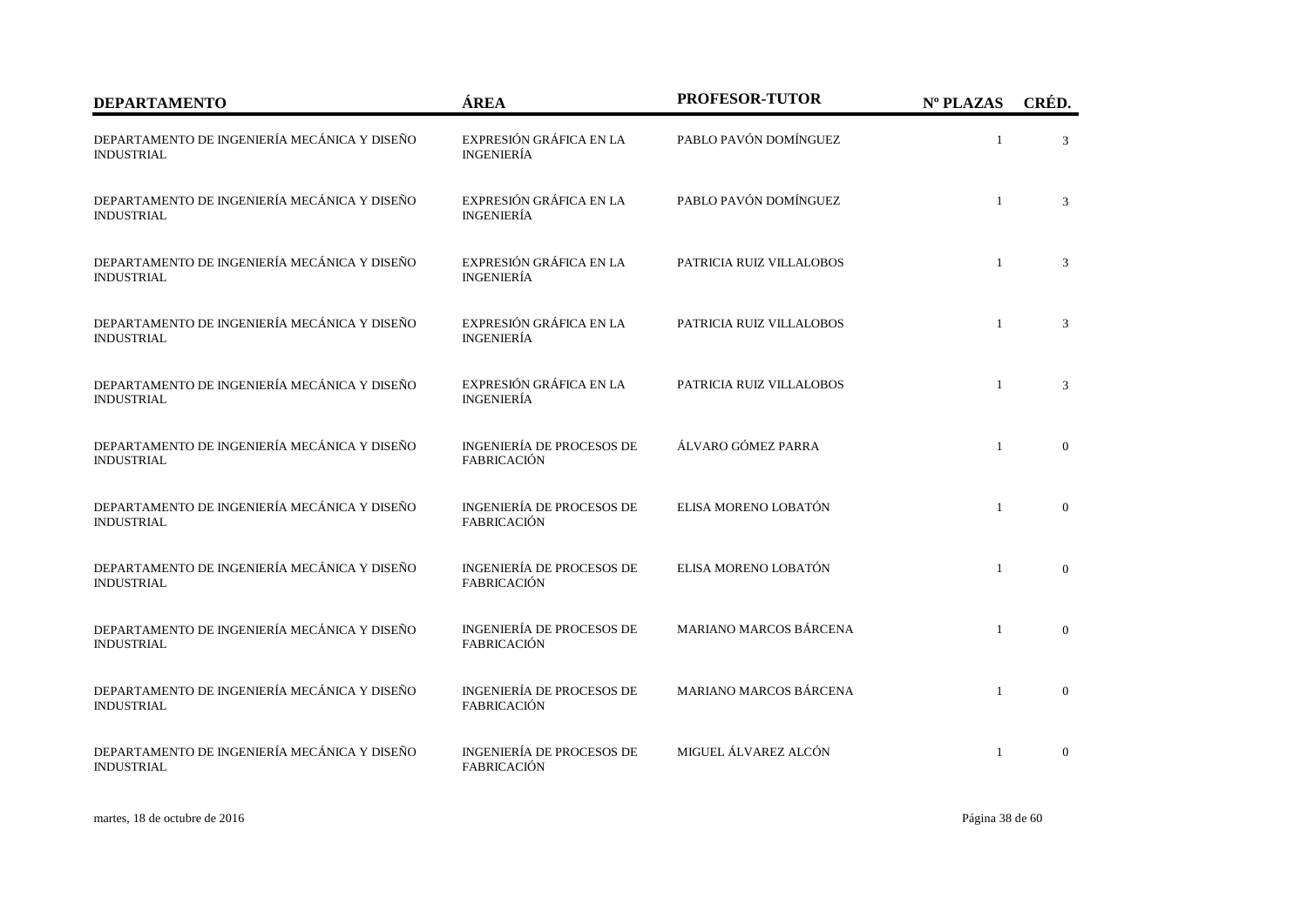| <b>DEPARTAMENTO</b>                                               | ÁREA                                                   | <b>PROFESOR-TUTOR</b>         | Nº PLAZAS    | CRÉD.          |
|-------------------------------------------------------------------|--------------------------------------------------------|-------------------------------|--------------|----------------|
| DEPARTAMENTO DE INGENIERÍA MECÁNICA Y DISEÑO<br><b>INDUSTRIAL</b> | <b>INGENIERÍA DE PROCESOS DE</b><br><b>FABRICACIÓN</b> | MIGUEL ÁLVAREZ ALCÓN          | 1            | $\overline{0}$ |
| DEPARTAMENTO DE INGENIERÍA MECÁNICA Y DISEÑO<br><b>INDUSTRIAL</b> | INGENIERÍA DE PROCESOS DE<br>FABRICACIÓN               | MOISÉS BATISTA PONCE          | $\mathbf{1}$ | $\overline{0}$ |
| DEPARTAMENTO DE INGENIERÍA MECÁNICA Y DISEÑO<br><b>INDUSTRIAL</b> | <b>INGENIERÍA DE PROCESOS DE</b><br>FABRICACIÓN        | MOISÉS BATISTA PONCE          | $\mathbf{1}$ | $\overline{0}$ |
| DEPARTAMENTO DE INGENIERÍA MECÁNICA Y DISEÑO<br><b>INDUSTRIAL</b> | <b>INGENIERÍA DE PROCESOS DE</b><br>FABRICACIÓN        | PEDRO FRANCISCO MAYUET ARES   | $\mathbf{1}$ | $\mathbf{0}$   |
| DEPARTAMENTO DE INGENIERÍA MECÁNICA Y DISEÑO<br><b>INDUSTRIAL</b> | <b>INGENIERÍA DE PROCESOS DE</b><br><b>FABRICACIÓN</b> | SEVERO RAÚL FERNÁNDEZ VIDAL   | $\mathbf{1}$ | $\mathbf{0}$   |
| DEPARTAMENTO DE INGENIERÍA MECÁNICA Y DISEÑO<br><b>INDUSTRIAL</b> | <b>INGENIERÍA DE PROCESOS DE</b><br><b>FABRICACIÓN</b> | SEVERO RAÚL FERNÁNDEZ VIDAL   | $\mathbf{1}$ | $\overline{0}$ |
| DEPARTAMENTO DE INGENIERÍA MECÁNICA Y DISEÑO<br><b>INDUSTRIAL</b> | <b>INGENIERÍA MECÁNICA</b>                             | ALEJANDRO RINCÓN CASADO       | $\mathbf{1}$ | 3              |
| DEPARTAMENTO DE INGENIERÍA MECÁNICA Y DISEÑO<br><b>INDUSTRIAL</b> | <b>INGENIERÍA MECÁNICA</b>                             | ALEJANDRO RINCÓN CASADO       | $\mathbf{1}$ | 3              |
| DEPARTAMENTO DE INGENIERÍA MECÁNICA Y DISEÑO<br><b>INDUSTRIAL</b> | <b>INGENIERÍA MECÁNICA</b>                             | ALEJANDRO RINCÓN CASADO       | $\mathbf{1}$ | 3              |
| DEPARTAMENTO DE INGENIERÍA MECÁNICA Y DISEÑO<br><b>INDUSTRIAL</b> | MECÁNICA DE LOS MEDIOS<br><b>CONTINUOS Y TEORIA DE</b> | LUIS GARCÍA BARRACHINA        | $\mathbf{1}$ | $\overline{0}$ |
| DEPARTAMENTO DE INGENIERÍA MECÁNICA Y DISEÑO<br><b>INDUSTRIAL</b> | MECÁNICA DE LOS MEDIOS<br>CONTINUOS Y TEORIA DE        | <b>MANUEL TORNELL BARBOSA</b> | 1            | 3              |

martes, 18 de octubre de 2016 Página 39 de 60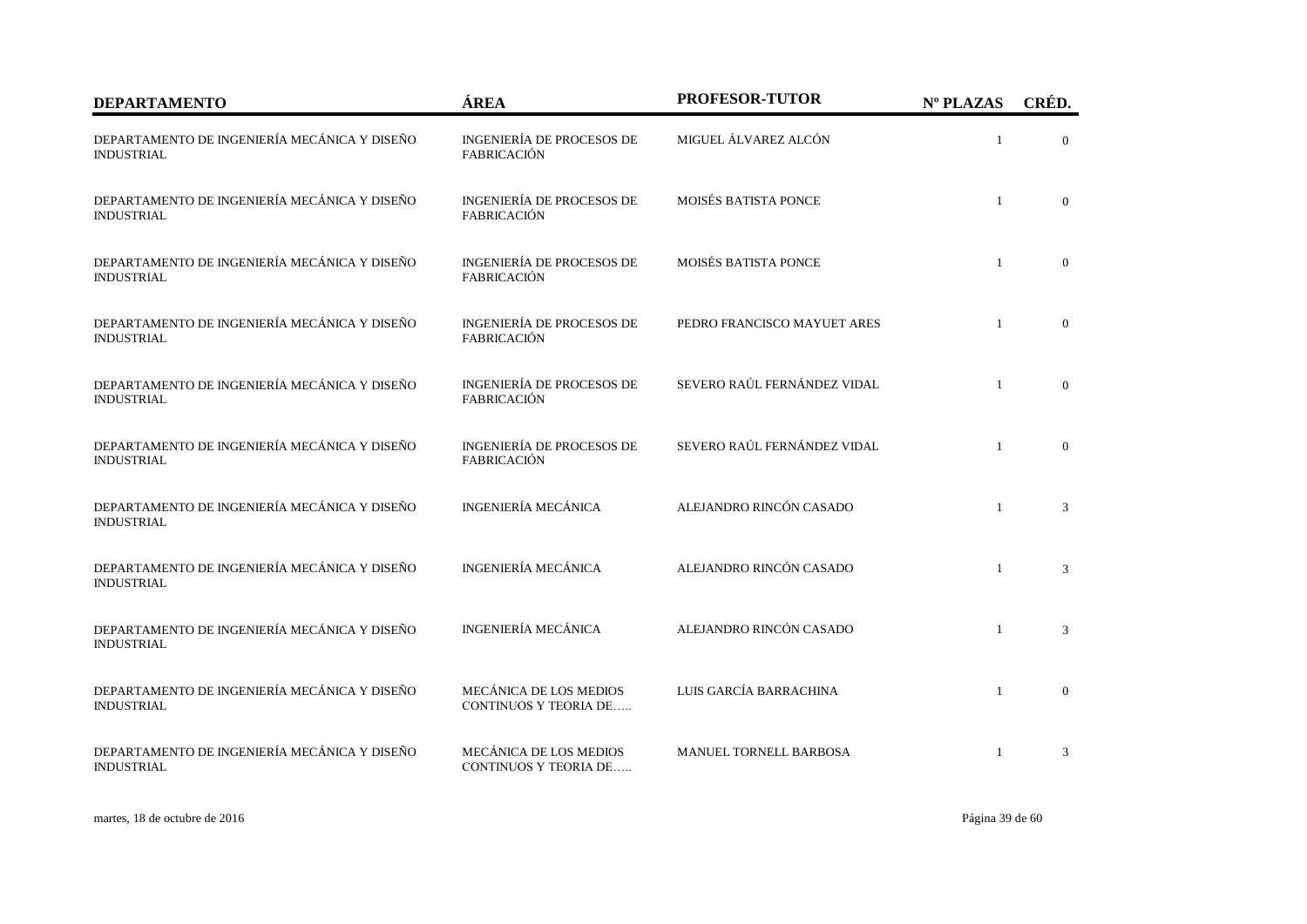| <b>DEPARTAMENTO</b>                                               | ÁREA                                                   | <b>PROFESOR-TUTOR</b>                      | Nº PLAZAS    | CRÉD.          |
|-------------------------------------------------------------------|--------------------------------------------------------|--------------------------------------------|--------------|----------------|
| DEPARTAMENTO DE INGENIERÍA MECÁNICA Y DISEÑO<br><b>INDUSTRIAL</b> | MECÁNICA DE LOS MEDIOS<br><b>CONTINUOS Y TEORIA DE</b> | MANUEL TORNELL BARBOSA                     | $\mathbf{1}$ | 3              |
| DEPARTAMENTO DE INGENIERÍA MECÁNICA Y DISEÑO<br><b>INDUSTRIAL</b> | MECÁNICA DE LOS MEDIOS<br><b>CONTINUOS Y TEORIA DE</b> | MANUEL TORNLL BARBOSA                      | $\mathbf{1}$ | 3              |
| DEPARTAMENTO DE INGENIERÍA MECÁNICA Y DISEÑO<br><b>INDUSTRIAL</b> | MECÁNICA DE LOS MEDIOS<br><b>CONTINUOS Y TEORIA DE</b> | MILAGROS HUERTA GÓMEZ DE<br><b>MERODIO</b> | $\mathbf{1}$ | $\mathfrak{Z}$ |
| DEPARTAMENTO DE INGENIERÍA MECÁNICA Y DISEÑO<br><b>INDUSTRIAL</b> | MECÁNICA DE LOS MEDIOS<br><b>CONTINUOS Y TEORIA DE</b> | MILAGROS HUERTA GÓMEZ DE<br><b>MERODIO</b> | $\mathbf{1}$ | 3              |
| DEPARTAMENTO DE INGENIERÍA MECÁNICA Y DISEÑO<br><b>INDUSTRIAL</b> | MECÁNICA DE LOS MEDIOS<br><b>CONTINUOS Y TEORIA DE</b> | MILAGROS HUERTA GÓMEZ DE<br><b>MERODIO</b> | $\mathbf{1}$ | 3              |
| DEPARTAMENTO DE INGENIERÍA MECÁNICA Y DISEÑO<br><b>INDUSTRIAL</b> | PROYECTOS DE INGENIERÍA                                | ANDRÉS PASTOR FERNÁNDEZ                    | $\mathbf{1}$ | 3              |
| DEPARTAMENTO DE INGENIERÍA MECÁNICA Y DISEÑO<br><b>INDUSTRIAL</b> | PROYECTOS DE INGENIERÍA                                | ANDRÉS PASTOR FERNÁNDEZ                    | $\mathbf{1}$ | 3              |
| DEPARTAMENTO DE INGENIERÍA MECÁNICA Y DISEÑO<br><b>INDUSTRIAL</b> | PROYECTOS DE INGENIERÍA                                | ANDRÉS PASTOR FERNÁNDEZ                    | $\mathbf{1}$ | 3              |
| DEPARTAMENTO DE INGENIERÍA MECÁNICA Y DISEÑO<br><b>INDUSTRIAL</b> | PROYECTOS DE INGENIERÍA                                | JOSÉ Mª PORTELA NÚÑEZ                      | $\mathbf{1}$ | 3              |
| DEPARTAMENTO DE INGENIERÍA MECÁNICA Y DISEÑO<br><b>INDUSTRIAL</b> | PROYECTOS DE INGENIERÍA                                | JOSÉ Mª PORTELA NÚÑEZ                      | $\mathbf{1}$ | 3              |
| DEPARTAMENTO DE INGENIERÍA MECÁNICA Y DISEÑO<br><b>INDUSTRIAL</b> | PROYECTOS DE INGENIERÍA                                | MANUEL OTERO MATEO                         |              | 3              |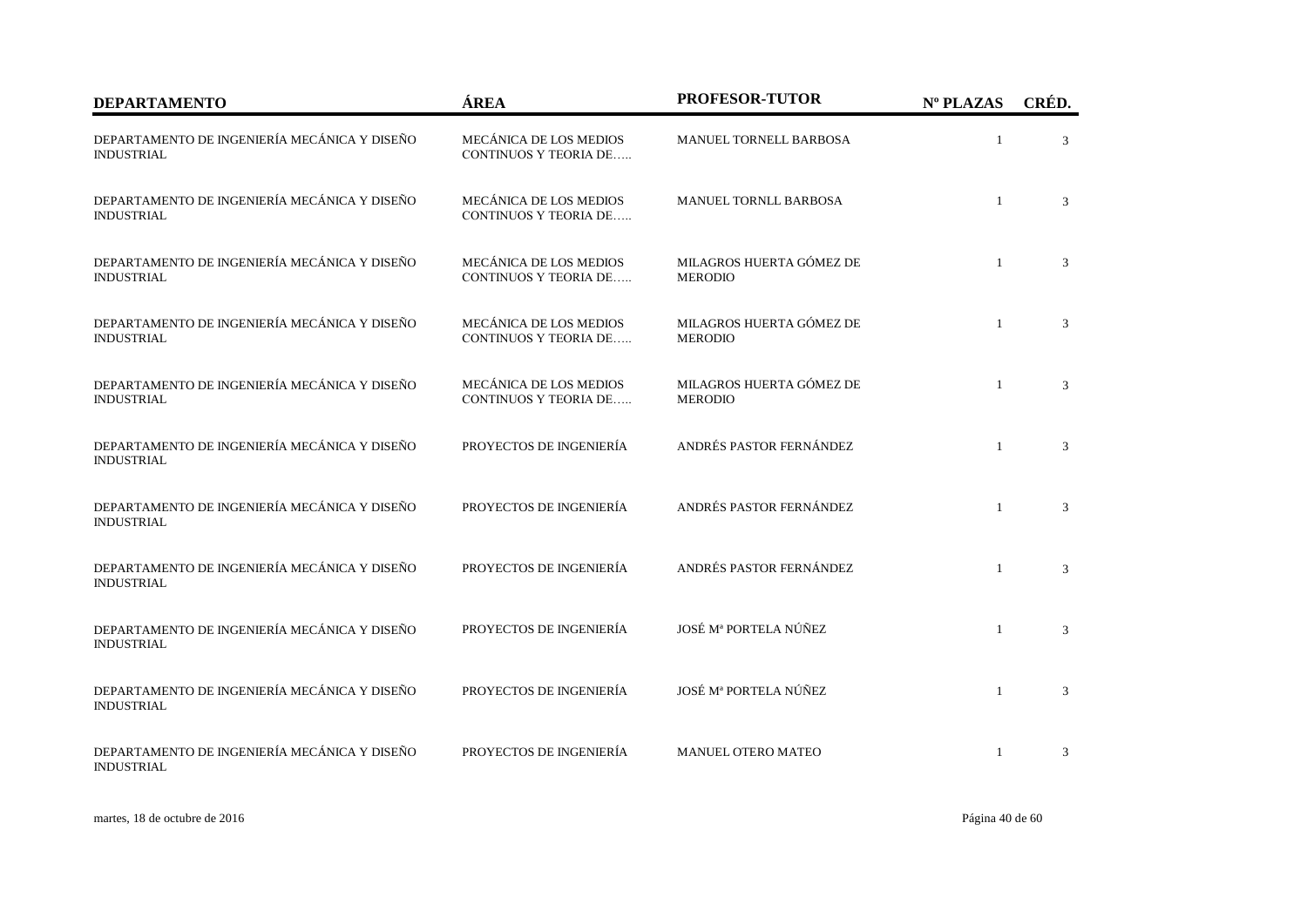| <b>DEPARTAMENTO</b>                                                    | ÁREA                      | PROFESOR-TUTOR               | Nº PLAZAS    | CRÉD. |
|------------------------------------------------------------------------|---------------------------|------------------------------|--------------|-------|
| DEPARTAMENTO DE INGENIERÍA MECÁNICA Y DISEÑO<br><b>INDUSTRIAL</b>      | PROYECTOS DE INGENIERÍA   | MANUEL OTERO MATEO           | 1            | 3     |
| DEPARTAMENTO DE INGENIERÍA MECÁNICA Y DISEÑO<br><b>INDUSTRIAL</b>      | PROYECTOS DE INGENIERÍA   | MANUEL OTERO MATEO           | $\mathbf{1}$ | 3     |
| DEPARTAMENTO DE INGENIERÍA QUÍMICA Y<br>TECNOLOGÍA DE ALIMENTOS        | <b>INGENIERÍA QUIMÍCA</b> | <b>GEMA CABRERA REVUELTA</b> | $\mathbf{1}$ | 3     |
| DEPARTAMENTO DE INGENIERÍA QUÍMICA Y<br>TECNOLOGÍA DE ALIMENTOS        | <b>INGENIERÍA QUIMÍCA</b> | <b>ILDEFONSO CARO PINA</b>   | $\mathbf{1}$ | 3     |
| DEPARTAMENTO DE INGENIERÍA QUÍMICA Y<br>TECNOLOGÍA DE ALIMENTOS        | INGENIERÍA QUIMÍCA        | <b>ILDEFONSO CARO PINA</b>   | $\mathbf{1}$ | 3     |
| DEPARTAMENTO DE INGENIERÍA QUÍMICA Y<br><b>TECNOLOGÍA DE ALIMENTOS</b> | INGENIERÍA QUIMÍCA        | JEZABEL SÁNCHEZ ONETO        | $\mathbf{1}$ | 3     |
| DEPARTAMENTO DE INGENIERÍA QUÍMICA Y<br>TECNOLOGÍA DE ALIMENTOS        | <b>INGENIERÍA QUIMÍCA</b> | JEZABEL SÁNCHEZ ONETO        | $\mathbf{1}$ | 3     |
| DEPARTAMENTO DE INGENIERÍA QUÍMICA Y<br>TECNOLOGÍA DE ALIMENTOS        | INGENIERÍA QUIMÍCA        | JUAN RAMÓN PORTELA MIGUÉLEZ  | $\mathbf{1}$ | 3     |
| DEPARTAMENTO DE INGENIERÍA QUÍMICA Y<br>TECNOLOGÍA DE ALIMENTOS        | INGENIERÍA QUIMÍCA        | <b>LOURDES CASAS CARDOSO</b> | $\mathbf{1}$ | 3     |
| DEPARTAMENTO DE INGENIERÍA QUÍMICA Y<br>TECNOLOGÍA DE ALIMENTOS        | <b>INGENIERÍA QUIMÍCA</b> | <b>LOURDES CASAS CARDOSO</b> | $\mathbf{1}$ | 3     |
| DEPARTAMENTO DE INGENIERÍA QUÍMICA Y<br>TECNOLOGÍA DE ALIMENTOS        | <b>INGENIERÍA QUIMÍCA</b> | LUIS ISIDORO ROMERO GARCÍA   | $\mathbf{1}$ | 3     |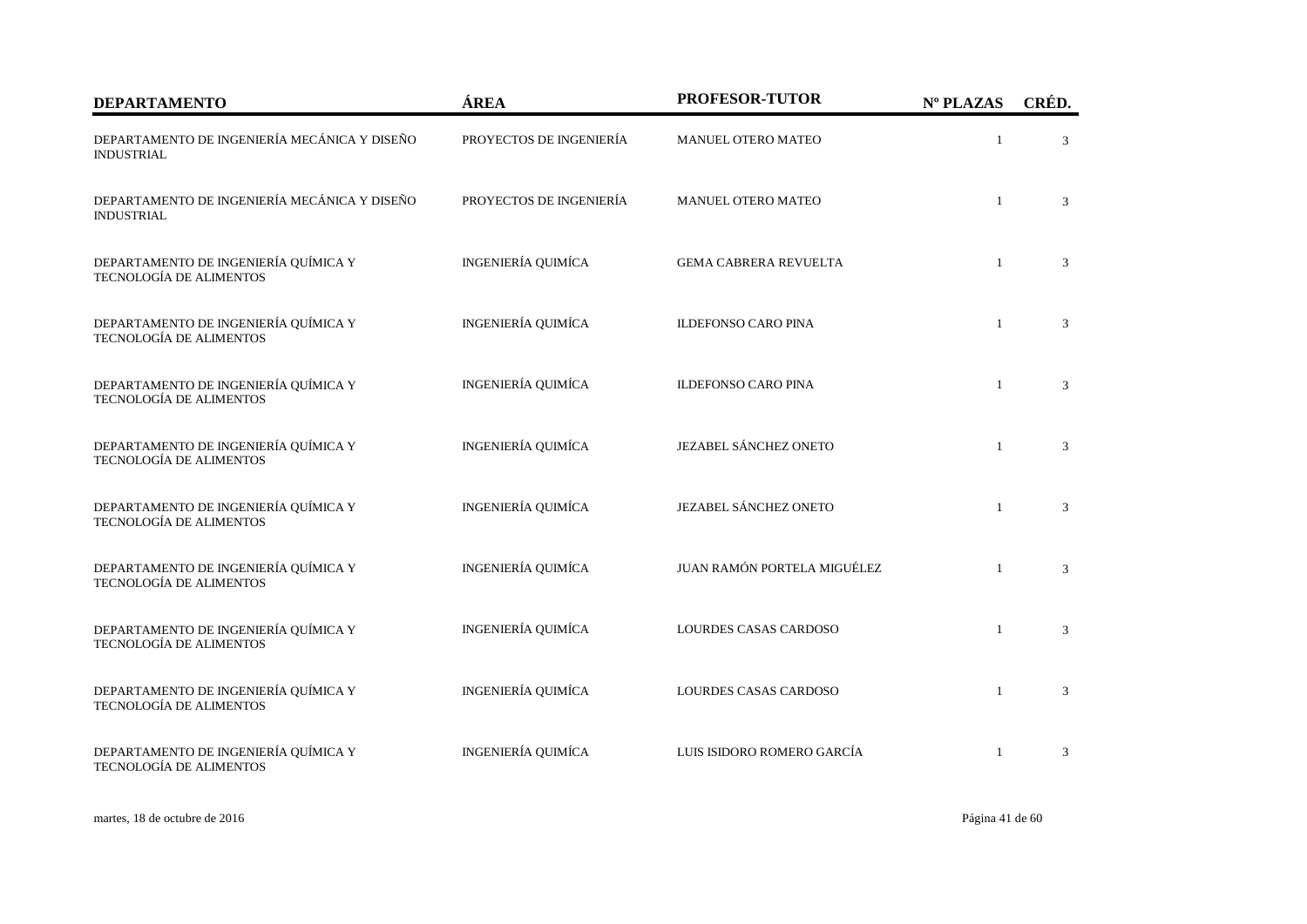| <b>DEPARTAMENTO</b>                                             | ÁREA                                  | PROFESOR-TUTOR                              | Nº PLAZAS    | CRÉD.        |
|-----------------------------------------------------------------|---------------------------------------|---------------------------------------------|--------------|--------------|
| DEPARTAMENTO DE INGENIERÍA QUÍMICA Y<br>TECNOLOGÍA DE ALIMENTOS | <b>INGENIERÍA QUIMÍCA</b>             | LUIS ISIDORO ROMERO GARCÍA                  | $\mathbf{1}$ | 3            |
| DEPARTAMENTO DE INGENIERÍA QUÍMICA Y<br>TECNOLOGÍA DE ALIMENTOS | <b>INGENIERÍA QUIMÍCA</b>             | MARTÍN RAMÍREZ MUÑOZ                        | 1            | 3            |
| DEPARTAMENTO DE INGENIERÍA QUÍMICA Y<br>TECNOLOGÍA DE ALIMENTOS | <b>INGENIERÍA QUIMÍCA</b>             | MARTÍN RAMÍREZ MUÑOZ                        | $\mathbf{1}$ | 3            |
| DEPARTAMENTO DE INGENIERÍA QUÍMICA Y<br>TECNOLOGÍA DE ALIMENTOS | TECNOLOGÍA DE ALIMENTOS               | CRISTINA LASANTA MELERO                     | $\mathbf{1}$ | 3            |
| DEPARTAMENTO DE INGENIERÍA QUÍMICA Y<br>TECNOLOGÍA DE ALIMENTOS | TECNOLOGÍA DE ALIMENTOS               | JUAN GÓMEZ BENÍTEZ                          | $\mathbf{1}$ | 3            |
| DEPARTAMENTO DE MÁQUINAS Y MOTORES TÉRMICOS                     | MÁQUINAS Y MOTORES<br><b>TÉRMICOS</b> | FRANCISCO JOSÉ SÁNCHEZ DE LA<br><b>FLOR</b> | $\mathbf{1}$ | $\mathbf{1}$ |
| DEPARTAMENTO DE MÁQUINAS Y MOTORES TÉRMICOS                     | MÁQUINAS Y MOTORES<br><b>TÉRMICOS</b> | <b>JOSÉ SÁNCHEZ RAMOS</b>                   | $\mathbf{1}$ | 1            |
| DEPARTAMENTO DE MÁQUINAS Y MOTORES TÉRMICOS                     | MÁQUINAS Y MOTORES<br><b>TÉRMICOS</b> | JUAN LUIS FONCUBIERTA BLÁZQUEZ              | $\mathbf{1}$ | 1            |
| DEPARTAMENTO DE MÁQUINAS Y MOTORES TÉRMICOS                     | MÁQUINAS Y MOTORES<br><b>TÉRMICOS</b> | PALOMA ROCÍO CUBILLAS<br><b>FERNÁNDEZ</b>   | $\mathbf{1}$ | $\mathbf{1}$ |
| DEPARTAMENTO DE MÁQUINAS Y MOTORES TÉRMICOS                     | MÁQUINAS Y MOTORES<br><b>TÉRMICOS</b> | RICARDO HERÁNDEZ MOLINA                     | $\mathbf{1}$ | $\mathbf{0}$ |
| DEPARTAMENTO DE MÁQUINAS Y MOTORES TÉRMICOS                     | MÁQUINAS Y MOTORES<br><b>TÉRMICOS</b> | YOLANDA AMADO SÁNCHEZ                       | $\mathbf{1}$ | $\mathbf{0}$ |

martes, 18 de octubre de 2016 Página 42 de 60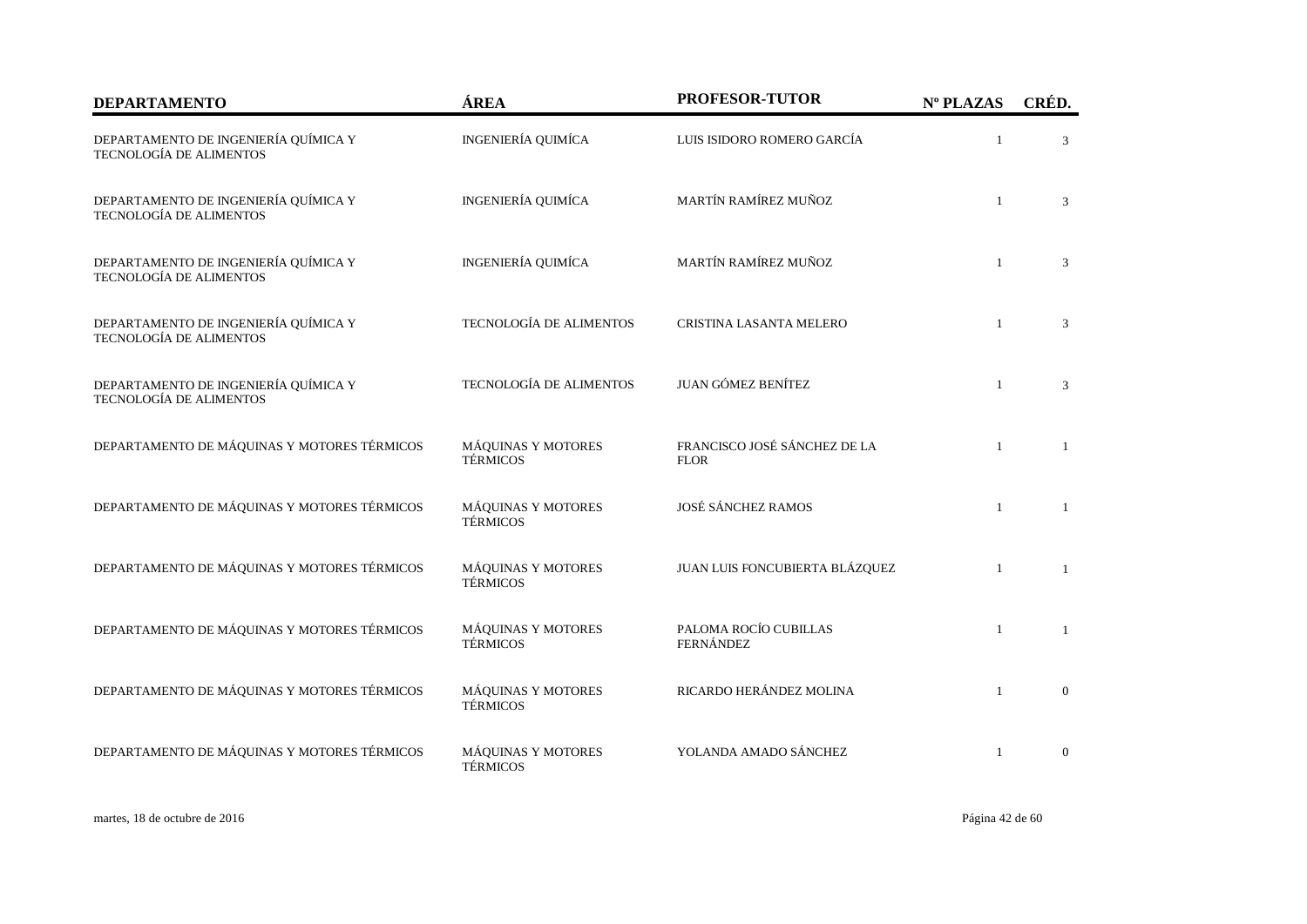| <b>DEPARTAMENTO</b>                      | ÁREA                                                   | PROFESOR-TUTOR              | Nº PLAZAS    | CRÉD.          |
|------------------------------------------|--------------------------------------------------------|-----------------------------|--------------|----------------|
| DEPARTAMENTO DE MARKETING Y COMUNICACIÓN | COMERCIALIZACIÓN E<br><b>INVESTIGACIÓN DE MERCADOS</b> | ARACELI GALIANO CORONIL     | $\mathbf{1}$ | $\Omega$       |
| DEPARTAMENTO DE MARKETING Y COMUNICACIÓN | COMERCIALIZACIÓN E<br><b>INVESTIGACIÓN DE MERCADOS</b> | <b>BLANCA LACAVE GARCÍA</b> | $\mathbf{1}$ | $\overline{0}$ |
| DEPARTAMENTO DE MARKETING Y COMUNICACIÓN | COMERCIALIZACIÓN E<br><b>INVESTIGACIÓN DE MERCADOS</b> | CESAR SERRANO DOMÍNGUEZ     | $\mathbf{1}$ | $\overline{0}$ |
| DEPARTAMENTO DE MARKETING Y COMUNICACIÓN | COMERCIALIZACIÓN E<br><b>INVESTIGACIÓN DE MERCADOS</b> | JUAN JOSÉ MIER-TERÁN FRANCO | $\mathbf{1}$ | $\overline{0}$ |
| DEPARTAMENTO DE MARKETING Y COMUNICACIÓN | COMERCIALIZACIÓN E<br><b>INVESTIGACIÓN DE MERCADOS</b> | PABLO MUÑOZ VIQUILLÓN       | $\mathbf{1}$ | $\theta$       |
| DEPARTAMENTO DE MARKETING Y COMUNICACIÓN | COMERCIALIZACIÓN E<br><b>INVESTIGACIÓN DE MERCADOS</b> | PABLO MUÑOZ VIQUILLÓN       | $\mathbf{1}$ | $\overline{0}$ |
| DEPARTAMENTO DE MARKETING Y COMUNICACIÓN | COMERCIALIZACIÓN E<br><b>INVESTIGACIÓN DE MERCADOS</b> | RACHIDA MOHAMED AMAR        | $\mathbf{1}$ | $\overline{0}$ |
| DEPARTAMENTO DE MARKETING Y COMUNICACIÓN | COMERCIALIZACIÓN E<br><b>INVESTIGACIÓN DE MERCADOS</b> | RACHIDA MOHAMED AMAR        | $\mathbf{1}$ | $\theta$       |
| DEPARTAMENTO DE MARKETING Y COMUNICACIÓN | COMERCIALIZACIÓN E<br><b>INVESTIGACIÓN DE MERCADOS</b> | RACHIDA MOHAMED AMAR        | $\mathbf{1}$ | $\overline{0}$ |
| DEPARTAMENTO DE MARKETING Y COMUNICACIÓN | COMUNICACIÓN AUDIOVISUAL Y<br><b>PUBLICIDAD</b>        | <b>DAVID SELVA RUIZ</b>     | $\mathbf{1}$ | $\overline{0}$ |
| DEPARTAMENTO DE MARKETING Y COMUNICACIÓN | COMUNICACIÓN AUDIOVISUAL Y<br><b>PUBLICIDAD</b>        | <b>DAVID SELVA RUIZ</b>     | $\mathbf{1}$ | $\theta$       |

martes, 18 de octubre de 2016 Página 43 de 60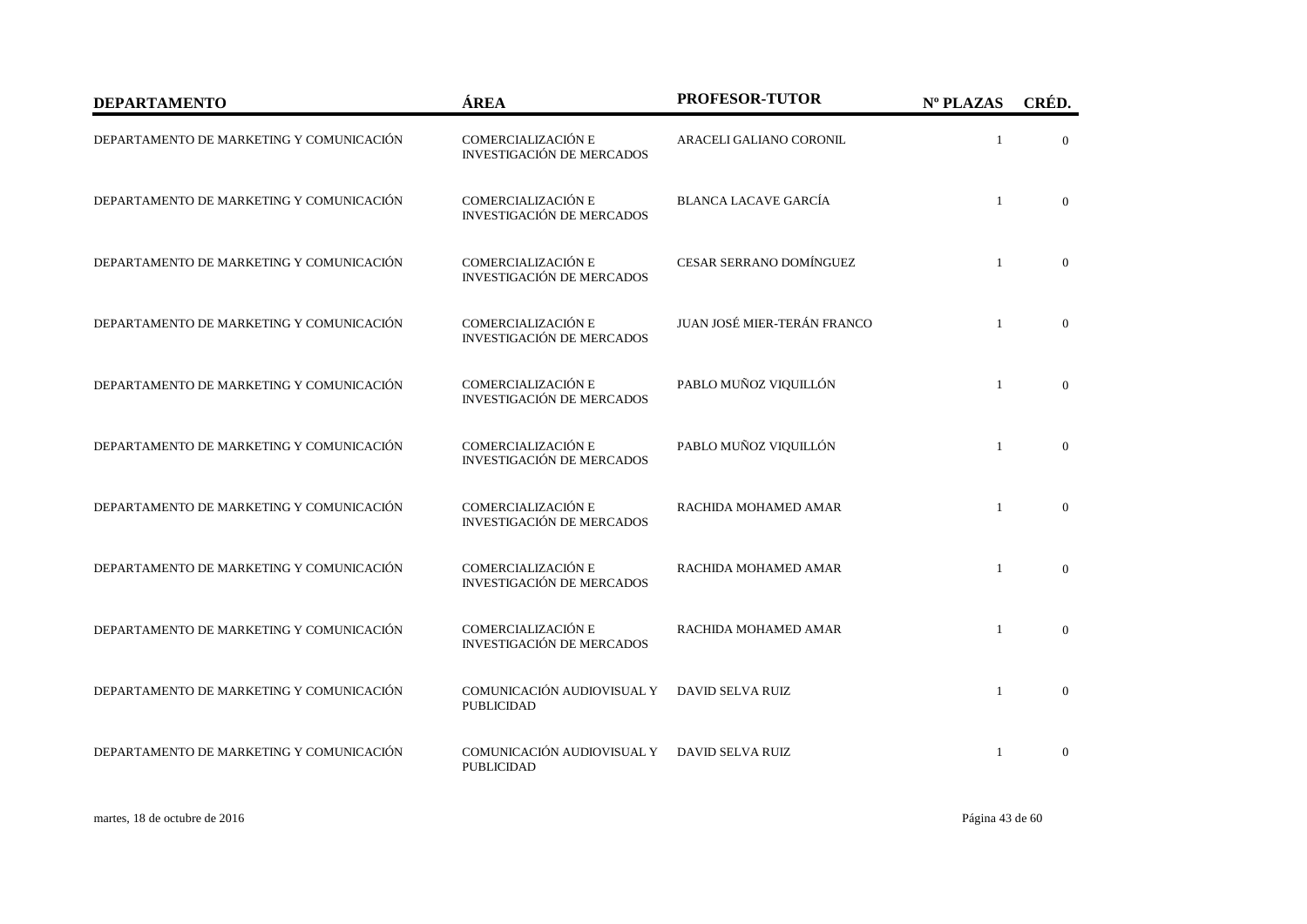| <b>DEPARTAMENTO</b>                      | ÁREA                                                             | <b>PROFESOR-TUTOR</b>       | Nº PLAZAS    | CRÉD.          |
|------------------------------------------|------------------------------------------------------------------|-----------------------------|--------------|----------------|
| DEPARTAMENTO DE MARKETING Y COMUNICACIÓN | COMUNICACIÓN AUDIOVISUAL Y<br><b>PUBLICIDAD</b>                  | ESTHER SIMANCAS GONZÁLEZ    | $\mathbf{1}$ | $\Omega$       |
| DEPARTAMENTO DE MARKETING Y COMUNICACIÓN | COMUNICACIÓN AUDIOVISUAL Y<br><b>PUBLICIDAD</b>                  | ESTHER SIMANCAS GONZÁLEZ    | $\mathbf{1}$ | $\overline{0}$ |
| DEPARTAMENTO DE MARKETING Y COMUNICACIÓN | COMUNICACIÓN AUDIOVISUAL Y<br><b>PUBLICIDAD</b>                  | LUCÍA CARO CASAÑO           | $\mathbf{1}$ | $\mathbf{0}$   |
| DEPARTAMENTO DE MARKETING Y COMUNICACIÓN | COMUNICACIÓN AUDIOVISUAL Y<br><b>PUBLICIDAD</b>                  | LUCÍA CARO CASTAÑO          | $\mathbf{1}$ | $\mathbf{0}$   |
| DEPARTAMENTO DE MARKETING Y COMUNICACIÓN | COMUNICACIÓN AUDIOVISUAL Y<br><b>PUBLICIDAD</b>                  | VICTOR MARÍ SÁEZ            | $\mathbf{1}$ | $\overline{0}$ |
| DEPARTAMENTO DE MARKETING Y COMUNICACIÓN | COMUNICACIÓN AUDIOVISUAL Y VICTOR MARÍ SÁEZ<br><b>PUBLICIDAD</b> |                             | $\mathbf{1}$ | $\overline{0}$ |
| DEPARTAMENTO DE MATEMÁTICAS              | ÁLGEBRA                                                          | ENRIQUE PARDO ESPINO        | $\mathbf{1}$ | 3              |
| DEPARTAMENTO DE MATEMÁTICAS              | ANÁLISIS MATEMÁTICO                                              | FRANCISCO BENÍTEZ TRUJILLO  | $\mathbf{1}$ | 3              |
| DEPARTAMENTO DE MATEMÁTICAS              | ANÁLISIS MATEMÁTICO                                              | FRANCISCO BENÍTEZ TRUJILLO  | $\mathbf{1}$ | 3              |
| DEPARTAMENTO DE MATEMÁTICAS              | ANÁLISIS MATEMÁTICO                                              | Mª CONCEPCIÓN MURIEL PATINO | $\mathbf{1}$ | 3              |
| DEPARTAMENTO DE MATEMÁTICAS              | ANÁLISIS MATEMÁTICO                                              | Mª CONCEPCIÓN MURIEL PATINO | $\mathbf{1}$ | 3              |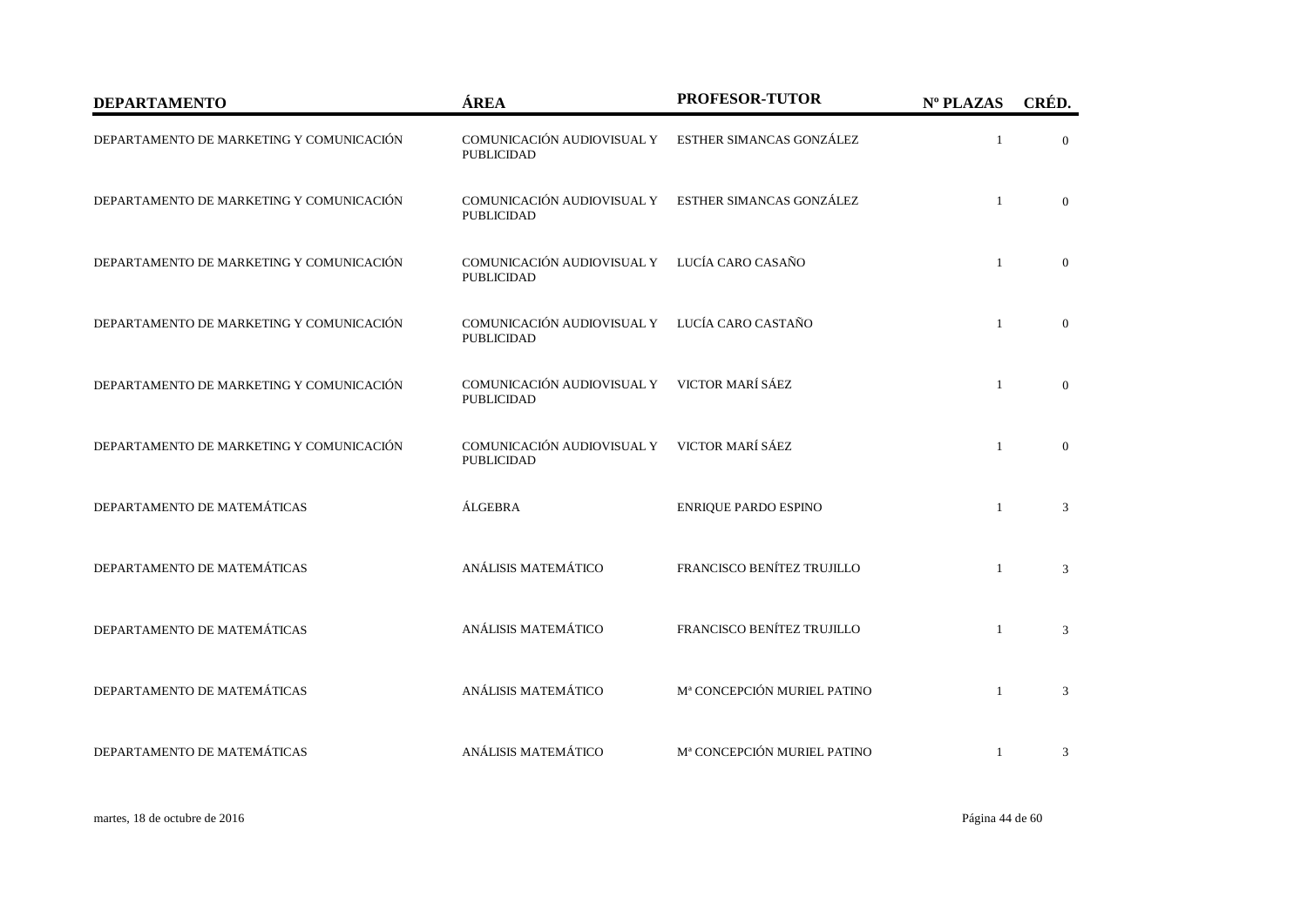| <b>DEPARTAMENTO</b>         | ÁREA                  | PROFESOR-TUTOR             | Nº PLAZAS    | CRÉD.          |
|-----------------------------|-----------------------|----------------------------|--------------|----------------|
| DEPARTAMENTO DE MATEMÁTICAS | GEOMETRÍA Y TOPOLOGÍA | J. IGNACIO GARCÍA GARCÍA   | $\mathbf{1}$ | 3              |
| DEPARTAMENTO DE MATEMÁTICAS | MATEMÁTICA APLICADA   | ALBERTO VIGNERON TENORIO   | $\mathbf{1}$ | $\mathfrak{Z}$ |
| DEPARTAMENTO DE MATEMÁTICAS | MATEMÁTICA APLICADA   | ELENA MEDINA REUS          | $\mathbf{1}$ | 3              |
| DEPARTAMENTO DE MATEMÁTICAS | MATEMÁTICA APLICADA   | ELOISA MARTÍNEZ POUSSA     | $\mathbf{1}$ | 3              |
| DEPARTAMENTO DE MATEMÁTICAS | MATEMÁTICA APLICADA   | ELOÍSA RAMÍREZ POUSSA      | $\mathbf{1}$ | 3              |
| DEPARTAMENTO DE MATEMÁTICAS | MATEMÁTICA APLICADA   | J. RAFAEL RODRÍGUEZ GALVÁN | $\mathbf{1}$ | 3              |
| DEPARTAMENTO DE MATEMÁTICAS | MATEMÁTICA APLICADA   | J. RAFAEL RODRÍGUEZ GALVÁN | $\mathbf{1}$ | 3              |
| DEPARTAMENTO DE MATEMÁTICAS | MATEMÁTICA APLICADA   | JESÚS MEDINA MORENO        | $\mathbf{1}$ | 3              |
| DEPARTAMENTO DE MATEMÁTICAS | MATEMÁTICA APLICADA   | JESÚS MEDINA MORENO        | $\mathbf{1}$ | 3              |
| DEPARTAMENTO DE MATEMÁTICAS | MATEMÁTICA APLICADA   | M. VICTORIA REDONDO NEBLE  | $\mathbf{1}$ | 3              |
| DEPARTAMENTO DE MATEMÁTICAS | MATEMÁTICA APLICADA   | M. VICTORIA REDONDO NEBLE  | $\mathbf{1}$ | $\mathfrak{Z}$ |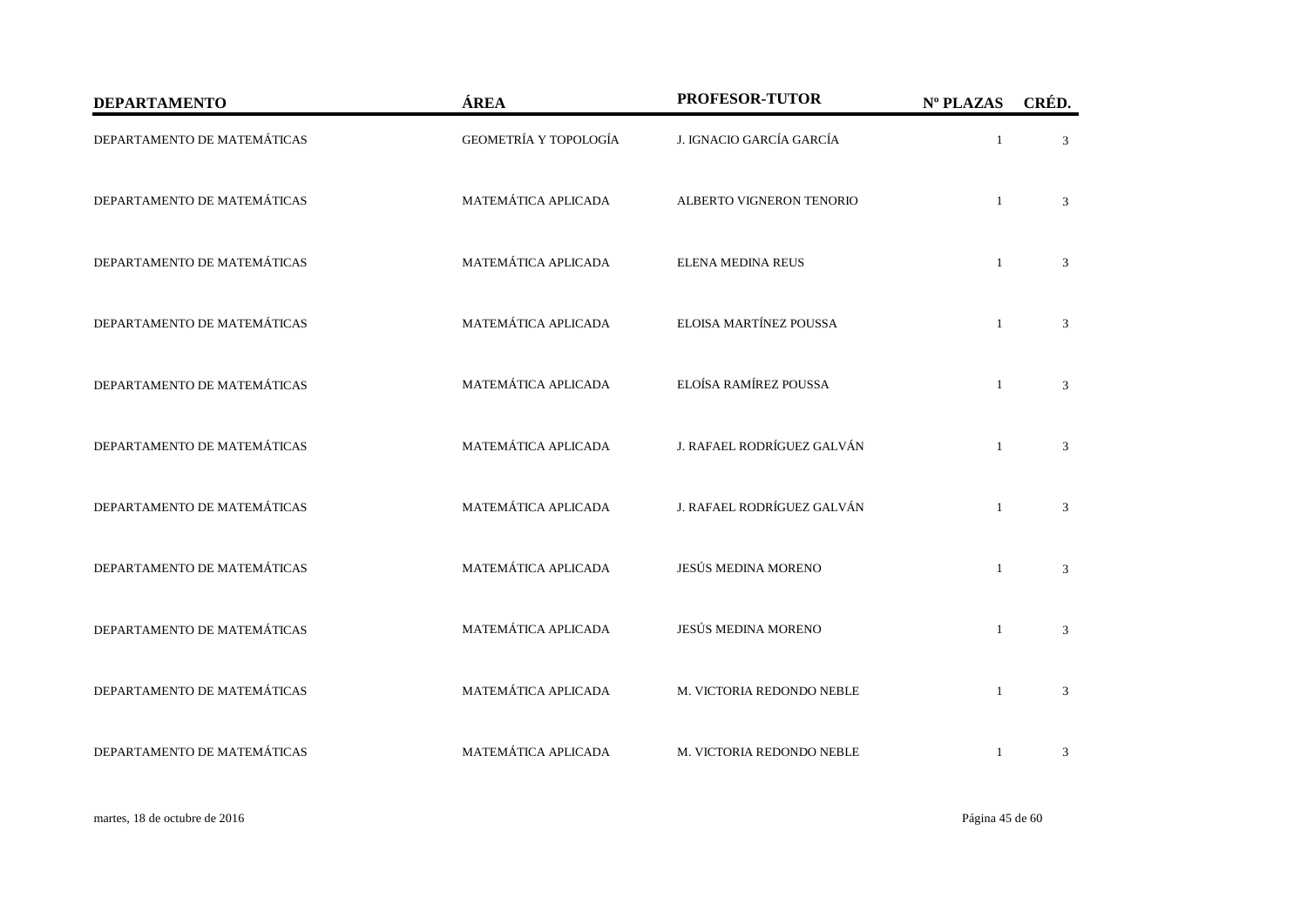| <b>DEPARTAMENTO</b>         | ÁREA                | PROFESOR-TUTOR                               | Nº PLAZAS    | CRÉD.          |
|-----------------------------|---------------------|----------------------------------------------|--------------|----------------|
| DEPARTAMENTO DE MATEMÁTICAS | MATEMÁTICA APLICADA | Mª CARMEN PÉREZ MARTÍNEZ                     | $\mathbf{1}$ | 3              |
| DEPARTAMENTO DE MATEMÁTICAS | MATEMÁTICA APLICADA | Mª CARMEN PÉREZ MARTÍNEZ                     | $\mathbf{1}$ | 3              |
| DEPARTAMENTO DE MATEMÁTICAS | MATEMÁTICA APLICADA | MARÍA DE LOS SANTOS BRUZÓN<br><b>GALLEGO</b> | $\mathbf{1}$ | 3              |
| DEPARTAMENTO DE MATEMÁTICAS | MATEMÁTICA APLICADA | MARÍA DE LOS SANTOS BRUZÓN<br><b>GALLEGO</b> | $\mathbf{1}$ | 3              |
| DEPARTAMENTO DE MATEMÁTICAS | MATEMÁTICA APLICADA | MARÍA JOSÉ BENÍTEZ CABALLERO                 | $\mathbf{1}$ | $\mathfrak{Z}$ |
| DEPARTAMENTO DE MATEMÁTICAS | MATEMÁTICA APLICADA | MARÍA JOSÉ BENÍTEZ CABALLERO                 | $\mathbf{1}$ | 3              |
| DEPARTAMENTO DE MATEMÁTICAS | MATEMÁTICA APLICADA | MARÍA JOSÉ BENÍTEZ CABALLERO                 | $\mathbf{1}$ | 3              |
| DEPARTAMENTO DE MATEMÁTICAS | MATEMÁTICA APLICADA | MARÍA LUZ GANDARIAS NÚÑEZ                    | $\mathbf{1}$ | 3              |
| DEPARTAMENTO DE MATEMÁTICAS | MATEMÁTICA APLICADA | MARÍA ROSA DURÁN                             | $\mathbf{1}$ | 3              |
| DEPARTAMENTO DE MEDICINA    | <b>MEDICINA</b>     | ANTONIO BARBA CHACÓN                         | $\mathbf{1}$ | $\mathbf{0}$   |
| DEPARTAMENTO DE MEDICINA    | <b>MEDICINA</b>     | MANUEL AGUILAR DIOSDADO                      | $\mathbf{1}$ | $\mathbf{0}$   |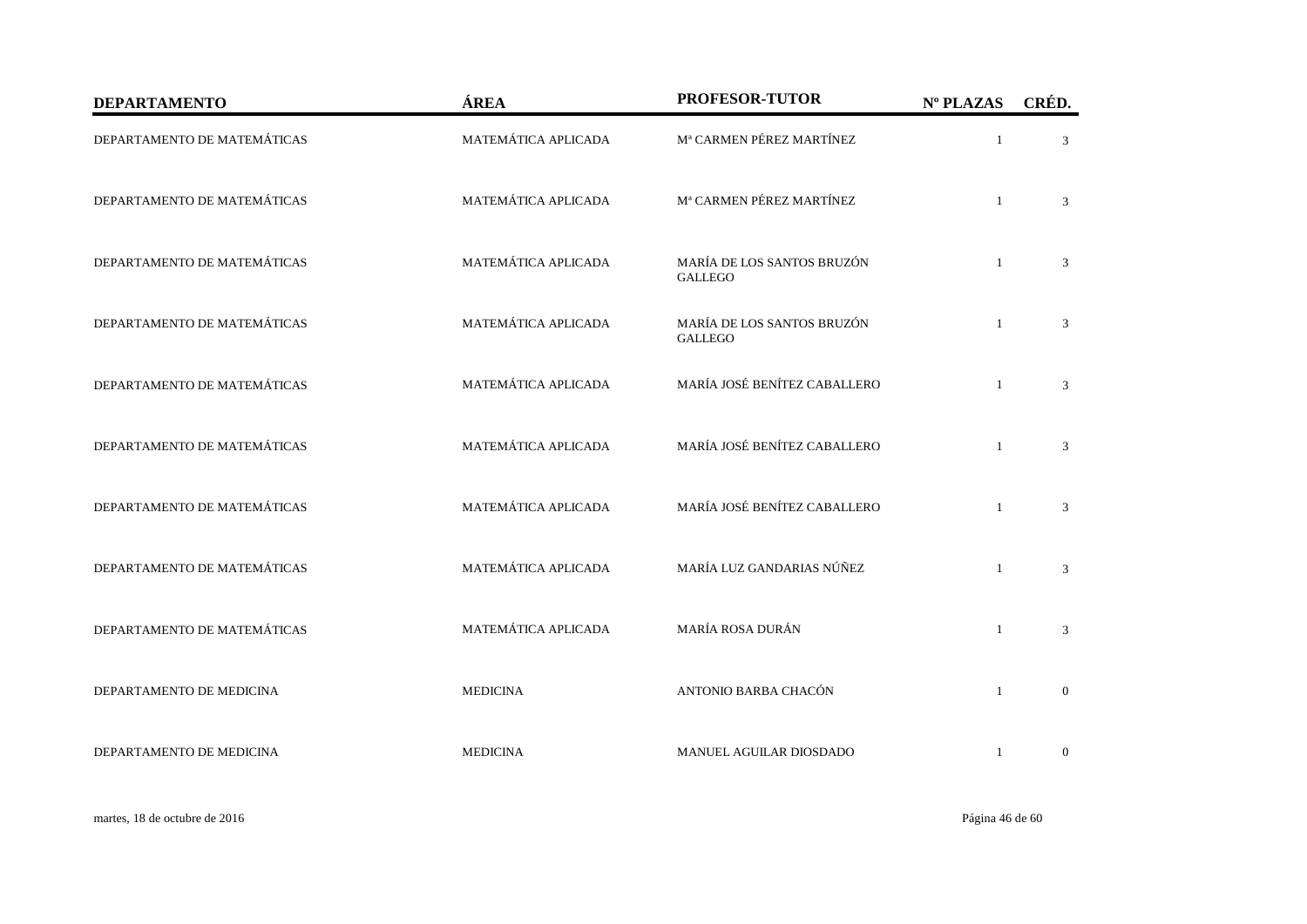| <b>DEPARTAMENTO</b>                      | ÁREA                     | PROFESOR-TUTOR                             | Nº PLAZAS      | CRÉD.          |
|------------------------------------------|--------------------------|--------------------------------------------|----------------|----------------|
| DEPARTAMENTO DE MEDICINA                 | <b>MEDICINA</b>          | MANUEL ROSETY RODRÍGUEZ                    | $\mathbf{1}$   | $\mathbf{0}$   |
| DEPARTAMENTO DE MEDICINA                 | <b>MEDICINA</b>          | ROCÍO TORO CEBADA                          | $\mathbf{1}$   | $\Omega$       |
| DEPARTAMENTO DE NEUROCIENCIAS            | FARMACOLOGÍA             | JUAN MANUEL IGNACIO GARCÍA                 |                | 3              |
| DEPARTAMENTO DE NEUROCIENCIAS            | FARMACOLOGÍA             | JUAN MAUEL IGNACIO GARCÍA                  |                | 3              |
| DEPARTAMENTO DE NEUROCIENCIAS            | FARMACOLOGÍA             | M <sup>ª</sup> DE LOS REMEDIOS MORENO BREA |                | 3              |
| DEPARTAMENTO DE NEUROCIENCIAS            | FARMACOLOGÍA             | M <sup>ª</sup> DE LOS REMEDIOS MORENO BREA |                | 3              |
| DEPARTAMENTO DE ORGANIZACIÓN DE EMPRESAS | ORGANIZACIÓN DE EMPRESAS | ALICIA MARTÍN NAVARRO                      | $\overline{1}$ | 3              |
| DEPARTAMENTO DE ORGANIZACIÓN DE EMPRESAS | ORGANIZACIÓN DE EMPRESAS | ALICIA MARTÍN NAVARRO                      | $\mathbf{1}$   | 3              |
| DEPARTAMENTO DE ORGANIZACIÓN DE EMPRESAS | ORGANIZACIÓN DE EMPRESAS | ALICIA MARTÍN NAVARRO                      | $\mathbf{1}$   | 3              |
| DEPARTAMENTO DE ORGANIZACIÓN DE EMPRESAS | ORGANIZACIÓN DE EMPRESAS | <b>ANTONIO RAFAEL RAMOS</b><br>RODRÍGUEZ   | $\overline{1}$ | 3              |
| DEPARTAMENTO DE ORGANIZACIÓN DE EMPRESAS | ORGANIZACIÓN DE EMPRESAS | CARMEN CAMELO ORDAZ                        | $\mathbf{1}$   | $\overline{2}$ |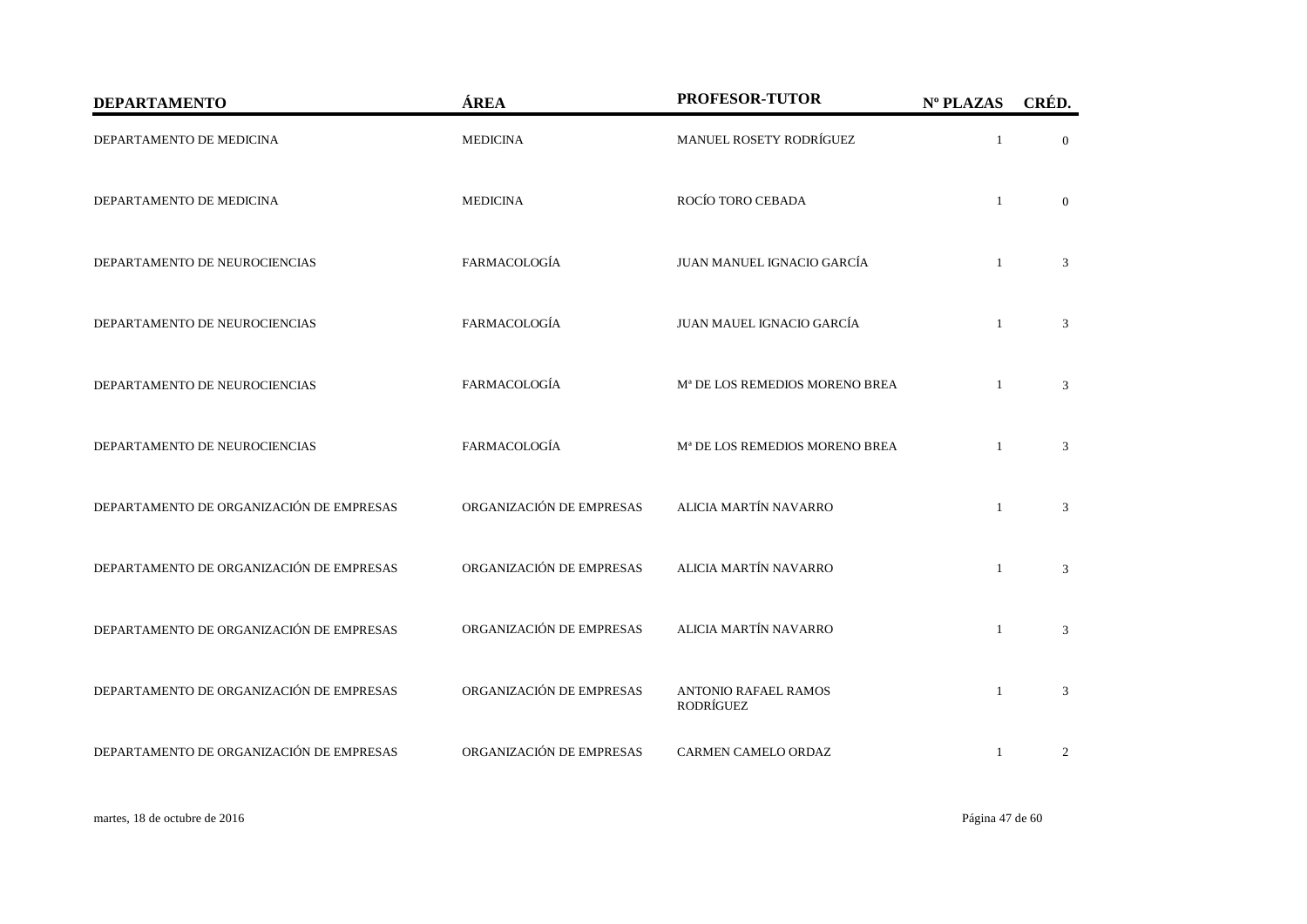| <b>DEPARTAMENTO</b>                      | ÁREA                     | PROFESOR-TUTOR               | Nº PLAZAS    | CRÉD.          |
|------------------------------------------|--------------------------|------------------------------|--------------|----------------|
| DEPARTAMENTO DE ORGANIZACIÓN DE EMPRESAS | ORGANIZACIÓN DE EMPRESAS | CONCEPCIÓN GUIL MARCHANTE    | $\mathbf{1}$ | 2              |
| DEPARTAMENTO DE ORGANIZACIÓN DE EMPRESAS | ORGANIZACIÓN DE EMPRESAS | CONCEPCIÓN GUIL MARCHANTE    |              | 2              |
| DEPARTAMENTO DE ORGANIZACIÓN DE EMPRESAS | ORGANIZACIÓN DE EMPRESAS | FRANCISCA ORIHUELA GALLARDO  |              | 3              |
| DEPARTAMENTO DE ORGANIZACIÓN DE EMPRESAS | ORGANIZACIÓN DE EMPRESAS | JOSÉ AURELIO MEDINA GARRIDO  |              | 3              |
| DEPARTAMENTO DE ORGANIZACIÓN DE EMPRESAS | ORGANIZACIÓN DE EMPRESAS | JOSÉ DANIEL LORENZO GÓMEZ    | $\mathbf{1}$ | 2              |
| DEPARTAMENTO DE ORGANIZACIÓN DE EMPRESAS | ORGANIZACIÓN DE EMPRESAS | JOSÉ M. SÁNCHEZ VÁZQUEZ      |              | 2              |
| DEPARTAMENTO DE ORGANIZACIÓN DE EMPRESAS | ORGANIZACIÓN DE EMPRESAS | <b>JOSÉ Mª BIEDMA FERRER</b> | $\mathbf{1}$ | 3              |
| DEPARTAMENTO DE ORGANIZACIÓN DE EMPRESAS | ORGANIZACIÓN DE EMPRESAS | <b>JOSÉ Mª BIEDMA FERRER</b> | $\mathbf{1}$ | 3              |
| DEPARTAMENTO DE ORGANIZACIÓN DE EMPRESAS | ORGANIZACIÓN DE EMPRESAS | JOSÉ SÁNCHEZ PÉREZ           | $\mathbf{1}$ | 2              |
| DEPARTAMENTO DE ORGANIZACIÓN DE EMPRESAS | ORGANIZACIÓN DE EMPRESAS | JUAN PABLO DIANEZ GONZÁLEZ   | $\mathbf{1}$ | $\overline{2}$ |
| DEPARTAMENTO DE ORGANIZACIÓN DE EMPRESAS | ORGANIZACIÓN DE EMPRESAS | LIDIA LÓPEZ MARFIL           |              | 2              |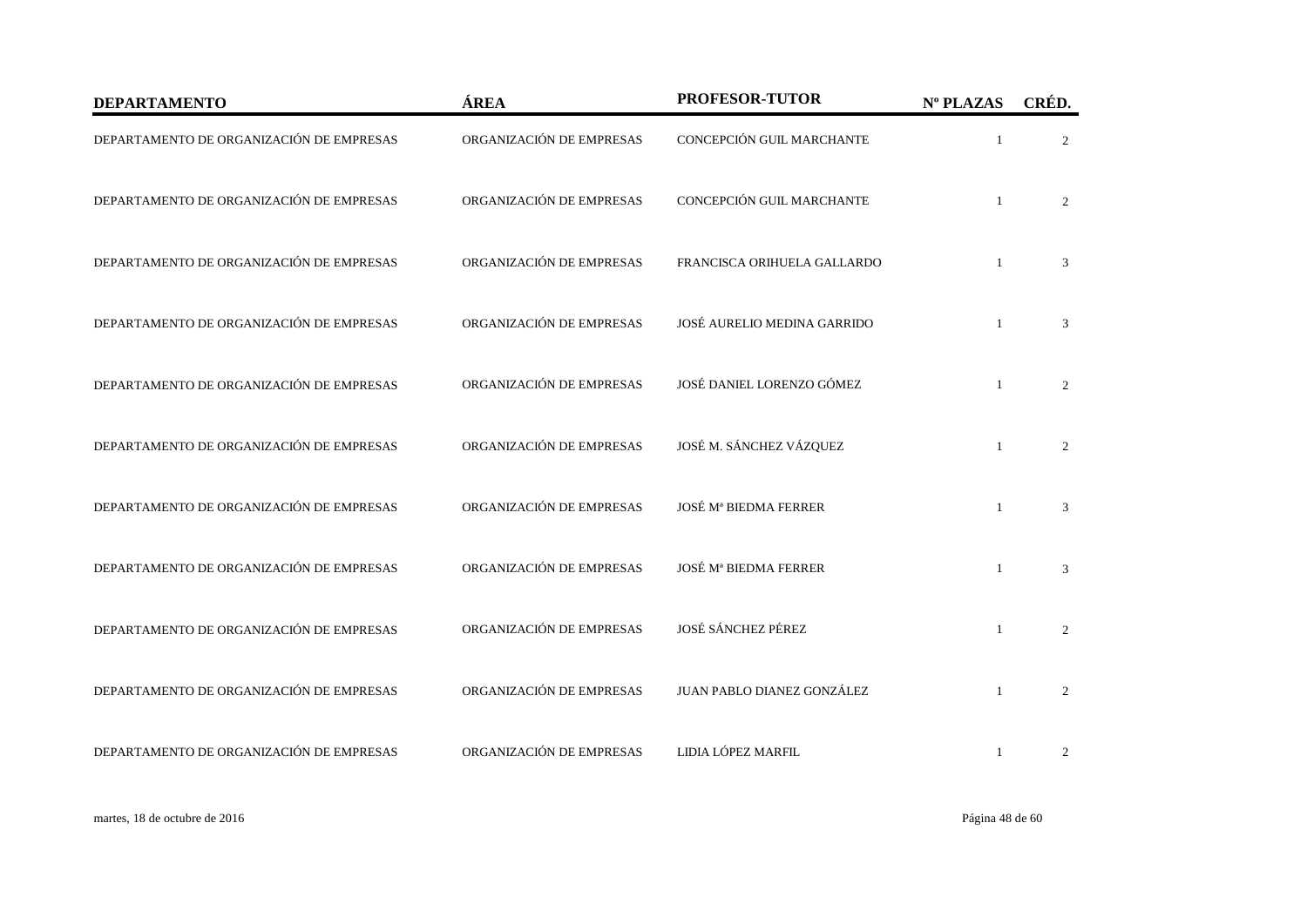| <b>DEPARTAMENTO</b>                      | ÁREA                     | PROFESOR-TUTOR                    | Nº PLAZAS    | CRÉD.          |
|------------------------------------------|--------------------------|-----------------------------------|--------------|----------------|
| DEPARTAMENTO DE ORGANIZACIÓN DE EMPRESAS | ORGANIZACIÓN DE EMPRESAS | LIDIA LÓPEZ MARFIL                | $\mathbf{1}$ | 2              |
| DEPARTAMENTO DE ORGANIZACIÓN DE EMPRESAS | ORGANIZACIÓN DE EMPRESAS | LUIS LÓPEZ MOLINA                 | $\mathbf{1}$ | 3              |
| DEPARTAMENTO DE ORGANIZACIÓN DE EMPRESAS | ORGANIZACIÓN DE EMPRESAS | LUIS LÓPEZ MOLINA                 | $\mathbf{1}$ | 3              |
| DEPARTAMENTO DE ORGANIZACIÓN DE EMPRESAS | ORGANIZACIÓN DE EMPRESAS | LUIS LÓPEZ MOLINA                 | $\mathbf{1}$ | 3              |
| DEPARTAMENTO DE ORGANIZACIÓN DE EMPRESAS | ORGANIZACIÓN DE EMPRESAS | LUISA FERNANDA CUELLAR<br>VÁZQUEZ | $\mathbf{1}$ | 3              |
| DEPARTAMENTO DE ORGANIZACIÓN DE EMPRESAS | ORGANIZACIÓN DE EMPRESAS | LUISA FERNANDA CUELLAR<br>VÁZQUEZ |              | 3              |
| DEPARTAMENTO DE ORGANIZACIÓN DE EMPRESAS | ORGANIZACIÓN DE EMPRESAS | Mª CONCEPCIÓN FERGUSON AMORES     | 1            | 3              |
| DEPARTAMENTO DE ORGANIZACIÓN DE EMPRESAS | ORGANIZACIÓN DE EMPRESAS | MACARENA LÓPEZ FENÁNDEZ           | $\mathbf{1}$ | $\overline{2}$ |
| DEPARTAMENTO DE ORGANIZACIÓN DE EMPRESAS | ORGANIZACIÓN DE EMPRESAS | MERCEDES VILLANUEVA FLORES        | $\mathbf{1}$ | 3              |
| DEPARTAMENTO DE ORGANIZACIÓN DE EMPRESAS | ORGANIZACIÓN DE EMPRESAS | MERCEDES VILLANUEVA FLORES        | $\mathbf{1}$ | 3              |
| DEPARTAMENTO DE ORGANIZACIÓN DE EMPRESAS | ORGANIZACIÓN DE EMPRESAS | MERCEDES VILLANUEVA FLORES        | 1            | 3              |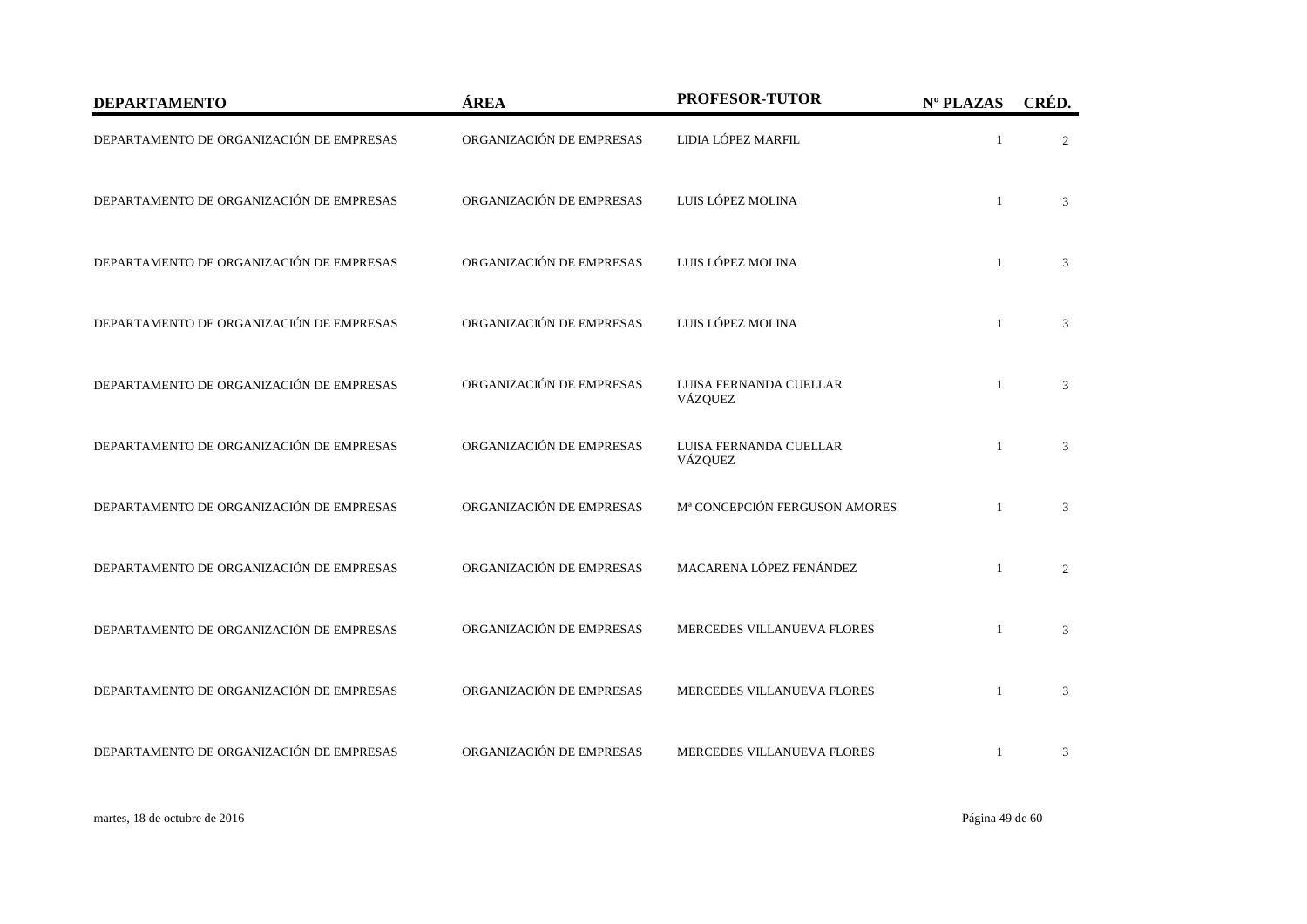| <b>DEPARTAMENTO</b>                      | ÁREA                     | PROFESOR-TUTOR                | Nº PLAZAS    | CRÉD.          |
|------------------------------------------|--------------------------|-------------------------------|--------------|----------------|
| DEPARTAMENTO DE ORGANIZACIÓN DE EMPRESAS | ORGANIZACIÓN DE EMPRESAS | NATALIA GARCÍA CARBONELL      | 1            | 3              |
| DEPARTAMENTO DE ORGANIZACIÓN DE EMPRESAS | ORGANIZACIÓN DE EMPRESAS | NATALIA GARCÍA CARBONELL      |              | 3              |
| DEPARTAMENTO DE ORGANIZACIÓN DE EMPRESAS | ORGANIZACIÓN DE EMPRESAS | PEDRO MIGUEL ROMERO FERNÁNDEZ |              | 3              |
| DEPARTAMENTO DE ORGANIZACIÓN DE EMPRESAS | ORGANIZACIÓN DE EMPRESAS | PEDRO MIGUEL ROMERO FERNÁNDEZ | 1            | 3              |
| DEPARTAMENTO DE ORGANIZACIÓN DE EMPRESAS | ORGANIZACIÓN DE EMPRESAS | ROSALÍA DÍAZ CARRION          | $\mathbf{1}$ | $\overline{2}$ |
| DEPARTAMENTO DE ORGANIZACIÓN DE EMPRESAS | ORGANIZACIÓN DE EMPRESAS | ROSALÍA DÍAZ CARRIÓN          |              | $\overline{2}$ |
| DEPARTAMENTO DE ORGANIZACIÓN DE EMPRESAS | ORGANIZACIÓN DE EMPRESAS | ROSALÍA DÍAZ CARRIÓN          | $\mathbf{1}$ | 2              |
| DEPARTAMENTO DE ORGANIZACIÓN DE EMPRESAS | ORGANIZACIÓN DE EMPRESAS | ROSARIO GARCÍA GARCÍA         | $\mathbf{1}$ | 3              |
| DEPARTAMENTO DE ORGANIZACIÓN DE EMPRESAS | ORGANIZACIÓN DE EMPRESAS | ROSARIO GARCÍA GARCÍA         | $\mathbf{1}$ | 3              |
| DEPARTAMENTO DE ORGANIZACIÓN DE EMPRESAS | ORGANIZACIÓN DE EMPRESAS | ROSARIO GARCÍA GARCÍA         | $\mathbf{1}$ | 3              |
| DEPARTAMENTO DE ORGANIZACIÓN DE EMPRESAS | ORGANIZACIÓN DE EMPRESAS | SALUSTIANO MARTÍNEZ FIERRO    | $\mathbf{1}$ | 3              |

martes, 18 de octubre de 2016 Página 50 de 60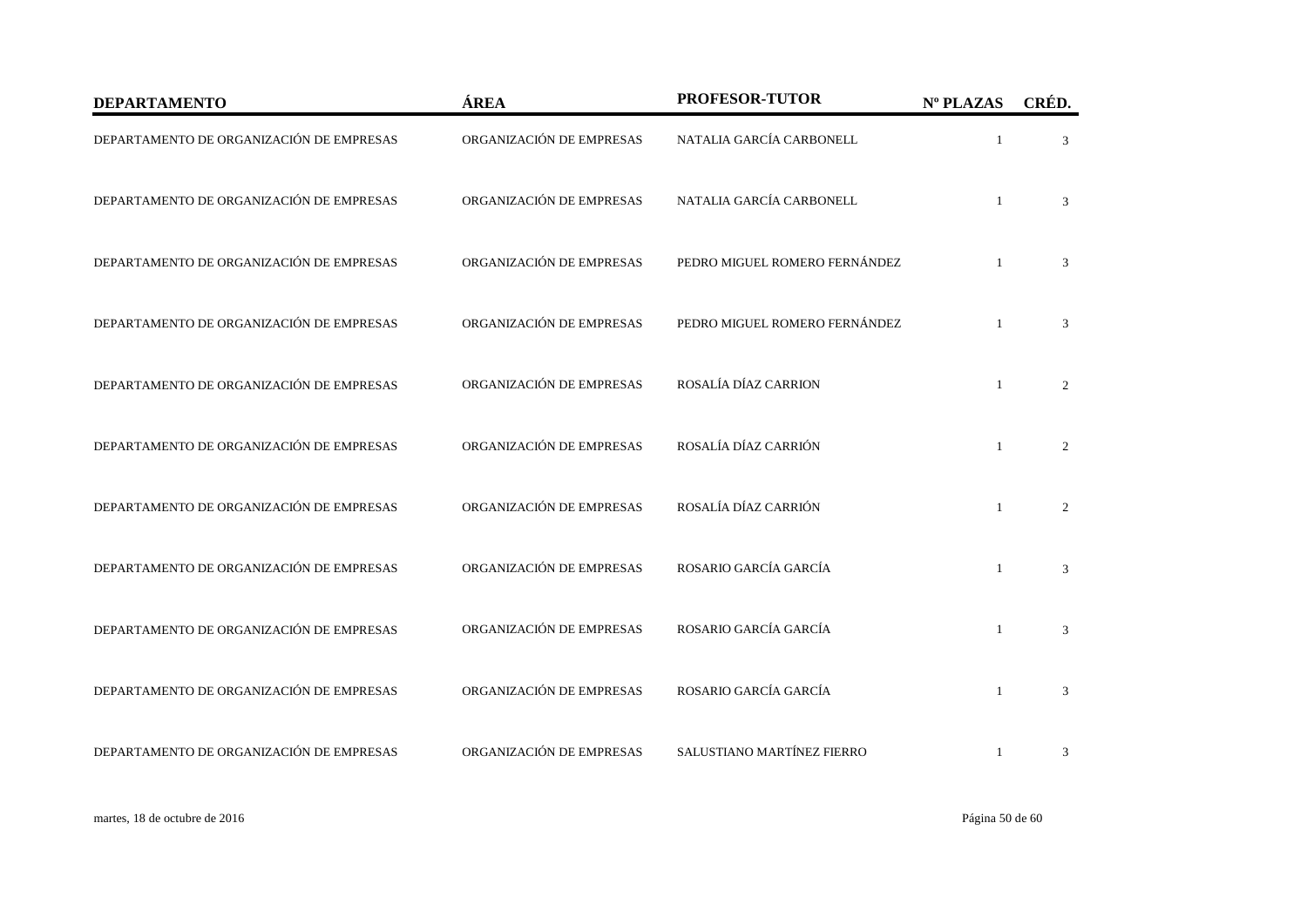| <b>DEPARTAMENTO</b>                      | ÁREA                                                  | PROFESOR-TUTOR                                | Nº PLAZAS      | CRÉD.          |
|------------------------------------------|-------------------------------------------------------|-----------------------------------------------|----------------|----------------|
| DEPARTAMENTO DE ORGANIZACIÓN DE EMPRESAS | ORGANIZACIÓN DE EMPRESAS                              | SUSANA FERNÁNDEZ PÉREZ DE LA<br><b>LASTRA</b> |                | 3              |
| DEPARTAMENTO DE ORGANIZACIÓN DE EMPRESAS | ORGANIZACIÓN DE EMPRESAS                              | SUSANA FERNÁNDEZ PÉREZ DE LA<br><b>LASTRA</b> | $\mathbf{1}$   | 3              |
| DEPARTAMENTO DE ORGANIZACIÓN DE EMPRESAS | ORGANIZACIÓN DE EMPRESAS                              | SUSANA FERNÁNDEZ PÉREZ DE LA<br><b>LASTRA</b> | $\mathbf{1}$   | 3              |
| DEPARTAMENTO DE ORGANIZACIÓN DE EMPRESAS | ORGANIZACIÓN DE EMPRESAS                              | TAMARA RODRÍGUEZ GONZÁLEZ                     |                | 3              |
| DEPARTAMENTO DE ORGANIZACIÓN DE EMPRESAS | ORGANIZACIÓN DE EMPRESAS                              | VANESA RODRÍGUEZ CORNEJO                      | $\mathbf{1}$   | 3              |
| DEPARTAMENTO DE PSICOLOGÍA               | METODOLOGÍA DE LAS CIENCIAS<br>DEL COMPORTAMIENTO     | MANUEL ANTONIO GARCÍA SEDEÑO                  | $\mathbf{1}$   | $\overline{0}$ |
| DEPARTAMENTO DE PSICOLOGÍA               | PERSONALIDAD, EVALUACIÓN Y<br>TRATAMIENTO PSICOLÓGICO | CRISTINA ROMERO LÓPEZ-ALBERCA                 |                | $\mathbf{0}$   |
| DEPARTAMENTO DE PSICOLOGÍA               | PERSONALIDAD, EVALUACIÓN Y<br>TRATAMIENTO PSICOLÓGICO | DANIEL GONZÁLEZ MANJÓN                        | $\overline{1}$ | $\overline{0}$ |
| DEPARTAMENTO DE PSICOLOGÍA               | PERSONALIDAD, EVALUACIÓN Y<br>TRATAMIENTO PSICOLÓGICO | DANIEL GONZÁLEZ MANJÓN                        | $\mathbf{1}$   | $\Omega$       |
| DEPARTAMENTO DE PSICOLOGÍA               | PERSONALIDAD, EVALUACIÓN Y<br>TRATAMIENTO PSICOLÓGICO | DANIEL GONZÁLEZ MANJÓN                        | $\mathbf{1}$   | $\overline{0}$ |
| DEPARTAMENTO DE PSICOLOGÍA               | PERSONALIDAD, EVALUACIÓN Y<br>TRATAMIENTO PSICOLÓGICO | ESPERANZA MARCHENA CONSEJERO                  |                | $\overline{0}$ |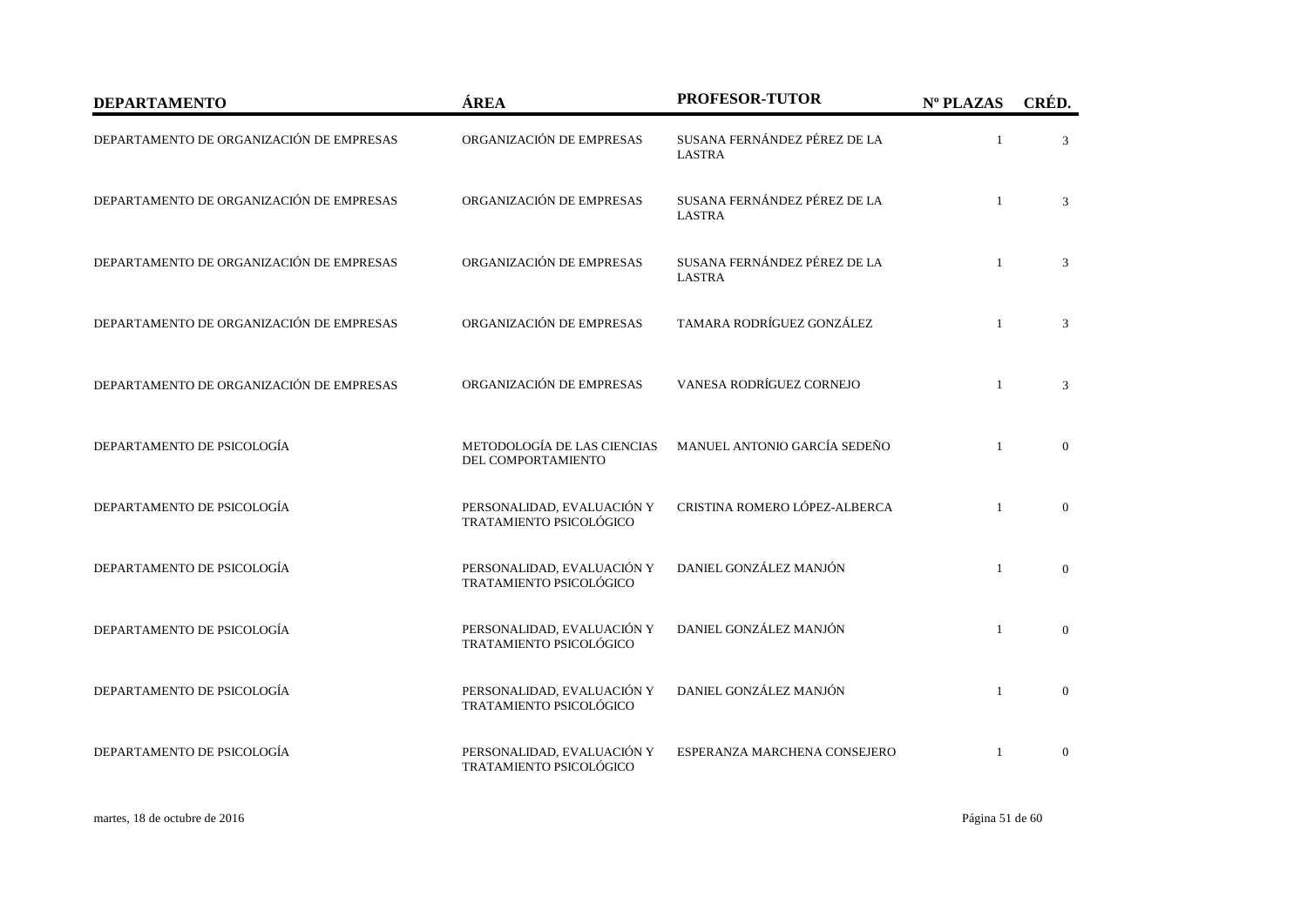| <b>DEPARTAMENTO</b>        | ÁREA                                                  | PROFESOR-TUTOR                                 | Nº PLAZAS    | CRÉD.          |
|----------------------------|-------------------------------------------------------|------------------------------------------------|--------------|----------------|
| DEPARTAMENTO DE PSICOLOGÍA | PERSONALIDAD, EVALUACIÓN Y<br>TRATAMIENTO PSICOLÓGICO | ESPERANZA MARCHENA CONSEJERO                   | $\mathbf{1}$ | $\overline{0}$ |
| DEPARTAMENTO DE PSICOLOGÍA | PERSONALIDAD, EVALUACIÓN Y<br>TRATAMIENTO PSICOLÓGICO | FEDERICO RAFAEL HERVÍAS ORTEGA                 | $\mathbf{1}$ | $\overline{0}$ |
| DEPARTAMENTO DE PSICOLOGÍA | PERSONALIDAD, EVALUACIÓN Y<br>TRATAMIENTO PSICOLÓGICO | FEDERICO RAFAEL HERVÍAS ORTEGA                 | $\mathbf{1}$ | $\overline{0}$ |
| DEPARTAMENTO DE PSICOLOGÍA | PSICOLOGÍA BÁSICA                                     | JOSÉ MIGUEL MESTRE NAVAS                       | $\mathbf{1}$ | $\overline{0}$ |
| DEPARTAMENTO DE PSICOLOGÍA | PSICOLOGÍA BÁSICA                                     | <b>JOSÉ MIGUEL MESTRE NAVAS</b>                | $\mathbf{1}$ | $\overline{0}$ |
| DEPARTAMENTO DE PSICOLOGÍA | PSICOLOGÍA EVOLUTIVA Y DE<br>LA EDUCACIÓN             | ANTONIO MATÍAS GÁMEZ MARTÍNEZ                  | $\mathbf{1}$ | $\Omega$       |
| DEPARTAMENTO DE PSICOLOGÍA | PSICOLOGÍA EVOLUTIVA Y DE<br>LA EDUCACIÓN             | CÁNDIDA INÉS DELGADO CASAS                     | $\mathbf{1}$ | $\mathbf{0}$   |
| DEPARTAMENTO DE PSICOLOGÍA | PSICOLOGÍA EVOLUTIVA Y DE<br>LA EDUCACIÓN             | CÁNDIDA INÉS DELGADO CASAS                     | $\mathbf{1}$ | $\overline{0}$ |
| DEPARTAMENTO DE PSICOLOGÍA | PSICOLOGÍA EVOLUTIVA Y DE<br>LA EDUCACIÓN             | ESTÍBALIZ LORENA ARAGÓN<br>MENDIZÁBAL          | $\mathbf{1}$ | $\mathbf{0}$   |
| DEPARTAMENTO DE PSICOLOGÍA | PSICOLOGÍA EVOLUTIVA Y DE<br>LA EDUCACIÓN             | ESTÍBALIZ LORENA ARAGÓN<br>MENDIZÁBAL          | $\mathbf{1}$ | $\mathbf{0}$   |
| DEPARTAMENTO DE PSICOLOGÍA | PSICOLOGÍA EVOLUTIVA Y DE<br>LA EDUCACIÓN             | GABRIEL GONZÁLEZ DE LA TORRE<br><b>BENÍTEZ</b> | $\mathbf{1}$ | $\overline{0}$ |

martes, 18 de octubre de 2016 Página 52 de 60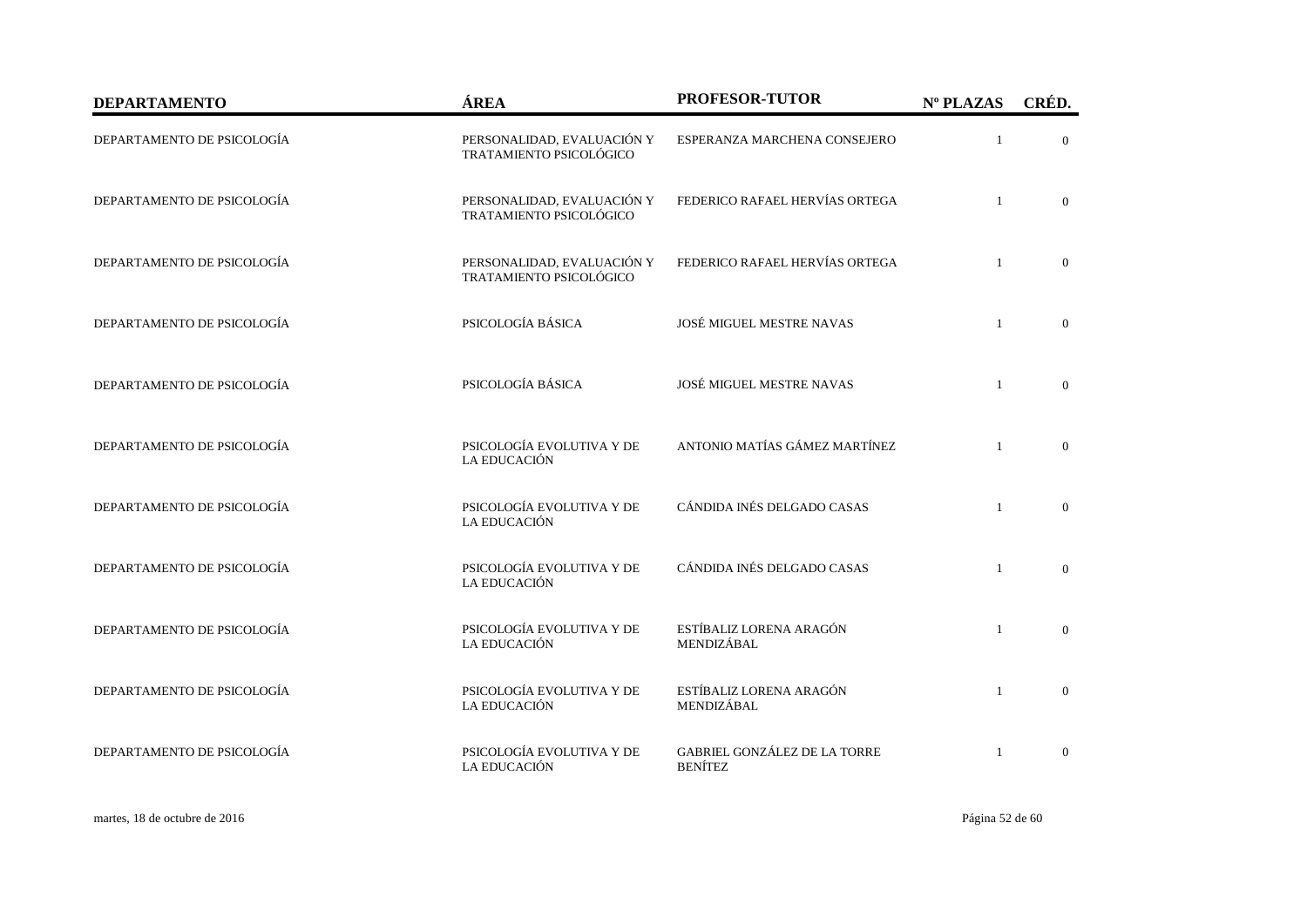| <b>DEPARTAMENTO</b>        | ÁREA                                      | PROFESOR-TUTOR                                 | Nº PLAZAS    | CRÉD.          |
|----------------------------|-------------------------------------------|------------------------------------------------|--------------|----------------|
| DEPARTAMENTO DE PSICOLOGÍA | PSICOLOGÍA EVOLUTIVA Y DE<br>LA EDUCACIÓN | GABRIEL GONZÁLEZ DE LA TORRE<br><b>BENÍTEZ</b> | $\mathbf{1}$ | $\overline{0}$ |
| DEPARTAMENTO DE PSICOLOGÍA | PSICOLOGÍA EVOLUTIVA Y DE<br>LA EDUCACIÓN | GABRIEL GONZÁLEZ DE LA TORRE<br><b>BENÍTEZ</b> | $\mathbf{1}$ | $\overline{0}$ |
| DEPARTAMENTO DE PSICOLOGÍA | PSICOLOGÍA EVOLUTIVA Y DE<br>LA EDUCACIÓN | INMACULADA MENACHO JIMÉNEZ                     | $\mathbf{1}$ | $\mathbf{0}$   |
| DEPARTAMENTO DE PSICOLOGÍA | PSICOLOGÍA EVOLUTIVA Y DE<br>LA EDUCACIÓN | INMACULADA MENACHO JIMÉNEZ                     | $\mathbf{1}$ | $\overline{0}$ |
| DEPARTAMENTO DE PSICOLOGÍA | PSICOLOGÍA EVOLUTIVA Y DE<br>LA EDUCACIÓN | INMACULADA MENACHO JIMÉNEZ                     | $\mathbf{1}$ | $\Omega$       |
| DEPARTAMENTO DE PSICOLOGÍA | PSICOLOGÍA EVOLUTIVA Y DE<br>LA EDUCACIÓN | MANUEL AGUILAR VILLAGRÁN                       | $\mathbf{1}$ | $\overline{0}$ |
| DEPARTAMENTO DE PSICOLOGÍA | PSICOLOGÍA EVOLUTIVA Y DE<br>LA EDUCACIÓN | YOLANDA SÁNCHEZ SANDOVAL                       | $\mathbf{1}$ | $\mathbf{0}$   |
| DEPARTAMENTO DE PSICOLOGÍA | PSICOLOGÍA EVOLUTIVA Y DE<br>LA EDUCACIÓN | YOLANDA SÁNCHEZ SANDOVAL                       | $\mathbf{1}$ | $\overline{0}$ |
| DEPARTAMENTO DE PSICOLOGÍA | PSICOLOGÍA EVOLUTIVA Y DE<br>LA EDUCACIÓN | YOLANDA SÁNCHEZ SANDOVAL                       | $\mathbf{1}$ | $\overline{0}$ |
| DEPARTAMENTO DE PSICOLOGÍA | PSICOLOGÍA SOCIAL                         | RODRIGO GARCÍA GONZÁLEZ-<br><b>GORDON</b>      | $\mathbf{1}$ | $\mathbf{0}$   |
| DEPARTAMENTO DE PSICOLOGÍA | PSICOLOGÍA SOCIAL                         | RODRIGO GARCÍA GONZÁLEZ-<br><b>GORDON</b>      | $\mathbf{1}$ | $\mathbf{0}$   |

martes, 18 de octubre de 2016 Página 53 de 60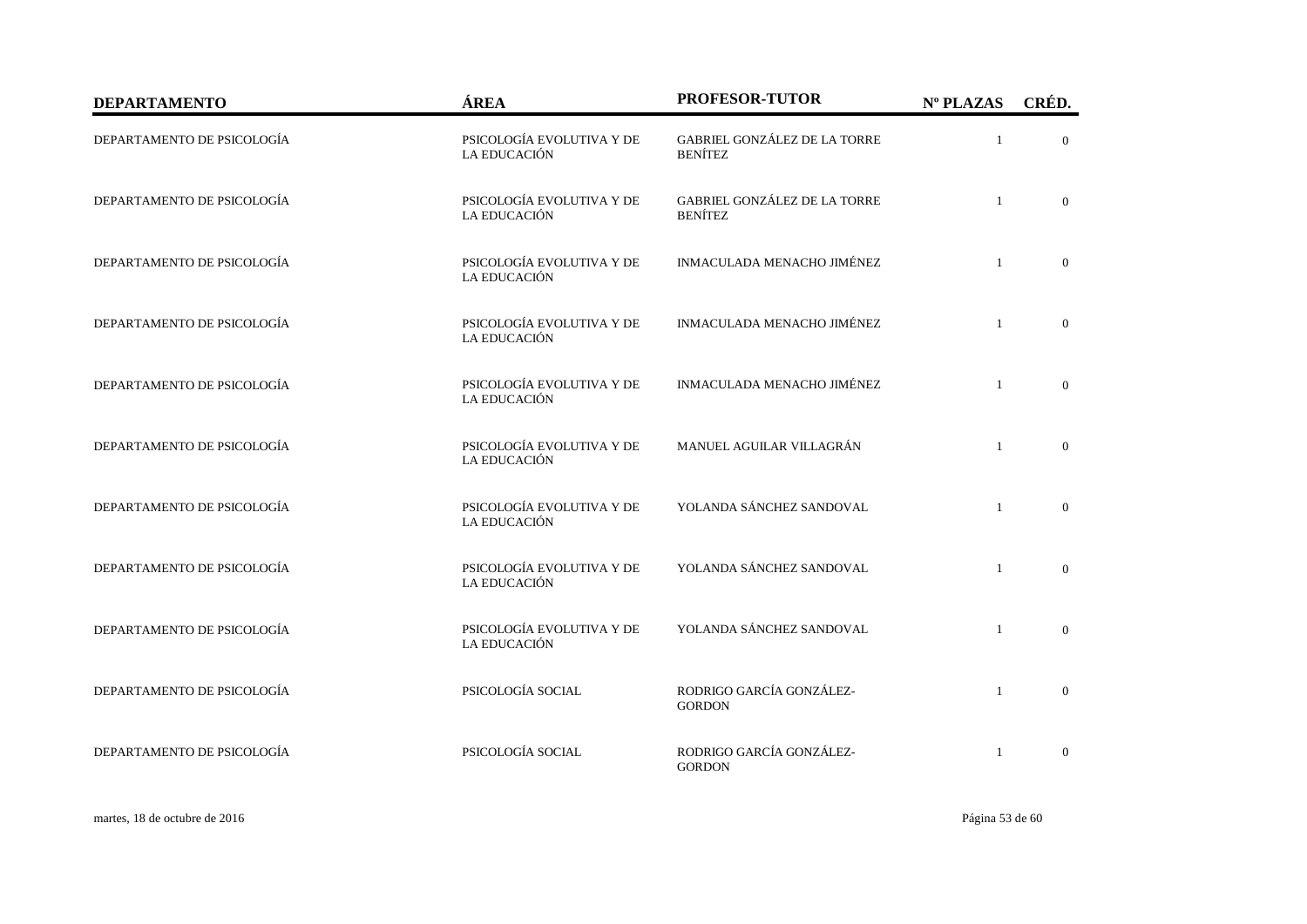| <b>DEPARTAMENTO</b>               | ÁREA              | PROFESOR-TUTOR                             | Nº PLAZAS    | CRÉD.          |
|-----------------------------------|-------------------|--------------------------------------------|--------------|----------------|
| DEPARTAMENTO DE PSICOLOGÍA        | PSICOLOGÍA SOCIAL | SERAFÍN JESÚS CRUCES MONTES                | $\mathbf{1}$ | $\overline{0}$ |
| DEPARTAMENTO DE PSICOLOGÍA        | PSICOLOGÍA SOCIAL | SERAFÍN JESÚS CRUCES MONTES                | $\mathbf{1}$ | $\overline{0}$ |
| DEPARTAMENTO DE PSICOLOGÍA        | PSICOLOGÍA SOCIAL | SERGIO SÁNCHEZ SEVILLA                     | $\mathbf{1}$ | $\overline{0}$ |
| DEPARTAMENTO DE PSICOLOGÍA        | PSICOLOGÍA SOCIAL | VIOLETA LUQUE RIBELLES                     | $\mathbf{1}$ | $\overline{0}$ |
| DEPARTAMENTO DE PSICOLOGÍA        | <b>RELIGIÓN</b>   | JUAN MANUEL PIÑA BATISTA                   | $\mathbf{1}$ | $\overline{0}$ |
| DEPARTAMENTO DE QUÍMICA ANALÍTICA | QUÍMICA ANALÍTICA | DOMINICO ANTONIO GUILLÉN<br><b>SÁNCHEZ</b> | $\mathbf{1}$ | 3              |
| DEPARTAMENTO DE QUÍMICA ANALÍTICA | QUÍMICA ANALÍTICA | DOMINICO ANTONIO GUILLÉN<br><b>SÁNCHEZ</b> | $\mathbf{1}$ | 3              |
| DEPARTAMENTO DE QUÍMICA ANALÍTICA | QUÍMICA ANALÍTICA | JOSÉ ANTONIO LÓPEZ LÓPEZ                   | $\mathbf{1}$ | 3              |
| DEPARTAMENTO DE QUÍMICA ANALÍTICA | QUÍMICA ANALÍTICA | JOSÉ MARÍA PALACIOS SANTANDER              | $\mathbf{1}$ | 3              |
| DEPARTAMENTO DE QUÍMICA ANALÍTICA | QUÍMICA ANALÍTICA | JUAN JOSÉ PINTO GANFORNINA                 | $\mathbf{1}$ | 3              |
| DEPARTAMENTO DE QUÍMICA ANALÍTICA | QUÍMICA ANALÍTICA | M. CAMEN RODRÍGUEZ DODERO                  | $\mathbf{1}$ | 3              |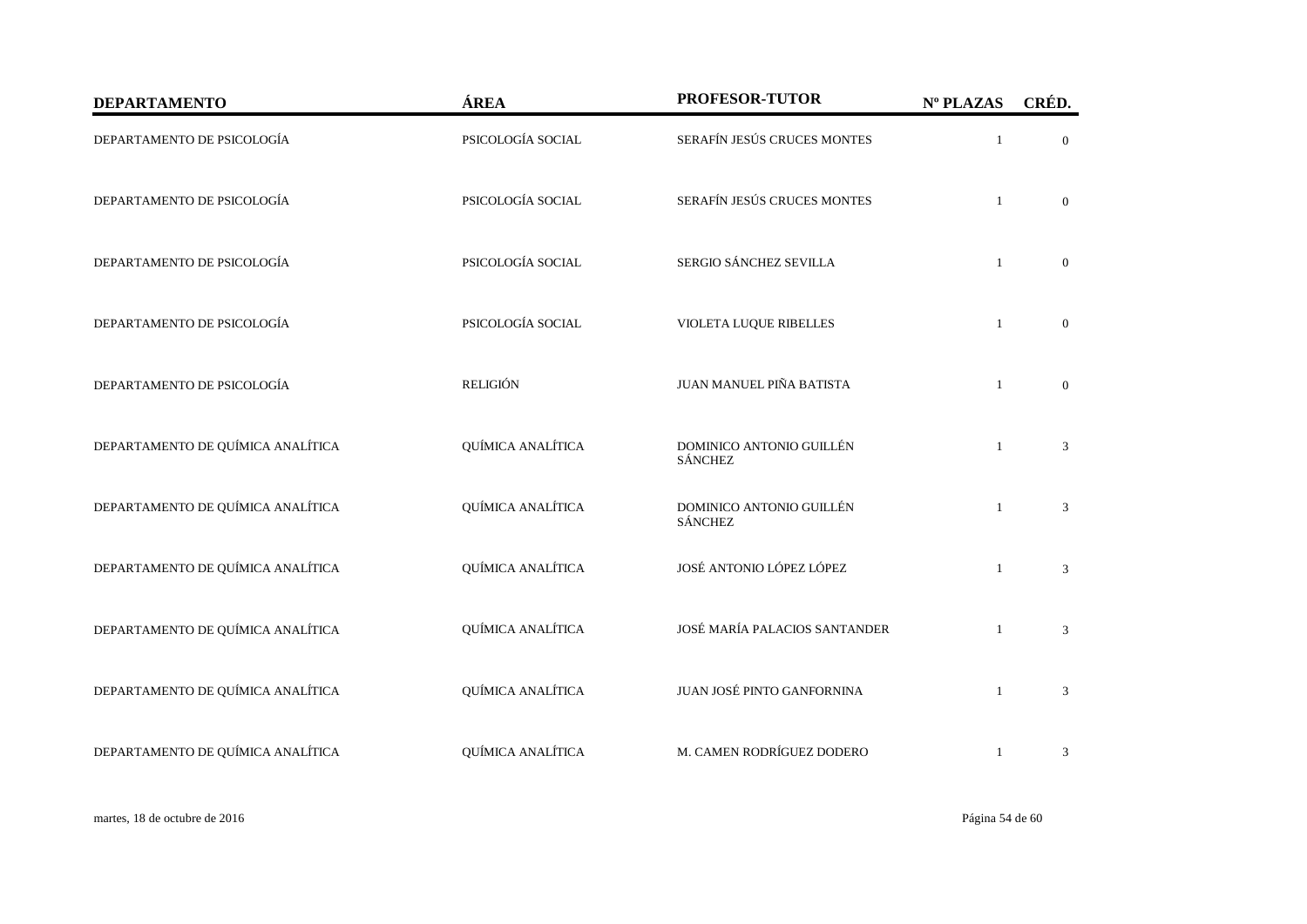| <b>DEPARTAMENTO</b>               | ÁREA              | PROFESOR-TUTOR               | Nº PLAZAS    | CRÉD.          |
|-----------------------------------|-------------------|------------------------------|--------------|----------------|
| DEPARTAMENTO DE QUÍMICA ANALÍTICA | QUÍMICA ANALÍTICA | Mª DOLORES GALINDO RIAÑO     | $\mathbf{1}$ | 3              |
| DEPARTAMENTO DE QUÍMICA ANALÍTICA | QUÍMICA ANALÍTICA | MARGARITA DÍAZ DE ALBA       | $\mathbf{1}$ | 3              |
| DEPARTAMENTO DE QUÍMICA ANALÍTICA | QUÍMICA ANALÍTICA | MARÍA DOLORES GRANADO CASTRO |              | 3              |
| DEPARTAMENTO DE QUÍMICA ANALÍTICA | QUÍMICA ANALÍTICA | MARTA FERREIRO GONZÁLEZ      |              | 3              |
| DEPARTAMENTO DE QUÍMICA ANALÍTICA | QUÍMICA ANALÍTICA | MIGUEL PALMA LOVILLO         | $\mathbf{1}$ | 3              |
| DEPARTAMENTO DE QUÍMICA ANALÍTICA | QUÍMICA ANALÍTICA | MIGUEL PALMA LOVILLO         |              | 3              |
| DEPARTAMENTO DE QUÍMICA ANALÍTICA | QUÍMICA ANALÍTICA | REMEDIOS CASTRO MEJÍAS       | $\mathbf{1}$ | 3              |
| DEPARTAMENTO DE QUÍMICA ANALÍTICA | QUÍMICA ANALÍTICA | REMEDIOS CASTRO MEJÍAS       | $\mathbf{1}$ | 3              |
| DEPARTAMENTO DE QUÍMICA FÍSICA    | QUÍMICA FÍSICA    | ALMORAIMA GIL MONTERO        | $\mathbf{1}$ | 3              |
| DEPARTAMENTO DE QUÍMICA FÍSICA    | QUÍMICA FÍSICA    | ALMORAIMA GIL MONTERO        | 1            | 3              |
| DEPARTAMENTO DE QUÍMICA FÍSICA    | QUÍMICA FÍSICA    | ENRIQUE GARCÍA LUQUE         | $\mathbf{1}$ | $\mathfrak{Z}$ |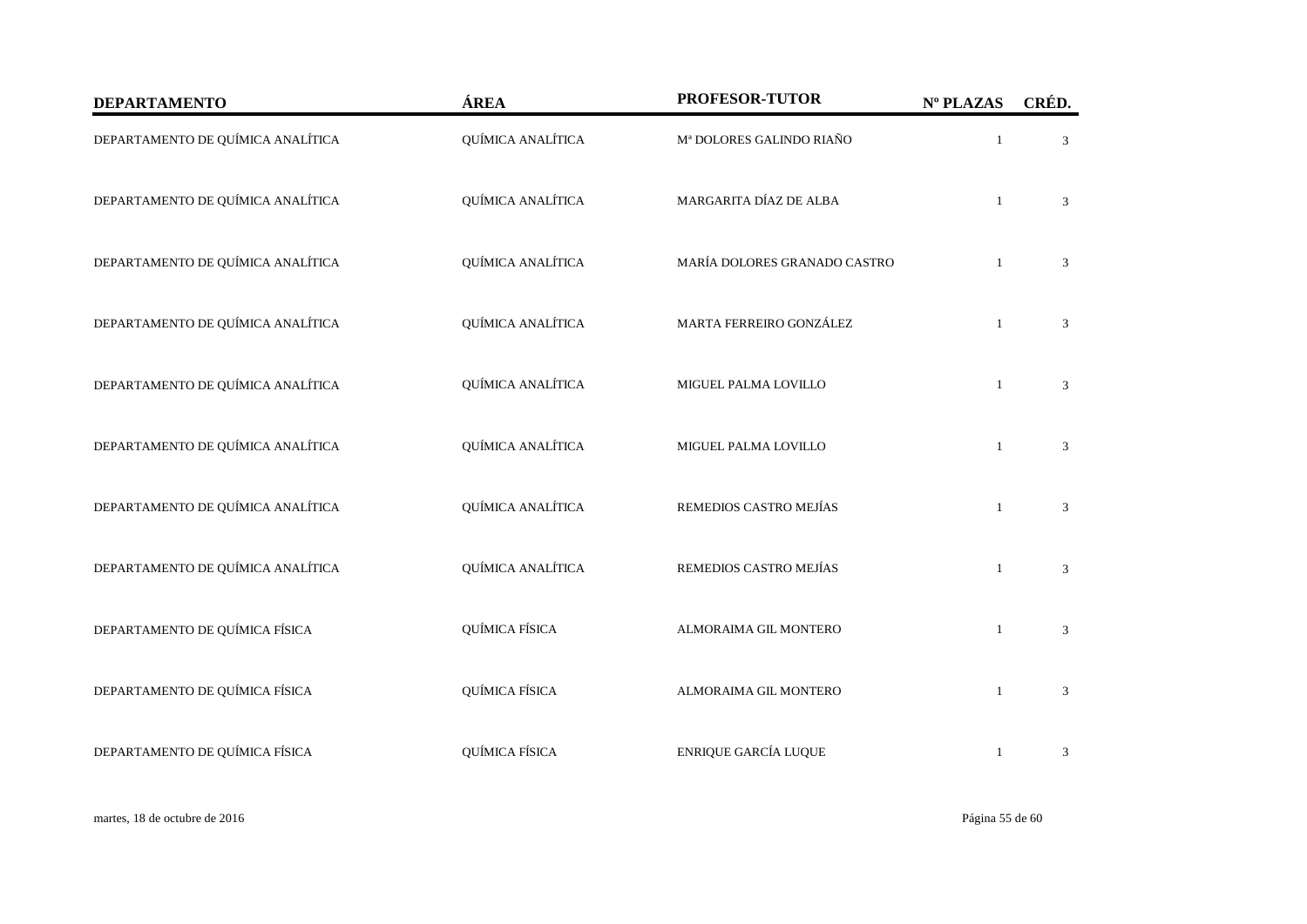| <b>DEPARTAMENTO</b>            | ÁREA           | PROFESOR-TUTOR                | Nº PLAZAS    | CRÉD.          |
|--------------------------------|----------------|-------------------------------|--------------|----------------|
| DEPARTAMENTO DE QUÍMICA FÍSICA | QUÍMICA FÍSICA | FRANCISCO JAVIER NAVAS PINEDA | $\mathbf{1}$ | 3              |
| DEPARTAMENTO DE QUÍMICA FÍSICA | QUÍMICA FÍSICA | <b>JESÚS AYUSO VILACIDES</b>  | $\mathbf{1}$ | 3              |
| DEPARTAMENTO DE QUÍMICA FÍSICA | QUÍMICA FÍSICA | <b>JESÚS AYUSO VILACIDES</b>  | $\mathbf{1}$ | 3              |
| DEPARTAMENTO DE QUÍMICA FÍSICA | QUÍMICA FÍSICA | <b>JESÚS AYUSO VILACIDES</b>  | $\mathbf{1}$ | 3              |
| DEPARTAMENTO DE QUÍMICA FÍSICA | QUÍMICA FÍSICA | <b>JESÚS FORJA PAJARES</b>    | $\mathbf{1}$ | 3              |
| DEPARTAMENTO DE QUÍMICA FÍSICA | QUÍMICA FÍSICA | JOSÉ ÁNGEL ÁLVAREZ SAURA      | $\mathbf{1}$ | 3              |
| DEPARTAMENTO DE QUÍMICA FÍSICA | QUÍMICA FÍSICA | JOSÉ ÁNGEL ÁLVAREZ SAURA      | $\mathbf{1}$ | 3              |
| DEPARTAMENTO DE QUÍMICA FÍSICA | QUÍMICA FÍSICA | JOSÉ ÁNGEL ÁLVAREZ SAURA      | $\mathbf{1}$ | 3              |
| DEPARTAMENTO DE QUÍMICA FÍSICA | QUÍMICA FÍSICA | Mª DEL ROCÍO PONCE ALONSO     | $\mathbf{1}$ | 3              |
| DEPARTAMENTO DE QUÍMICA FÍSICA | QUÍMICA FÍSICA | Mª JESÚS MOSQUERA DÍAZ        | $\mathbf{1}$ | 3              |
| DEPARTAMENTO DE QUÍMICA FÍSICA | QUÍMICA FÍSICA | PABLO ANTONIO LARA MARTÍN     | $\mathbf{1}$ | $\mathfrak{Z}$ |

martes, 18 de octubre de 2016 Página 56 de 60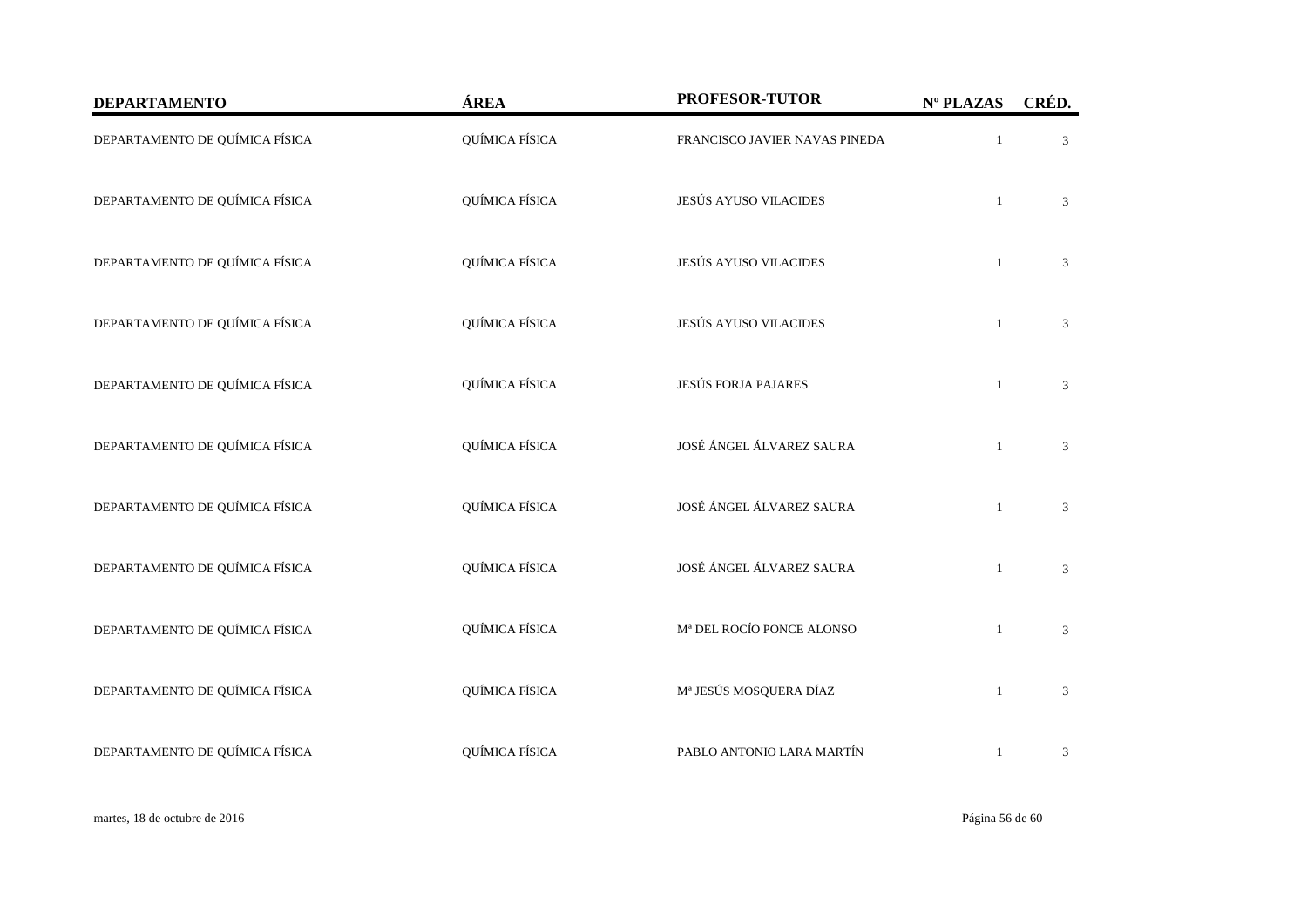| <b>DEPARTAMENTO</b>              | ÁREA             | PROFESOR-TUTOR                               | Nº PLAZAS    | CRÉD.          |
|----------------------------------|------------------|----------------------------------------------|--------------|----------------|
| DEPARTAMENTO DE QUÍMICA FÍSICA   | QUÍMICA FÍSICA   | PABLO ANTONIO LARA MARTÍN                    | $\mathbf{1}$ | $\mathfrak{Z}$ |
| DEPARTAMENTO DE QUÍMICA FÍSICA   | QUÍMICA FÍSICA   | RODRIGO ALCÁNTARA PUERTO                     | $\mathbf{1}$ | $\mathfrak{Z}$ |
| DEPARTAMENTO DE QUÍMICA FÍSICA   | QUÍMICA FÍSICA   | TEODORA ORTEGA DÍAZ                          | $\mathbf{1}$ | 3              |
| DEPARTAMENTO DE QUÍMICA ORGÁNICA | QUÍMICA ORGÁNICA | ASCENSIÓN TORRES MARTÍNEZ                    | $\mathbf{1}$ | 3              |
| DEPARTAMENTO DE QUÍMICA ORGÁNICA | QUÍMICA ORGÁNICA | ASCENSIÓN TORRES MARTÍNEZ                    | $\mathbf{1}$ | 3              |
| DEPARTAMENTO DE QUÍMICA ORGÁNICA | QUÍMICA ORGÁNICA | EVA ZUBÍA MENDOZA                            | $\mathbf{1}$ | 3              |
| DEPARTAMENTO DE QUÍMICA ORGÁNICA | QUÍMICA ORGÁNICA | FRANCISCO ANTONIO MACÍAS<br><b>DOMÍNGUEZ</b> | $\mathbf{1}$ | 3              |
| DEPARTAMENTO DE QUÍMICA ORGÁNICA | QUÍMICA ORGÁNICA | FRANCISCO ANTONIO MACÍAS<br><b>DOMÍNGUEZ</b> | $\mathbf{1}$ | 3              |
| DEPARTAMENTO DE QUÍMICA ORGÁNICA | QUÍMICA ORGÁNICA | FRANCISCO JAVIER MORENO<br><b>DORADO</b>     | $\mathbf{1}$ | 3              |
| DEPARTAMENTO DE QUÍMICA ORGÁNICA | QUÍMICA ORGÁNICA | JOSÉ MANUEL IGARTUBURU<br><b>CHINCHILLA</b>  | $\mathbf{1}$ | 3              |
| DEPARTAMENTO DE QUÍMICA ORGÁNICA | QUÍMICA ORGÁNICA | JOSÉ MANUEL IGARTUBURU<br><b>CHINCHILLA</b>  | $\mathbf{1}$ | 3              |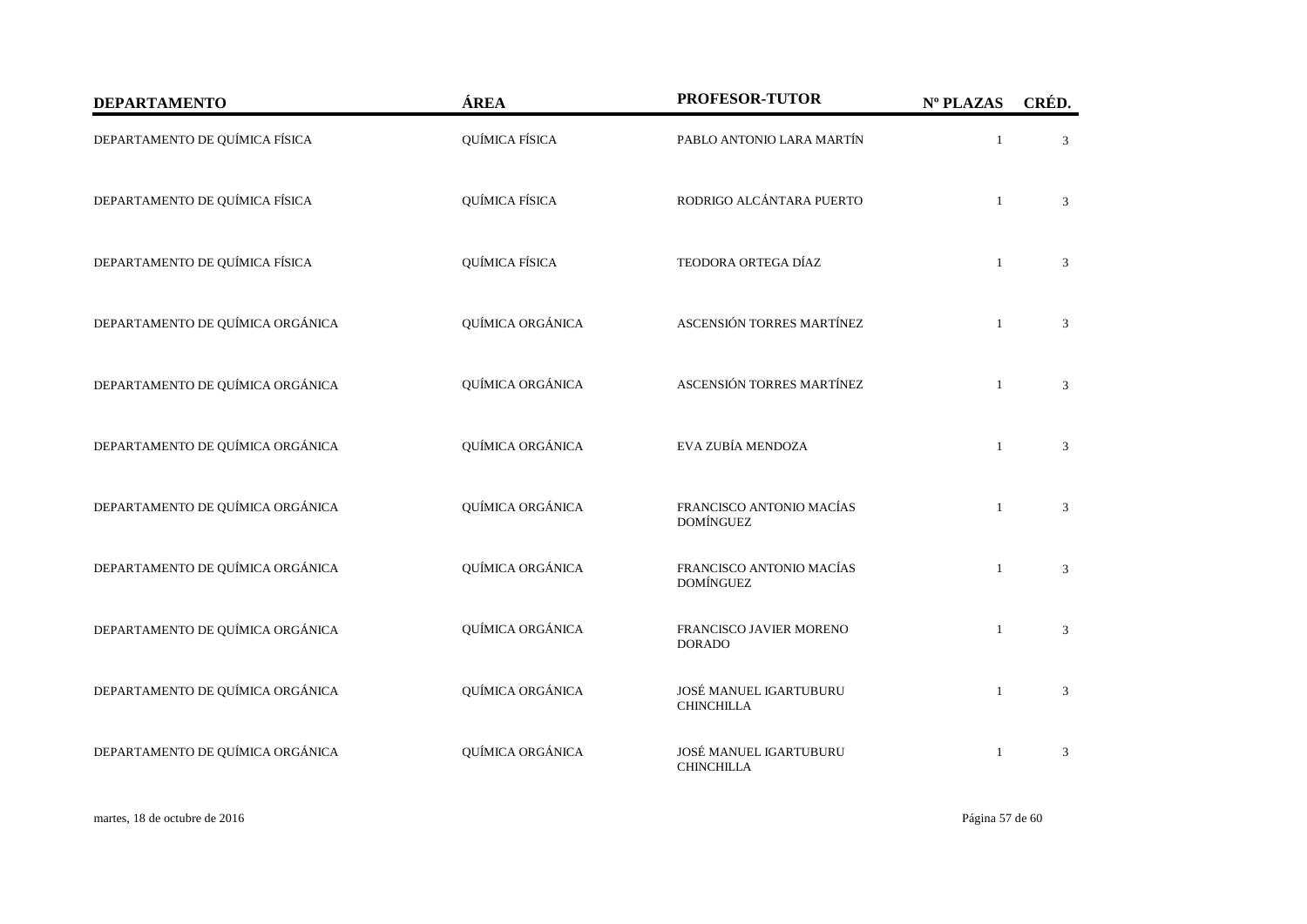| <b>DEPARTAMENTO</b>                                      | ÁREA                                    | PROFESOR-TUTOR                | Nº PLAZAS    | CRÉD.          |
|----------------------------------------------------------|-----------------------------------------|-------------------------------|--------------|----------------|
| DEPARTAMENTO DE QUÍMICA ORGÁNICA                         | QUÍMICA ORGÁNICA                        | JOSÉ MARÍA GONZÁLEZ MOLINILLO | $\mathbf{1}$ | $\mathfrak{Z}$ |
| DEPARTAMENTO DE QUÍMICA ORGÁNICA                         | QUÍMICA ORGÁNICA                        | JOSEFINA ALEU CASATEJADA      | $\mathbf{1}$ | 3              |
| DEPARTAMENTO DE QUÍMICA ORGÁNICA                         | QUÍMICA ORGÁNICA                        | MARÍA JESÚS ORTEGA AGÜERA     | $\mathbf{1}$ | 3              |
| DEPARTAMENTO DE QUÍMICA ORGÁNICA                         | QUÍMICA ORGÁNICA                        | NURIA CHINCHILLA SALCEDO      | $\mathbf{1}$ | 3              |
| DEPARTAMENTO DE QUÍMICA ORGÁNICA                         | QUÍMICA ORGÁNICA                        | NURIA CHINCHILLA SALCEDO      | $\mathbf{1}$ | $\mathfrak{Z}$ |
| DEPARTAMENTO DE QUÍMICA ORGÁNICA                         | QUÍMICA ORGÁNICA                        | ROSA Mª VARELA MONTOYA        | $\mathbf{1}$ | 3              |
| DEPARTAMENTO DE QUÍMICA ORGÁNICA                         | QUÍMICA ORGÁNICA                        | ROSA Mª VARELA MONTOYA        | $\mathbf{1}$ | 3              |
| DEPARTAMENTO DE QUÍMICA ORGÁNICA                         | QUÍMICA ORGÁNICA                        | ROSA MARÍA DURÁN PATRÓN       | $\mathbf{1}$ | 3              |
| DEPARTAMENTO DE TECNOLOGÍAS DEL MEDIO<br><b>AMBIENTE</b> | TECNOLOGÍA DEL MEDIO<br><b>AMBIENTE</b> | DIEGO SALES MÁRQUEZ           | $\mathbf{1}$ | $\mathbf{0}$   |
| DEPARTAMENTO DE TECNOLOGÍAS DEL MEDIO<br><b>AMBIENTE</b> | TECNOLOGÍA DEL MEDIO<br><b>AMBIENTE</b> | <b>ENRIQUE NEBOT SANZ</b>     | $\mathbf{1}$ | $\overline{0}$ |
| DEPARTAMENTO DE TECNOLOGÍAS DEL MEDIO<br><b>AMBIENTE</b> | TECNOLOGÍA DEL MEDIO<br><b>AMBIENTE</b> | JOSÉ LUIS GARCÍA MORALES      | $\mathbf{1}$ | $\overline{0}$ |

martes, 18 de octubre de 2016 Página 58 de 60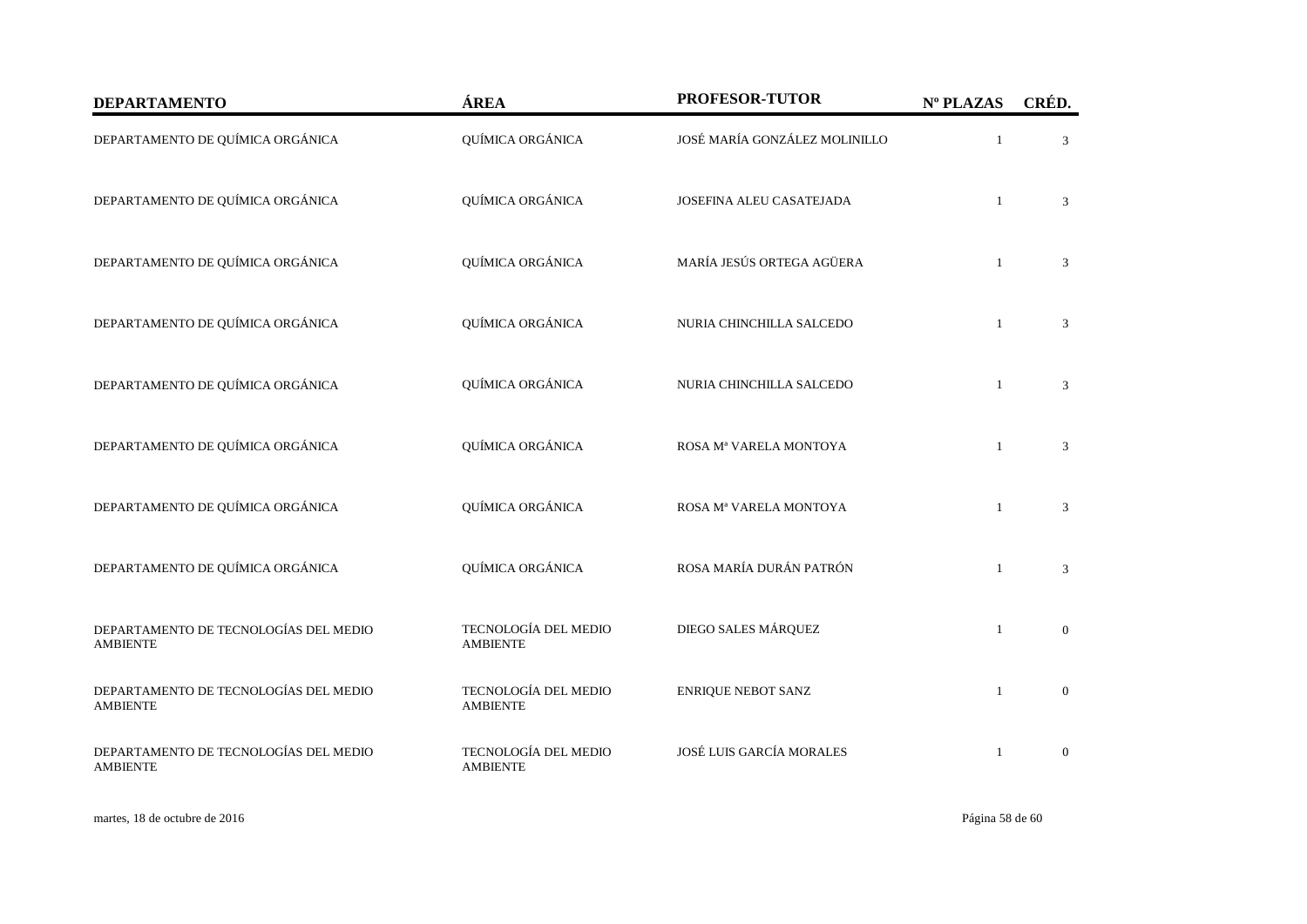| <b>DEPARTAMENTO</b>                                      | ÁREA                                    | <b>PROFESOR-TUTOR</b>                        | Nº PLAZAS    | CRÉD.          |
|----------------------------------------------------------|-----------------------------------------|----------------------------------------------|--------------|----------------|
| DEPARTAMENTO DE TECNOLOGÍAS DEL MEDIO<br><b>AMBIENTE</b> | TECNOLOGÍA DEL MEDIO<br><b>AMBIENTE</b> | JUAN ANTONIO LÓPEZ RAMÍREZ                   | $\mathbf{1}$ | $\overline{0}$ |
| DEPARTAMENTO DE TECNOLOGÍAS DEL MEDIO<br><b>AMBIENTE</b> | TECNOLOGÍA DEL MEDIO<br><b>AMBIENTE</b> | LUIS ALBERTO FERÁNDEZ GÜELFO                 | $\mathbf{1}$ | $\overline{0}$ |
| DEPARTAMENTO DE TECNOLOGÍAS DEL MEDIO<br><b>AMBIENTE</b> | TECNOLOGÍA DEL MEDIO<br><b>AMBIENTE</b> | M <sup>ª</sup> DOLORES COELLO OVIEDO         | $\mathbf{1}$ | $\mathbf{0}$   |
| DEPARTAMENTO DE TECNOLOGÍAS DEL MEDIO<br><b>AMBIENTE</b> | TECNOLOGÍA DEL MEDIO<br><b>AMBIENTE</b> | MONTSERRAT PÉREZ GARCÍA                      | $\mathbf{1}$ | $\mathbf{0}$   |
| DEPARTAMENTO DE TECNOLOGÍAS DEL MEDIO<br><b>AMBIENTE</b> | TECNOLOGÍA DEL MEDIO<br><b>AMBIENTE</b> | ROSARIO SOLERA DEL RÍO                       | $\mathbf{1}$ | $\Omega$       |
| DEPARTAMENTO MATERNO-INFANTIL Y DE<br>RADIOLOGÍA         | OBSTETRICIA Y GINECOLOGÍA               | RAFAEL TORREJÓN CARDOSO                      | $\mathbf{1}$ | $\overline{0}$ |
| DEPARTAMENTO MATERNO-INFANTIL Y DE<br><b>RADIOLOGÍA</b>  | OBSTETRICIA Y GINECOLOGÍA               | RAFAEL TORREJÓN CARDOSO                      | $\mathbf{1}$ | $\overline{0}$ |
| DEPARTAMENTO MATERNO-INFANTIL Y DE<br><b>RADIOLOGÍA</b>  | PEDIATRÍA                               | FELIPE GARRIDO MARTÍNEZ DE<br><b>SALAZAR</b> | $\mathbf{1}$ | $\overline{0}$ |
| DEPARTAMENTO MATERNO-INFANTIL Y DE<br><b>RADIOLOGÍA</b>  | PEDIATRÍA                               | FELIPE GARRIDO MARTÍNEZ DE<br><b>SALAZAR</b> | $\mathbf{1}$ | $\overline{0}$ |
| DEPARTAMENTO MATERNO-INFANTIL Y DE<br><b>RADIOLOGÍA</b>  | RADIOLOGÍA Y MEDICINA FÍSICA            | FERNANDO RAMOS SANTANA                       | $\mathbf{1}$ | $\mathbf{0}$   |
| DEPARTAMENTO MATERNO-INFANTIL Y DE<br>RADIOLOGÍA         | RADIOLOGÍA Y MEDICINA FÍSICA            | MARÍA TERESA GUTIÉRREZ AMARES                | $\mathbf{1}$ | $\mathbf{0}$   |

martes, 18 de octubre de 2016 Página 59 de 60